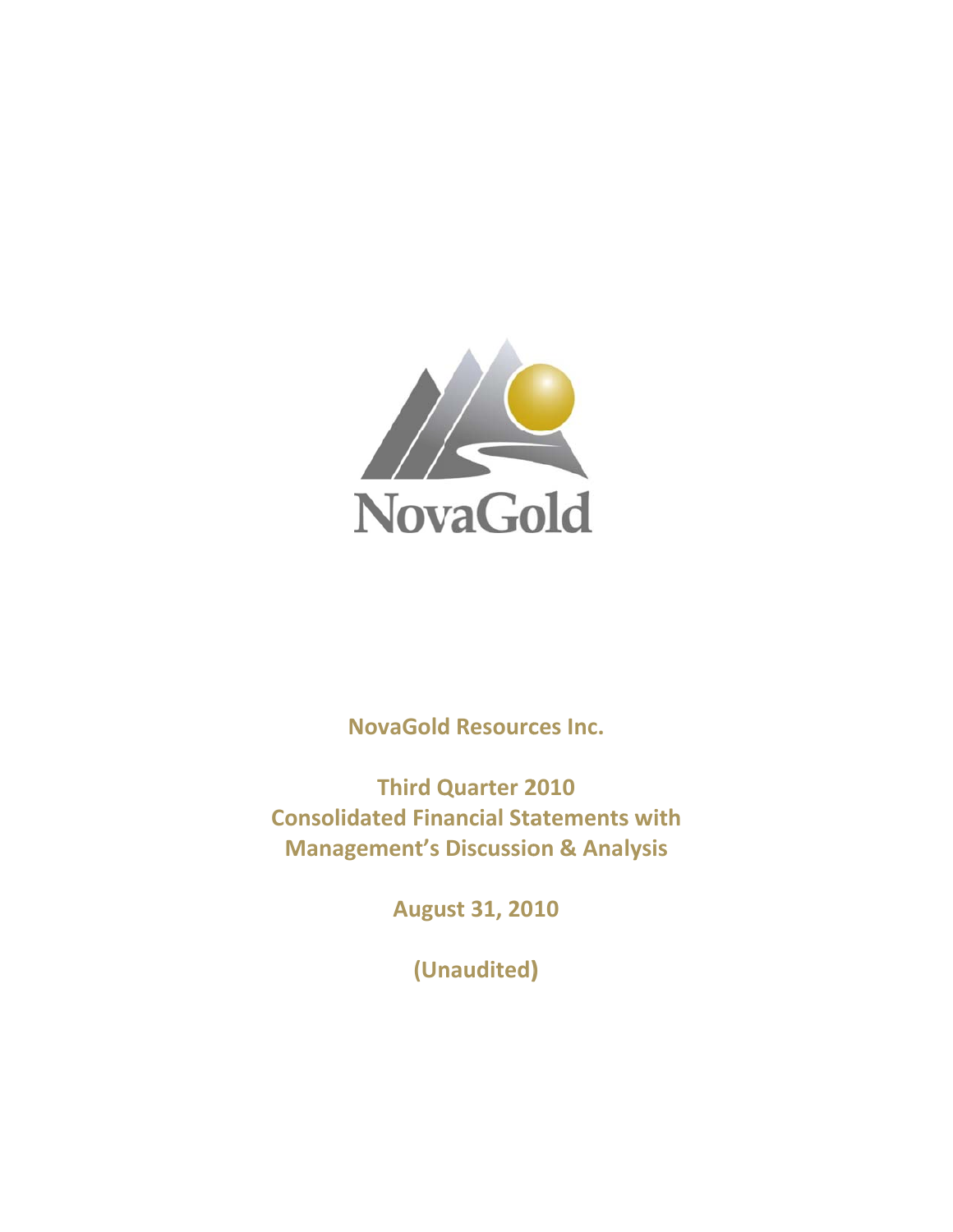# **Table of Contents**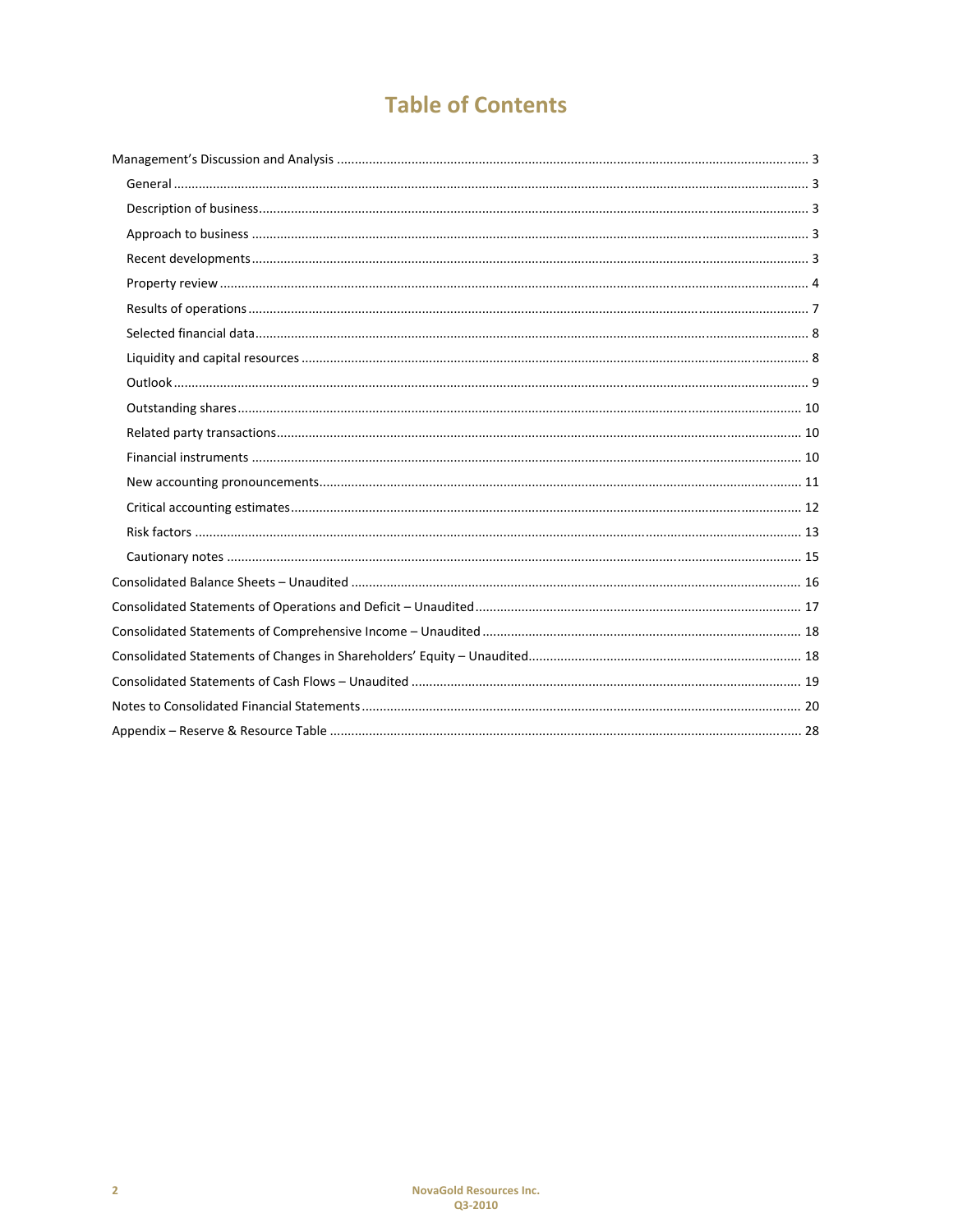### **General**

This Management's Discussion and Analysis ("MD&A") of NovaGold Resources Inc. ("NovaGold" or "the Company") is dated October 12, 2010 and provides an analysis of NovaGold's unaudited financial results for the three and nine months ended August 31, 2010 compared to the same periods in the previous year.

The following information should be read in conjunction with the Company's August 31, 2010 unaudited consolidated financial statements and related notes and with the Company's audited consolidated financial statements and related notes for the year ended November 30, 2009, which were prepared in accordance with generally accepted accounting principles in Canada ("Canadian GAAP"). The accounting policies as outlined in the annual consolidated financial statements have been consistently followed in preparation of the interim consolidated financial statements. All amounts are in Canadian dollars unless otherwise stated.

The Company's shares are listed on the Toronto Stock Exchange and the NYSE Amex LLC under the symbol "NG". Additional information related to NovaGold is available on SEDAR at www.sedar.com and on EDGAR at www.sec.gov.

### **Description of business**

NovaGold is a precious metals company engaged in the exploration and development of mineral properties in Alaska, U.S.A. and British Columbia, Canada. The Company conducts its operations through wholly-owned subsidiaries, partnerships, limited liability companies and joint ventures. Since 1998, the Company has assembled a world‐class portfolio of projects, with 50% interests in two of the world's largest undeveloped gold and copper-gold projects — Donlin Creek and Galore Creek — 100% of the Ambler copper-zinc-gold-silver deposit and other exploration-stage properties. The Company is primarily focused on gold properties, some of which also have significant copper, silver and zinc resources. NovaGold has reduced some of the development risk at its two core projects by leveraging the construction and operating expertise of its senior operating partners, Barrick Gold and Teck Resources. In addition, all of NovaGold's core properties are located in Alaska and British Columbia, regions with low geopolitical risk that have a long history of mining, established permitting standards and governments supportive of resource development.

#### **Approach to business**

NovaGold is focused on advancing its two core properties, Donlin Creek and Galore Creek, with the objective of becoming a low‐cost million‐ounce‐a‐year gold producer. NovaGold's business model focuses on four main steps: Identifying high‐quality assets and make strategic, timely acquisitions; using exploration expertise to expand existing deposits; advancing the projects to a feasibility level to bring reserves to the Company and value to shareholders; and creating strong partnerships with wellrespected senior producers to advance the projects to production. By systematically executing this four‐step business model, NovaGold has three world‐class assets in its portfolio, two of which are advancing toward production with senior partnerships in place, and one that provides an exciting exploration opportunity for NovaGold's team. NovaGold will continue to leverage its exploration and development expertise to bring additional resources and value to shareholders. The Company also recognizes the value of strong partnerships and a strong team, and looks for opportunities to acquire or partner in new projects that can bring value to NovaGold shareholders.

Responsible mining and community collaboration continues to be a trademark of NovaGold's business strategy at all of its projects. NovaGold published its first sustainability report in May 2010 with the objective of providing an overview of its commitment and approach to sustainability and its goals for future years. The report demonstrates the Company's commitment to responsible mining and transparent disclosure and will allow NovaGold to more effectively monitor progress as it strives for continuous improvement and best practices in responsible mining. NovaGold believes that long-lasting social and economic benefits can flow to the communities in which it operates. Through continuous collaboration with Alaskan Native and BC First Nation groups from the outset at each project, NovaGold considers the long-term impacts and benefits of operations for stakeholders when developing its projects.

#### **Recent developments**

During the third quarter of 2010, the Company received \$6.7 million in cash from the exercise of warrants. Combined with the US\$175.0 million in cash raised from a non‐brokered equity offering during the second quarter of 2010, NovaGold is financed to meet its existing obligations at its core projects for the next two years, with the additional flexibility to consider other opportunities that could bring value to shareholders.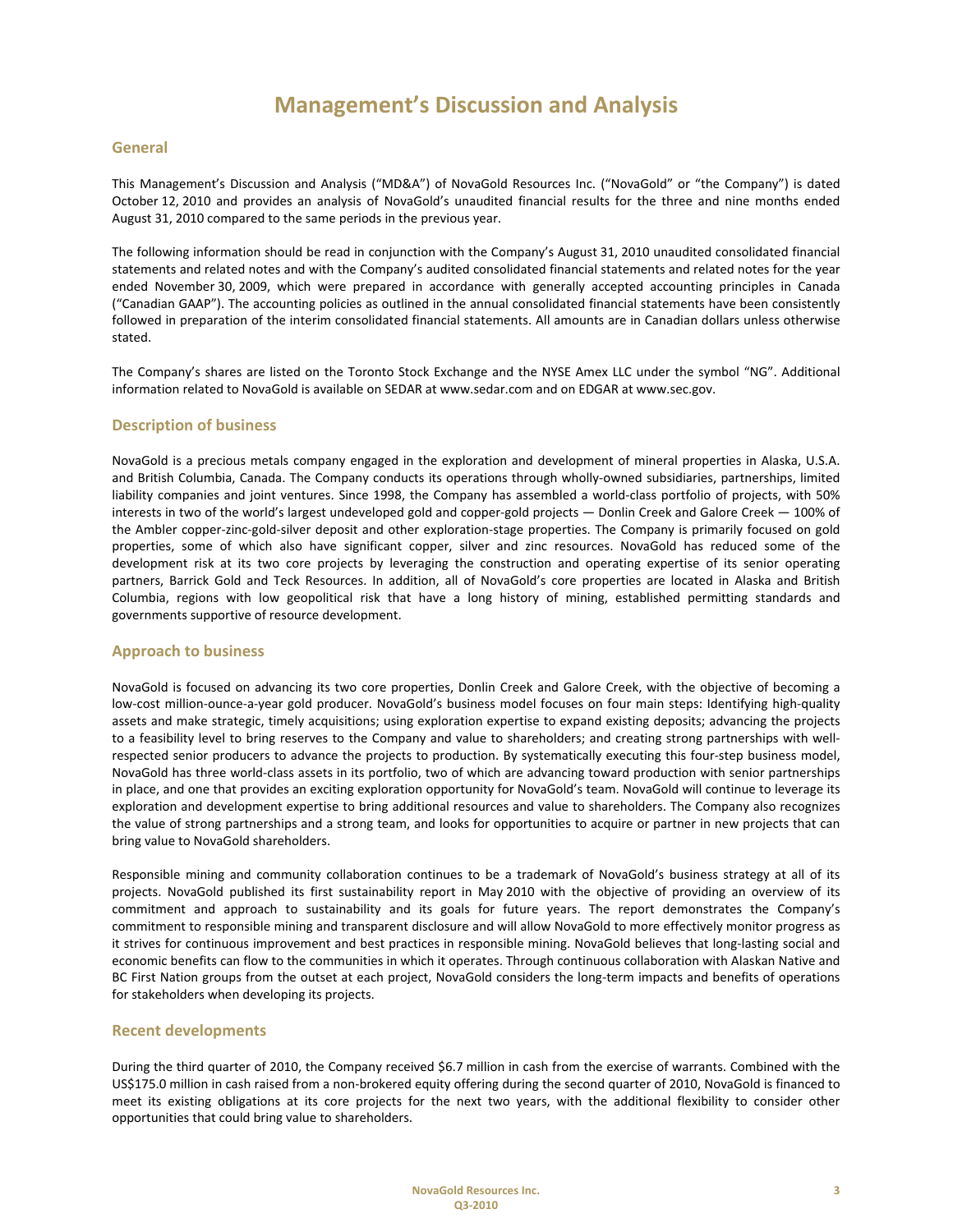In September, NovaGold appointed long-time Director Gerry McConnell as Chairman of the Board of Directors. Rick Van Nieuwenhuyse continues as President and Chief Executive Officer of the Company and as a Director on the Board. The appointment in July of Dr. Marc Faber and Mr. Igor Levental to NovaGold's Board of Directors brought additional experience and expertise to NovaGold's Board.

Dr. Faber has over 35 years of experience in the finance industry and is the Managing Director of Marc Faber Ltd., an investment advisory and fund management firm. He is an advisor to a number of private investment funds and serves as a Director of Ivanhoe Mines and Sprott Asset Management. Dr. Faber publishes a widely read monthly investment newsletter entitled *The Gloom, Boom & Doom Report* and is the author of several books including *Tomorrow's Gold – Asia's Age of Discovery*. A renowned commentator on global market trends and developments, he is also a regular contributor to several leading financial publications around the world, including *Barron's*, where he is a member of the *Barron's* Roundtable. Dr. Faber received his PhD in Economics *magna cum laude* from the University of Zurich.

Mr. Levental is President of the Electrum Group of Companies, a leading privately‐owned mineral exploration and development group with strategic holdings in private and public precious metals companies, including NovaGold. Mr. Levental is a Director of Gabriel Resources Ltd., which is engaged in the development of major precious metals deposits in Romania; he is also a Director of Taung Gold Limited, a South African‐based private gold exploration and development company. With more than 30 years of experience across a broad cross‐section of the international mining industry, Mr. Levental has held senior positions with major mining companies including Homestake Mining Company and International Corona Corporation, where he played a major role in these companies' corporate development and merger and acquisition activities. Mr. Levental is a Professional Engineer with a BSc in Chemical Engineering and an MBA from the University of Alberta.

## **Property review**

#### **Donlin Creek**

Donlin Creek is one of the world's largest known undeveloped gold deposits, with a feasibility study completed and pre‐ permitting activities underway. Donlin Creek is operated by Donlin Creek LLC, a limited liability company that is owned 50% by NovaGold and 50% by Barrick Gold U.S. Inc. ("Barrick"), a subsidiary of Barrick Gold Corporation. Located entirely on private, Alaskan Native‐owned land, the 80,600 acre (32,600 hectare) property hosts a gold deposit currently estimated at 33.6 million ounces of proven and probable reserves averaging 2.2 grams per tonne gold, 4.3 million ounces of measured and indicated resources and an additional 4.4 million ounces of inferred resources. With estimated production of more than one million ounces of gold annually for approximately 25 years, Donlin Creek would be one of the world's largest gold‐producing mines. Donlin Creek LLC continues to review the mine plan in light of prevailing gold prices. Additional exploration potential remains in the Donlin Creek district.

For 2010, Donlin Creek LLC has approved a budget of approximately US\$47.0 million, with US\$29.4 million spent during the nine months ended August 31, 2010. During the third quarter of 2010, expenditures at the Donlin Creek project totaled approximately US\$15.8 million, with 50% contributed by NovaGold. The 2010 work program will complete the majority of the environmental and engineering studies required to review the option of using natural gas as the primary power source. Donlin Creek LLC will consult with stakeholders as the gas pipeline studies proceed and solicit feedback from local communities and its Alaskan Native partners as well as State and Federal regulatory agencies. The Board of Donlin Creek LLC has approved a supplemental budget to proceed with revisions to the feasibility study to include the natural gas option. The feasibility revisions will provide operating costs using natural gas rather than diesel as the primary power source at site, and will also use more recent gold prices and capital inputs to provide updated capital and cash flow estimates. The feasibility revision is expected to be completed by mid-2011, positioning the project to file permit applications by the end of 2011.

Due to the accounting rules under Accounting Guideline‐15, NovaGold continues to record its interest in the Donlin project as an equity investment, which results in all of NovaGold's funding being recorded in the income statement as exploration expenses and any unspent funding to Donlin Creek LLC on the balance sheet on the equity investment line.

#### **Galore Creek**

Galore Creek, a large copper‐gold‐silver project located in northwestern British Columbia, is held by a partnership in which NovaGold and Teck Resources Limited ("Teck") each own a 50% interest and is managed by Galore Creek Mining Corporation ("GCMC"). The 298,840 acre (118,900 hectare) property holds a large and good‐grade undeveloped porphyry‐related copper‐ gold‐silver deposit. A resource estimate for the Galore Creek project totals measured and indicated resources of 8.9 billion pounds of copper, 7.3 million ounces of gold and 123 million ounces of silver, with additional inferred resources of 3.5 billion pounds of copper, 3.3 million ounces of gold and 61 million ounces of silver. GCMC has initiated a pre‐feasibility study to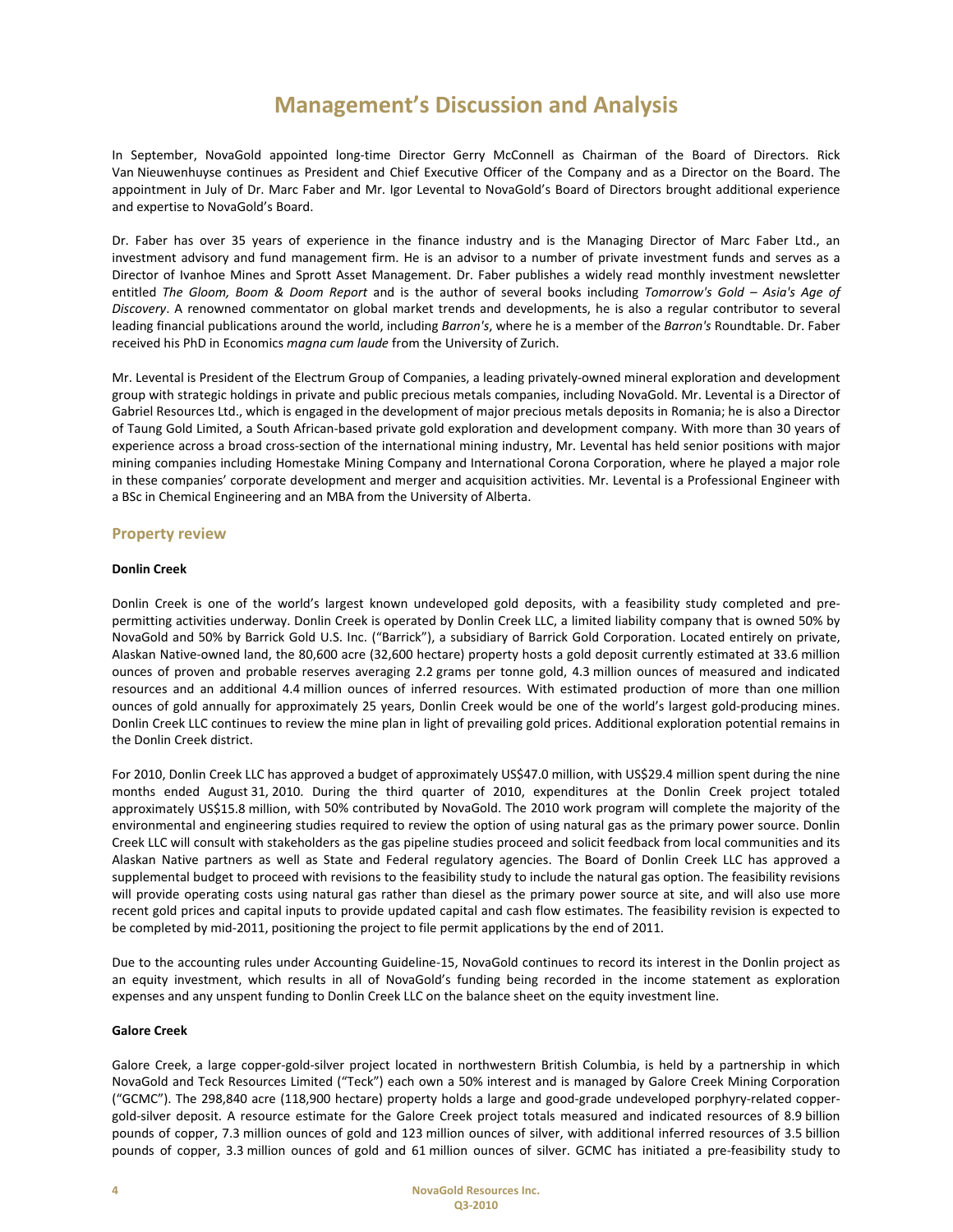provide guidance on mining parameters, reserves, capital costs and operating costs based on an optimized mine plan and using higher copper and gold prices than in previous studies, with completion targeted for the first half of 2011.

The Canadian Federal and British Columbia Provincial Governments have pledged to build a high‐capacity 287 kV transmission line ("NTL") in northwestern British Columbia. The NTL has completed its public comment period with an overwhelmingly positive response, including support from the Tahltan First Nation. Based on the British Columbia Transmission Corporation website, construction of the NTL is expected to start in late 2010 with completion targeted for 2013. The NTL will provide a secure interconnection point for clean generation projects, reduce greenhouse gas emissions by enabling communities now relying on diesel generation to connect to the grid, and supply clean electricity to support industrial and resource projects in the area, including the Galore Creek project.

GCMC has budgeted \$20.0 million for 2010, with \$10.0 million spent during the nine months ended August 31, 2010. During the third quarter of 2010, expenditures at the Galore Creek project totaled approximately \$2.6 million. Under the terms of the Galore Creek Partnership agreement, Teck is funding all costs for the project until it completes its earn-in obligations, and NovaGold expects to have no near‐term funding obligations for the Galore Creek project. At August 31, 2010, the Galore Creek Partnership had cash of \$3.8 million and Teck had approximately \$18.0 million remaining in project contributions to earn its 50% interest in the project. Certain road construction equipment and facilities are being recovered and sold as the road progresses. The proceeds from the sales directly fund the project's activities and do not reduce Teck's required contributions.

Due to accounting rules under Accounting Guideline-15 for Variable Interest Entity accounting, NovaGold continues to consolidate 100% of the activities of GCMC on the income statement, and the Galore Creek asset and a non-controlling interest for Teck's contributions on the balance sheet.

#### **Nome Operations**

NovaGold's Nome Operations comprises three properties: Rock Creek, Big Hurrah and Nome Gold. The properties are located on the Seward Peninsula in Alaska, an area with historical gold production and well-maintained roads and infrastructure. The most advanced property is Rock Creek, which is currently in care and maintenance. Rock Creek includes a substantially constructed gold mine and hosts 320,000 ounces of gold reserves, 290,000 ounces of indicated resources and 20,000 ounces of inferred resources.

NovaGold is soliciting offers for sale of the Rock Creek project to provide additional information to the Board to maximize value from this asset and to allow the Company to focus its time and resources on its core projects. NovaGold will continue to assess the value of its other assets in the Nome area, which include Big Hurrah, Nome Gold, a sand-and-gravel business and a considerable land package. Big Hurrah hosts 190,000 ounces of gold reserves, 80,000 ounces of indicated resources and 20,000 of inferred resources, while Nome Gold hosts 1,560,000 ounces of measured and indicated resources with an additional 250,000 ounces of inferred resources.

The Company has assessed the estimated recoverability of the Rock Creek project resulting in an asset impairment of \$116.2 million and a remaining value of nil. The impairment adjustment was calculated using a probability weighted approach considering various sales and closure scenarios where the sales scenarios were evaluated based upon the present value of the estimated future cash flows. Major assumptions incorporated into the present value calculation include long term gold prices, operating costs, start‐up capital and gold recovery percentages. Sensitivity analyses were prepared and scenarios of sale and closure were probability weighted. Another consideration was the cost of start-up and the availability of critical parts. The expected cash flow approach was used to determine fair value as there were uncertainties both in the timing and amount of the cash flows. The impairment loss was allocated proportionately to construction in progress, mining and milling equipment, and mineral properties and development costs. There can be no assurances that the subsequent decision to sell or reclaim the project would result in a material gain on sale or accrual of closure costs which would be incurred when a decision is made.

On July 16 and 17, 2010, the Company's wholly‐owned subsidiary Alaska Gold Company ("AGC") received 20 citations and orders from the Mine Safety Health Administration ("MSHA") alleging certain violations of U.S. Federal mine safety laws at the Rock Creek project. There were 12 citations and orders issued by MSHA under Section 104(a) of the Federal *Mine Safety and Health Act* of 1977 (the "Mine Safety Act"). There were 8 citations and orders issued by MSHA under Section 104(d) of the Mine Safety Act. On or about September 9, 2010, MSHA proposed a penalty in the amount of \$4,254 addressing 8 of the Section 104(a) citations and orders. To date, MSHA has not proposed penalties for the remaining 12 citations. AGC has accrued a provision for potential penalties associated with these citations and orders; however, the final aggregate amount of proposed penalties may vary from this amount. AGC has notified MSHA of its intent to contest all of these citations and any proposed penalties. Concurrently, AGC has taken rapid steps to address allegations contained in these citations and orders. AGC remains fully committed to employee safety and safe operations at the Rock Creek project.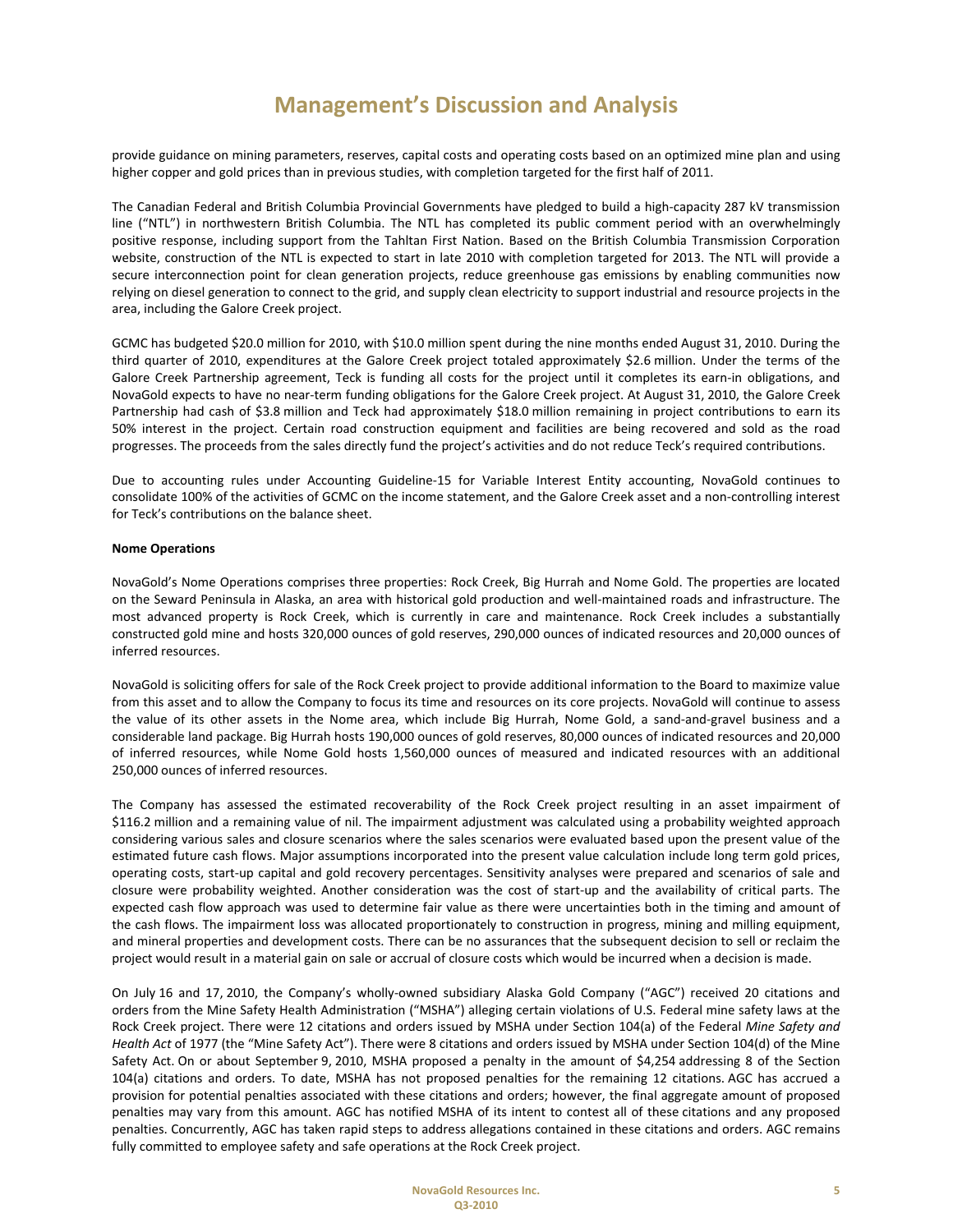The Company has made significant improvements to its water management processes at the Rock Creek project. On July 2, 2009, AGC received a Notice of Violation ("NOV") from the Alaska Department of Environmental Conservation ("ADEC"). In the NOV, ADEC alleged that AGC violated the terms of its State Waste Management Permit at the Rock Creek project by failing to comply with the water treatment and injection requirements of the project's Temporary Closure Plan. On October 6, 2009, AGC entered into a Compliance Order by Consent ("COBC") with ADEC resolving the NOV. As part of the COBC, AGC treated, injected and applied water at an increased rate to reduce water levels behind the mine's tailings storage facility ("TSF") dam. On March 26, 2010, the Company notified ADEC that the water elevation in the mine's TSF had been brought below 140 feet above sea level, an achievement required to terminate the COBC. On April 1, 2010, ADEC notified the Company of ADEC's agreement that AGC had completed all required tasks under the COBC, and that the COBC was terminated effective April 2, 2010.

On February 22, 2010, the Company submitted its updated Storm Water Pollution Prevention Plan ("SWPPP") to the U.S. Environmental Protection Agency ("EPA") and ADEC. On March 12, 2010, the Company received an Information Request from EPA pursuant to the Federal *Clean Water Act* Section 308. The Information Request directed AGC to submit a storm water sampling plan for the mine to EPA and ADEC, to provide certain reports and information and to monitor storm water around the mine until December 31, 2010. The Company continues to implement its updated SWPPP and provide information to EPA and ADEC in accordance with the Information Request.

On December 31, 2009, AGC received a renewed temporary Certificate of Approval to Operate a Dam ("COA") from the Alaska Department of Natural Resources ("ADNR"). The COA authorizes AGC's continued operation of the mine's TSF dam. The current term of the renewed COA expires on November 24, 2011. The renewed COA contains conditions AGC must follow to ensure dam safety including the requirement to treat, inject and apply water to manage water levels behind the mine's TSF dam. The renewed COA also requires that AGC notify ADNR by November 1, 2010 of AGC's preliminary, future intentions concerning the mine site which may include entering permanent closure or requesting an extension of the temporary closure period. The COA terminated an NOV that had been issued by ADNR in December 2008.

The Company worked diligently in 2009 and 2010 to improve the project's water management structures to ensure the project continues to meet its permit requirements and environmental responsibilities. NovaGold has budgeted US\$19.1 million at Rock Creek for 2010, with US\$13.5 million spent in the nine months ended August 31, 2010. During the third quarter of 2010, expenditures at the Rock Creek project totaled approximately US\$3.5 million. Work at the property is focused on preparing the project for winter and continuing to meet permit requirements and environmental responsibilities.

#### **Ambler**

On January 7, 2010, the Company purchased 100% of the Ambler project, which hosts the high-grade copper-zinc-gold-silver Arctic deposit. To complete the purchase, the Company issued 931,098 common shares with a market value of approximately US\$5.0 million, with a commitment for future cash payments to the vendor of US\$12.0 million each on January 2011 and January 2012. The vendor retained a 1% net smelter return royalty that the Company can purchase at any time for a one‐time payment of US\$10.0 million.

Ambler is an exploration‐stage property located in Alaska comprising 90,614 acres (36,670 hectares) of Federal patented and unpatented mining claims and State of Alaska mining claims, covering a major portion of the precious‐metal‐rich Ambler volcanogenic massive sulfide belt. A resource estimate for the Arctic deposit shows a 30 million tonne deposit grading 4% copper and 6% zinc for contained metal totaling indicated resources of 1.5 billion pounds of copper, 2.2 billion pounds of zinc, 450,000 ounces of gold, 32 million ounces of silver and 350 million pounds of lead, with additional inferred resources of 937 million pounds of copper, 1.3 billion pounds of zinc, 260,000 ounces of gold, 19 million ounces of silver and 210 million pounds of lead. NovaGold has a solid record of identifying exploration opportunities and bringing value to shareholders by expanding resources through exploration success. The Company feels there is excellent potential to expand the existing resources at the Arctic deposit and locate new high-quality resources in nearby areas, as well as identify new exploration targets in the district.

The Company has budgeted US\$1.5 million at Ambler for 2010, with US\$1.3 million spent year to date and expenditures of US\$1.2 million during the third quarter of 2010. Work at the property during 2010 was focused on initiating the environmental and engineering studies necessary to complete a pre‐feasibility level study to assess project economics. With the Ambler camp now closed for winter, project activities for the remainder of 2010 will focus on community engagement and opportunities to consolidate NovaGold's land package in the district.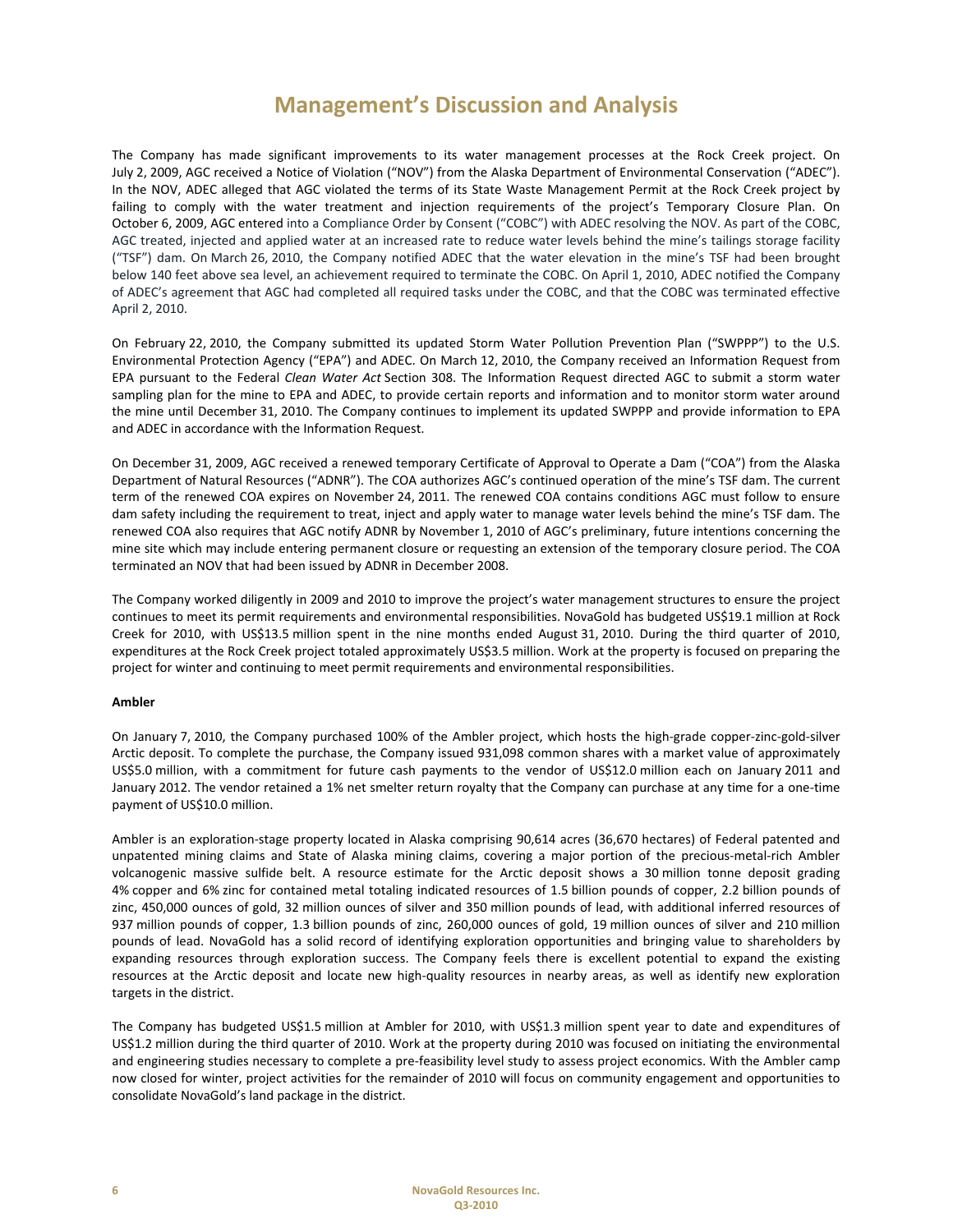#### **Other properties**

The Company holds a portfolio of earlier‐stage exploration projects that have not advanced to the resource definition stage. The Company also earns \$1.0 to \$3.0 million annually from the sale of sand, gravel and land and royalties from placer gold production, largely from its holdings around Nome, Alaska.

Additional information concerning reserves and resources can be found in Appendix – Reserve and Resource Table.

### **Results of operations**

| in thousands of Canadian dollars,                          |                        |                          |                        |                              |  |
|------------------------------------------------------------|------------------------|--------------------------|------------------------|------------------------------|--|
|                                                            |                        |                          |                        | except for per share amounts |  |
| Three months<br>Three months<br>Nine months<br>Nine months |                        |                          |                        |                              |  |
|                                                            | ended                  | ended                    | ended                  | ended                        |  |
|                                                            | <b>August 31, 2010</b> | August 31, 2009          | <b>August 31, 2010</b> | August 31, 2009              |  |
|                                                            |                        |                          |                        |                              |  |
| Project care and maintenance                               | 6,506                  | 8,587                    | 19,865                 | 24,064                       |  |
| <b>Exploration expense</b>                                 | 13,674                 | 3,766                    | 21,619                 | 14,561                       |  |
| Foreign exchange (gain) loss                               | 134                    | 109                      | (3,043)                | (11, 453)                    |  |
| General and administrative expenses                        | 1,086                  | 2,403                    | 3,225                  | 4,642                        |  |
| Interest and accretion                                     | 3,912                  | 3,446                    | 11,341                 | 15,841                       |  |
| Salaries, severance and payroll taxes                      | 1,282                  | 986                      | 5,483                  | 3,146                        |  |
| Asset impairment                                           | 116,231                | $\overline{\phantom{a}}$ | 116,231                |                              |  |
| Inventory write down                                       | 7,537                  | -                        | 7,537                  |                              |  |
| Loss for the period after taxes                            | (147, 598)             | (18,113)                 | (182,068)              | (51, 364)                    |  |
| Basic and diluted loss per share                           | (0.66)                 | (0.10)                   | (0.87)                 | (0.30)                       |  |

For the three-month period ended August 31, 2010, the Company reported a net loss of \$147.6 million (or \$0.66 basic and diluted loss per share) compared to a net loss of \$18.1 million (or \$0.10 basic and diluted loss per share) for the corresponding period in 2009. This variance was mainly due to the non-cash asset impairment cost of \$116.2 million and \$7.5 million of inventory written down at the Rock Creek project with no comparable amount in 2009. The impairment adjustment was calculated using a probability weighted approach considering various sales and closure scenarios where the sales scenarios were evaluated based upon the present value of the estimated future cash flows.

For the nine‐month period ended August 31, 2010, the Company reported a net loss of \$182.1 million (or \$0.87 basic and diluted loss per share) compared to a net loss of \$51.4 million (or \$0.30 basic and diluted loss per share) for the corresponding period in 2009. This variance is mainly due to the \$116.2 million impairment charge and \$7.5 million inventory write down recorded over the nine months ended August 31, 2010 with no comparable amount in 2009. This was offset by the interest and accretion reduction for the nine months ended August 31, 2010 of \$11.0 million, compared with \$16.0 million over the same period in 2009. This reduction was due to the conversion of the bridge loan in 2009, resulting in no comparable charge in 2010.

Net revenue for the three‐month period ended August 31, 2010 was \$0.3 million compared to \$0.3 million for the corresponding period in 2009.

Net revenue for the nine‐month period ended August 31, 2010 was \$0.5 million compared to \$1.0 million in the corresponding period in 2009. The decrease was primarily due to higher land and gravel sales in 2009.

Expenses for the three‐month period ended August 31, 2010 were \$28.2 million compared to \$20.9 million for the same period in 2009. This was primarily due to a higher exploration expense of \$13.7 million compared to \$3.8 million for the same period in 2009 as the result of the gas pipeline studies at the Donlin Creek project and an increase in exploration activities at the Galore Creek and Ambler projects. There was also lower project care and maintenance for the three‐month period ended August 31, 2010 of \$6.5 million compared to \$8.6 million for the same period in 2009, mainly due to the decreased level of activity required for the tailings pond and water treatment plant at Rock Creek.

Expenses for the nine‐month period ended August 31, 2010 were \$65.0 million compared to \$61.9 million for the same period in 2009. This was primarily due to the large foreign exchange gain of \$11.5 million the Company experienced during the ninemonth period ended August 31, 2009 compared to the \$3.1 million foreign exchange gain for the same period in 2010. The reduction in gain in 2010 is mainly a result of the decrease in currency fluctuations during 2010 between the Canadian dollar against the U.S. dollar on U.S. dollar‐denominated convertible notes and the Donlin Creek promissory note. There was also lower project care and maintenance in 2010 of \$19.8 million compared with \$24.1 million in 2009, mainly due to the level of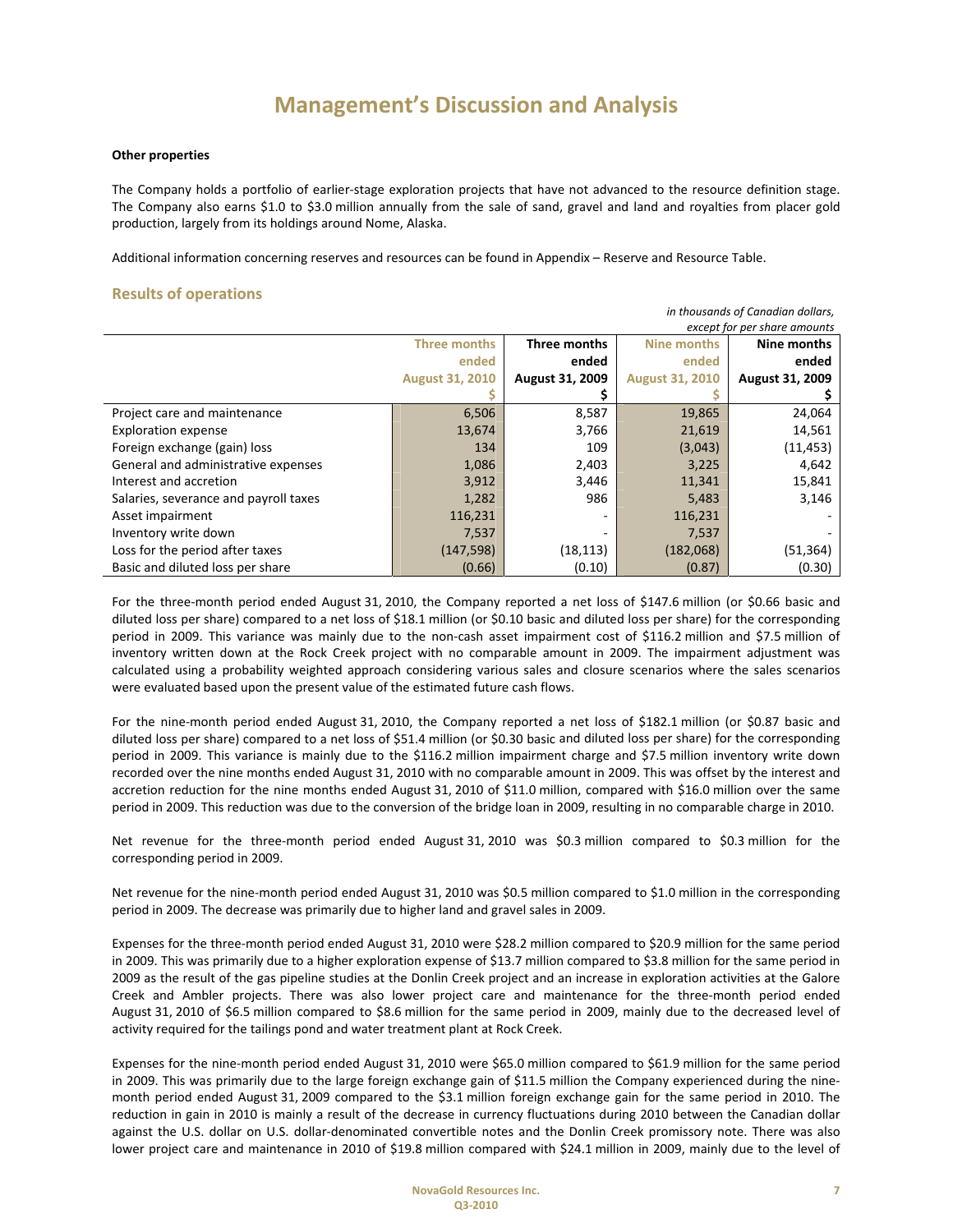activity required to manage spring break‐up from higher snowfall levels during the 2008/2009 winter at Rock Creek. This was offset by the increase in exploration expense in 2010 of \$21.6 million compared to \$14.6 million in 2009, due to the gas pipeline studies at the Donlin Creek project and the increase in exploration activities at the Galore Creek and Ambler projects.

For the three-month period ended August 31, 2010, the Company recorded a future income tax recovery of \$0.8 million, which resulted mainly from exploration expenditures incurred in Canada and the benefit of an income tax reduction on long‐term tax rates in British Columbia.

## **Selected financial data**

#### **Quarterly information**

The following unaudited quarterly information is prepared in accordance with Canadian GAAP.

| m chodsands of canadian donars,     |            |          |          |          |           |         |                          |            |
|-------------------------------------|------------|----------|----------|----------|-----------|---------|--------------------------|------------|
|                                     |            |          |          |          |           |         | except per share amounts |            |
|                                     | 8/31/10    | 5/31/10  | 2/28/10  | 11/30/09 | 8/31/09   | 5/31/09 | 2/28/09                  | 11/30/08   |
|                                     |            |          |          |          |           |         |                          |            |
| Net revenues                        | 346        | 129      | 71       | 296      | 261       | 365     | 422                      | 856        |
| Earnings (loss) for the quarter     | (147, 598) | (15.753) | (18,717) | (21,999) | (18, 113) | (4,769) | (28, 483)                | (196, 768) |
| Earnings (loss) per share - basic   | (0.66)     | (0.07)   | (0.10)   | (0.09)   | (0.10)    | (0.03)  | (0.20)                   | (1.83)     |
| Earnings (loss) per share - diluted | (0.66)     | (0.07)   | (0.10)   | (0.09)   | (0.10)    | (0.03)  | (0.20)                   | (1.83)     |

*in thousands of Canadian dollars,*

Factors that can cause fluctuations in the Company's quarterly results include the timing of stock option grants, foreign exchange gains or losses related to the Company's U.S. dollar-denominated debt when the Canadian dollar exchange rate fluctuates, disposal of assets or investments, and events such as the suspension of construction activities at the Galore Creek project or the suspension of commissioning at the Rock Creek project and subsequent activities related thereto. During the last quarter of fiscal 2008, the Company recorded an impairment loss on the Rock Creek project of \$160.9 million. During the quarter ended February 28, 2009, the Company incurred a total of \$16.8 million in interest and accretion and care and maintenance. During the quarter ended August 31, 2009, the Company had a foreign exchange gain of \$16.1 million. During the quarter ended August 31, 2009, the Company incurred a total of \$12.0 million in interest and accretion and care and maintenance. During the last quarter of fiscal 2009, the Company incurred a \$9.1 million loss on disposal of property, plant and equipment by the GCMC as certain road construction equipment and facilities were sold as the road progresses; also, the Company incurred a total of \$18.1 million in interest and accretion and care and maintenance. During the first quarter of 2010, the Company incurred \$11.5 million in interest and accretion and care and maintenance. During the second quarter of 2010, the Company incurred \$13.6 million on salaries, exploration and care and maintenance. During the third quarter of 2010, the Company recorded an impairment loss on the Rock Creek project of \$116.2 million and a \$7.5 million inventory write down. The Company's properties are not yet in production; consequently, the Company believes that its loss (and consequent loss per share) is not a primary concern to investors in the Company.

## **Liquidity and capital resources**

At August 31, 2010, the Company had \$172.8 million in cash and cash equivalents, of which \$3.8 million was held by GCMC for the Galore Creek project. The Company expended \$35.8 million on operating activities during the nine-month period ended August 31, 2010, compared with expenditures of \$42.0 million on operating activities for the same period in 2009, mostly due to the reduction in care and maintenance activities required to manage spring break‐up from reduced snowfall levels during the 2009/2010 winter at Rock Creek compared to the previous year.

In the nine‐month period ended August 31, 2010, the Company generated \$190.9 million from financing activities compared to \$111.1 million for the same period in 2009. In March 2010, the Company received \$179.0 million in cash from the sale of 31,818,183 common shares at a price of US\$5.50 per share compared with \$93.6 million in the same period in 2009. The Company also received \$7.0 million in cash from warrants exercised; as a result, the Company issued 4,307,691 common shares at an average price of \$US1.50 per share compared with \$5.1 million in the same period in 2009. Further, the Company elected to pay \$2.4 million in cash for withholding and payroll taxes related to performance share unit ("PSU") vesting in lieu of issuing 261,445 common shares, as employees would be required to sell their common shares for the taxes due. Payroll remittances were due immediately upon vesting and the Company remitted the employee and employer portions of the taxes to the tax authorities.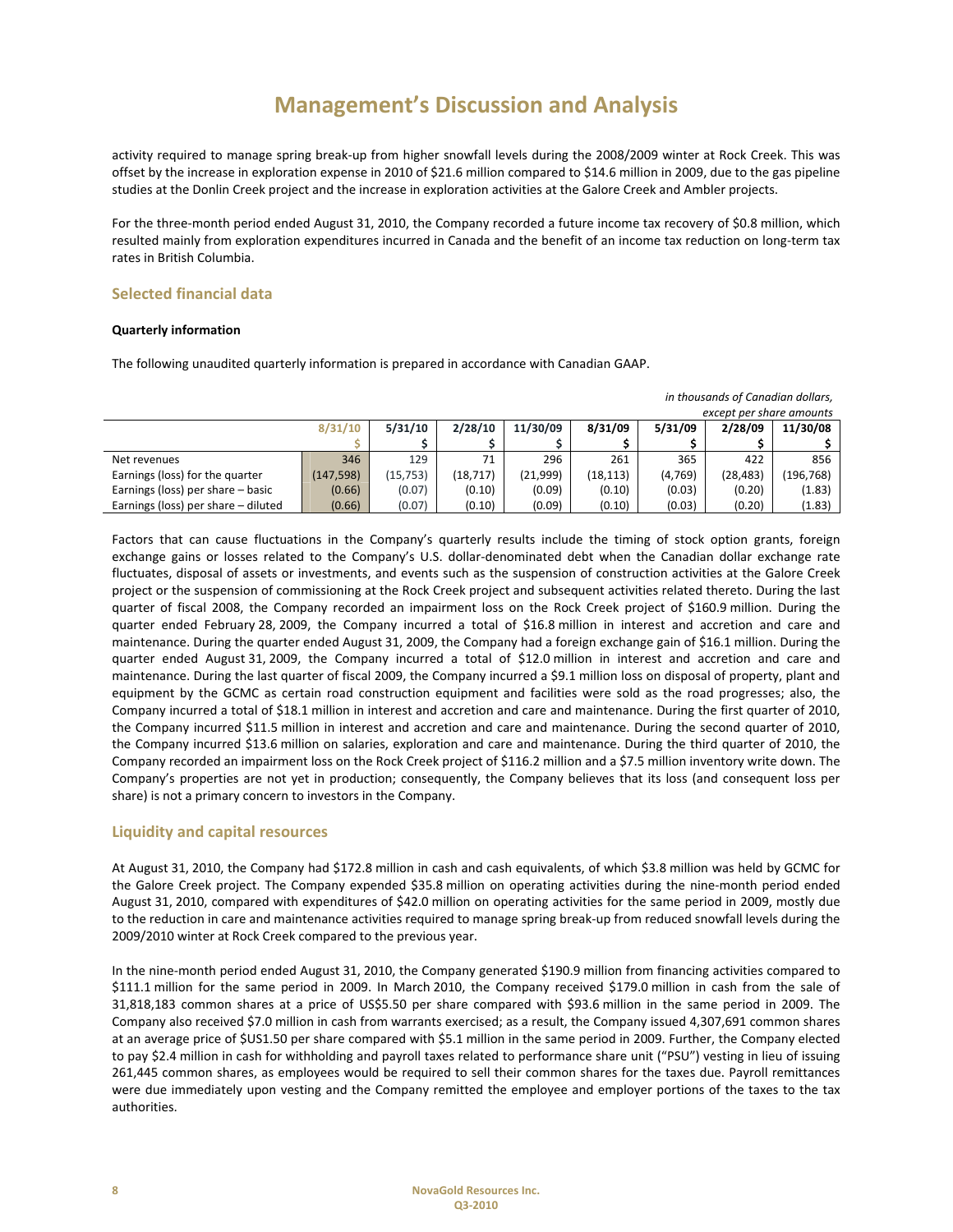In the nine-month period ended August 31, 2010, the Company expended \$20.4 million on investing activities compared with \$35.0 million in 2009. The overall reduction in investing activities cash flow was due to the reduction of property, plant and equipment acquisition as the Company expended only \$0.8 million in 2010 compared to \$26.9 million over the same period in 2009 for the Rock Creek project construction commitments. This reduction was offset by the Company's \$18.7 million funding for its share of exploration costs in the nine months ended August 31, 2010, mostly related to gas pipeline studies cost at the Donlin Creek project and the increase in exploration activities at the Galore Creek and Ambler projects, compared with \$10.4 million in the same period in 2009.

The Company has no material off‐balance sheet arrangements.

Contractual obligated undiscounted cash flow requirements, excluding operating leases, as at August 31, 2010 are as follows.

|                                          |              |            |            |           |            | unless otherwise specified |                   |
|------------------------------------------|--------------|------------|------------|-----------|------------|----------------------------|-------------------|
|                                          | <b>Total</b> | < 1 Year   | 1-2 Years  | 2-3 Years | 3-4 Years  | 4-5 Years                  | <b>Thereafter</b> |
|                                          |              |            |            |           |            |                            |                   |
| Accounts payable and accrued liabilities | 11,907       | 11,907     |            |           |            | $\overline{\phantom{0}}$   |                   |
| Capital leases                           | 1,235        | 688        | 547        |           |            | $\overline{\phantom{0}}$   |                   |
| Asset retirement obligations             | 21.833       | 860        |            |           |            |                            | 20.973            |
| Cash payments due on Ambler project      | US\$24.000   | US\$12.000 | US\$12.000 |           |            |                            |                   |
| Convertible notes - interest (a)         | US\$26,125   | US\$5,225  | US\$5,225  | US\$5,225 | US\$5,225  | US\$5,225                  |                   |
| Convertible notes - holders option (a)   | US\$95,000   |            |            |           | US\$95.000 |                            |                   |

(a) The Convertible notes ("Notes") mature on May 1, 2015. The holders of the Notes have the right to require the Company to repurchase all or part of their Notes on May 1, 2013 and upon certain fundamental corporate changes at a price equal to 100% of the principal amount of such Notes plus any accrued and unpaid interest.

The future minimum payments under operating leases at August 31, 2010 are approximately as follows.

|            | in thousands of Canadian dollars |
|------------|----------------------------------|
|            | <b>Operating leases</b>          |
|            |                                  |
| 2010       | 207                              |
| 2011       | 786                              |
| 2012       | 629                              |
| 2013       | 571                              |
| 2014       | 580                              |
| Thereafter | 2,020                            |
| Total      | 4,793                            |

The Company's cash balances are largely invested in bank and non-asset backed commercial paper all with the two highest possible investment ratings and that can be easily liquidated with terms of 90 days or less.

## **Outlook**

At August 31, 2010, the Company had consolidated cash and cash equivalents of \$172.8 million and working capital of \$150.0 million. Of this cash amount, \$3.8 million was held by GCMC for Galore Creek related activities.

The Company's material projects are Donlin Creek and Galore Creek. The Company's share of the Donlin Creek 2010 budget is approximately US\$14.0 million, part of which will be incurred for permitting activities at the project. During the second quarter of 2010, Donlin Creek approved a supplemental budget of US\$18.7 million (the Company's share: US\$9.4 million) to complete the majority of the environmental and engineering studies required to review the natural gas pipeline option. As at August 31, 2010, US\$17.2 million of the budget remains to be spent to the end of the year. The gas pipeline studies have advanced as planned. The majority of the field work is complete and data are being collected and analyzed by Barrick Energy on behalf of Donlin Creek LLC. Donlin Creek LLC plans to incorporate the gas pipeline study into a revised feasibility study replacing diesel with natural gas as the main source of power. The feasibility revision is scheduled for completion by mid‐2011, preparing the project to file permit applications by the end of 2011.

The budget for care and maintenance and optimization studies for 2010 at the Galore Creek project is \$8.0 million, with a supplementary 2010 budget of \$12.0 million for the pre-feasibility study. As at August 31, 2010 \$8.7 million of the budget is

*in thousands of Canadian dollars,*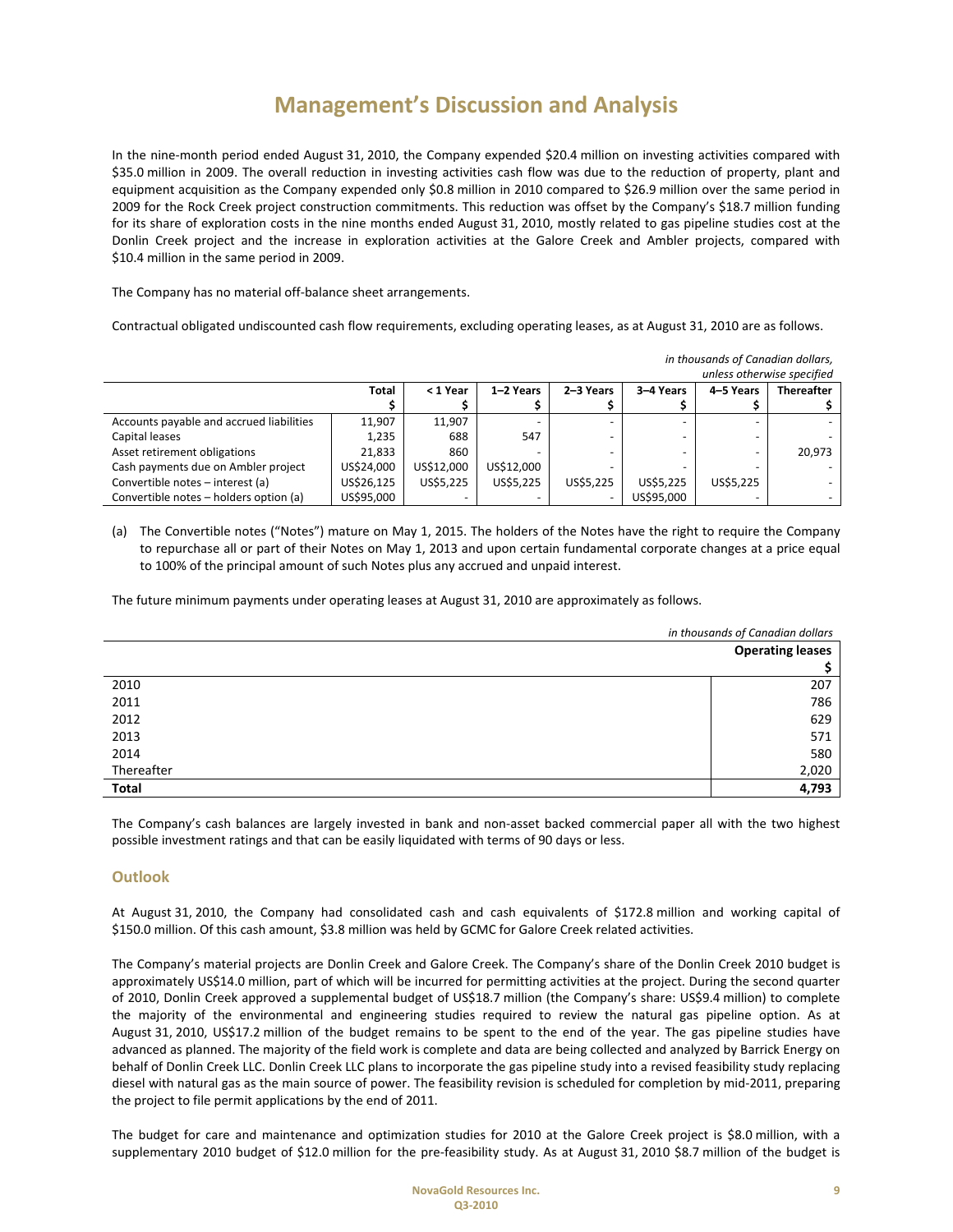forecasted to be spent to the end of the year. Qualified independent engineering firms are progressing through the final layout of the project's infrastructure. Work is well underway for a pre‐feasibility study to be released by mid‐2011. The pre‐feasibility study will provide guidance on mining parameters, reserves, capital costs and operating costs. Under the partnership agreement, Teck is funding 100% of these costs and the Company is not required to fund any project costs until Teck has completed its financial earn‐in at the project.

The Rock Creek project is in care and maintenance with a 2010 budget of approximately US\$19.1 million. During the quarter ended August 31, 2010, management made a decision to not restart operations at this project. The Company is soliciting offers for the sale of this asset to provide additional information to the Board to maximize value and to allow the Company to focus its time and resources on its core projects.

## **Outstanding shares**

At October 12, 2010, the Company had 225.4 million common shares issued and outstanding, 49.3 million common shares warrants exercisable at US\$1.50, and 10.6 million stock options with weighted average exercise price of \$6.06.

## **Related party transactions**

The Company has arms‐length market based agreements to provide certain services to TintinaGold Resources Inc. ("TintinaGold") and Alexco Resource Corp. ("Alexco"). Under the agreements the services provided were \$0.1 million for the nine months ended August 31, 2010 (2009: nil) to TintinaGold, a related party having one director and a major shareholder in common with the Company; and \$0.03 million for the nine months ended August 31, 2010 (2009: \$0.1 million) to Alexco, a related party having two directors in common with the Company. The Company also provided exploration and management services totaling US\$0.7 million for the nine months ended August 31, 2010 (2009: US\$0.6 million) to Donlin Creek LLC. These transactions were in the normal course of business and are measured at the exchange amount, which is the amount agreed to by the parties. At August 31, 2010, the Company had a \$0.2 million (November 30, 2009: \$0.3 million) receivable from related parties.

## **Financial instruments**

The Company's financial instruments are exposed to certain financial risks, including currency risk, credit risk, liquidity risk, interest risk and price risk.

#### (a) Currency risk

The Company is exposed to financial risk related to the fluctuation of foreign exchange rates. The Company operates in Canada and the United States and a portion of its expenses are incurred in U.S. dollars. A significant change in the currency exchange rates between the Canadian dollar relative to the U.S. dollar could have an effect on the Company's results of operations, financial position or cash flows.

The Company has not hedged its exposure to currency fluctuations. At August 31, 2010, the Company is exposed to currency risk through the following assets and liabilities denominated in U.S. dollars.

| in thousands of U.S. dollars             |                        |                          |  |
|------------------------------------------|------------------------|--------------------------|--|
|                                          | <b>August 31, 2010</b> | <b>November 30, 2009</b> |  |
|                                          | <b>US\$</b>            | US\$                     |  |
| Cash and cash equivalents                | 135,530                | 9,937                    |  |
| Accounts receivables                     | 377                    | 376                      |  |
| Reclamation deposits                     | 6,845                  | 6,845                    |  |
| Accounts payable and accrued liabilities | (5,829)                | (8,089)                  |  |
| Current portion of long-term liabilities | (11, 712)              |                          |  |
| Amounts payable to Barrick               | (60, 612)              | (58, 300)                |  |
| Convertible notes                        | (59,034)               | (55, 469)                |  |
| Other liabilities                        | (10, 890)              |                          |  |
| Net U.S. dollar assets (liabilities)     | (5, 325)               | (104, 700)               |  |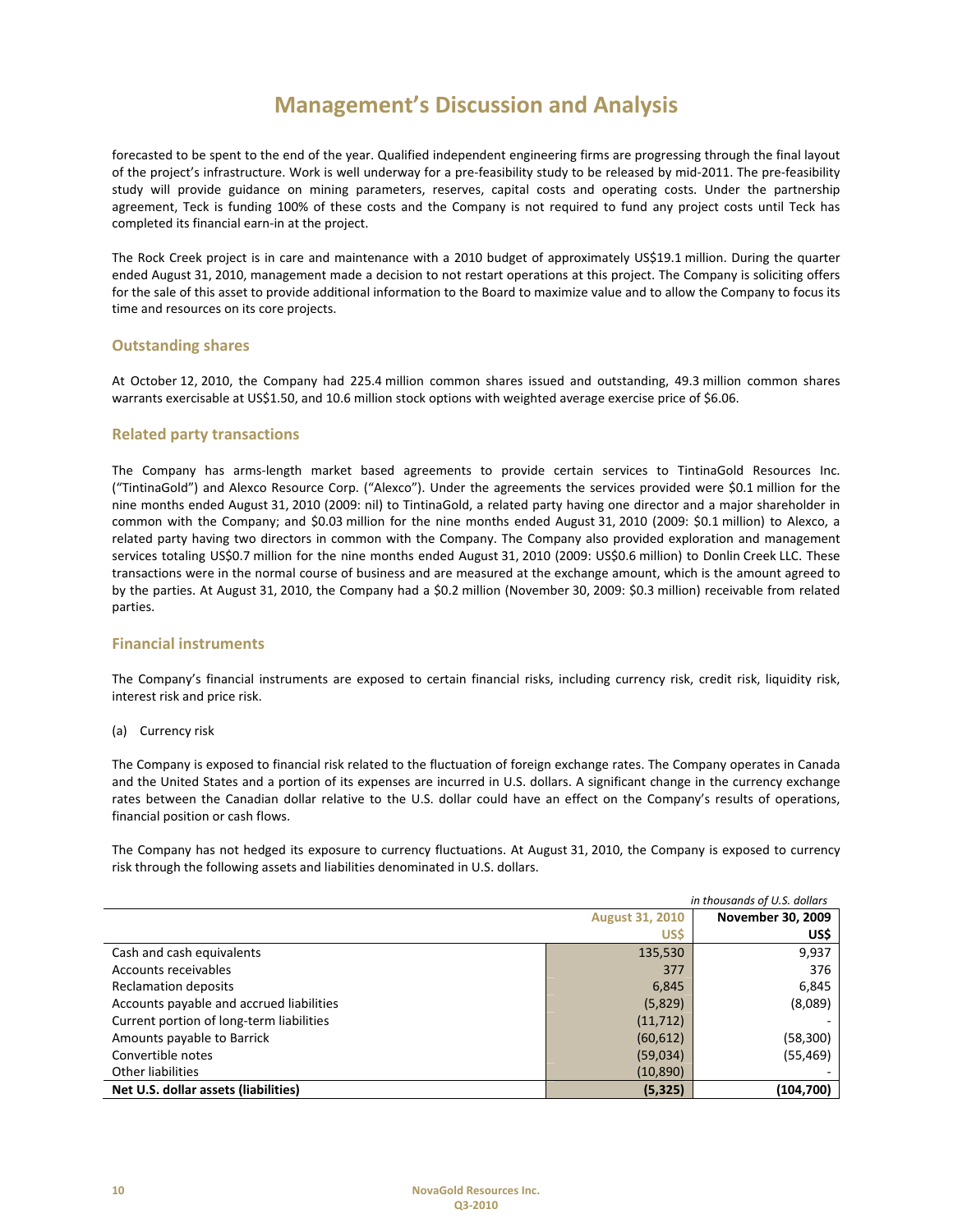Based on the above net exposures as at August 31, 2010, and assuming that all other variables remain constant, a 10% depreciation or appreciation of the Canadian dollar against the U.S. dollar would result in an increase/decrease of \$0.5 million in the Company's net earnings.

#### (b) Credit risk

Credit risk is the risk of an unexpected loss if a customer or third party to a financial instrument fails to meet its contractual obligations.

The Company's cash equivalents and short‐term investments are held through large Canadian financial institutions. Short‐term and long-term investments (including those presented as part of cash and cash equivalents) are composed of financial instruments issued by Canadian banks and companies with high investment‐grade ratings. These investments mature at various dates over the current operating period. The Company's HST/GST and other receivables consist of general sales tax due from the Federal Government of Canada and amounts due from related parties.

The carrying amount of financial assets recorded in the financial statements, net of any allowances for losses, represents the Company's maximum exposure to credit risk.

#### (c) Liquidity risk

Liquidity risk is the risk that the Company will not be able to meet its financial obligations as they come due. The Company manages liquidity risk through the management of its capital structure and financial leverage. Accounts payable, accrued liabilities and coupon interest on the Notes are due within one year from the balance sheet date.

#### (d) Interest rate risk

Interest rate risk is the risk that the fair value or future cash flows of a financial instrument will fluctuate because of changes in market interest rates. The risk that the Company will realize a loss as a result of a decline in the fair value of the short‐term investments included in cash and cash equivalents is limited because these investments, although available‐for‐sale, are generally held to maturity. In respect of financial liabilities, convertible notes and capital leases are not subject to interest rate risk because they are at fixed rates. The promissory note owed to Barrick is variable with the U.S. prime rate. Based on the amount owing on the promissory note as at August 31, 2010, and assuming that all other variables remain constant, a 1% change in the U.S. prime rate would result in an increase/decrease of \$0.6 million in the interest accrued by the Company per annum.

(e) Price risk

The Company is exposed to price risk with respect to commodity prices. The Company closely monitors commodity prices to determine the appropriate course of action to be taken. The Company does not have any hedging or other commodity‐based risk management programs respecting its operations.

#### **New accounting pronouncements**

The accounting policies followed by the Company are set out in note 3 to the audited consolidated financial statements for the year ended November 30, 2009, and have been consistently followed in the preparation of these consolidated financial statements.

#### **Business Combinations**

In January 2009, the CICA issued CICA Handbook Section 1582, "Business Combinations", which replaces former guidance on business combinations. Section 1582 establishes principles and requirements of the acquisition method and related disclosures. In addition, the CICA issued Section 1601, "Consolidated Financial Statements", and Section 1602, "Non-controlling Interests", which replace the existing guidance. Section 1601 establishes standards for the preparation of consolidated financial statements and Section 1602 provides guidance on accounting for non-controlling interest in a subsidiary in consolidated financial statements subsequent to a business combination. These standards apply prospectively to business combinations for which the acquisition date is on or after the beginning of the first annual reporting period beginning on or after January 1, 2011, with earlier application permitted. The Company is currently evaluating these new standards to determine the potential impact on its consolidated financial statements.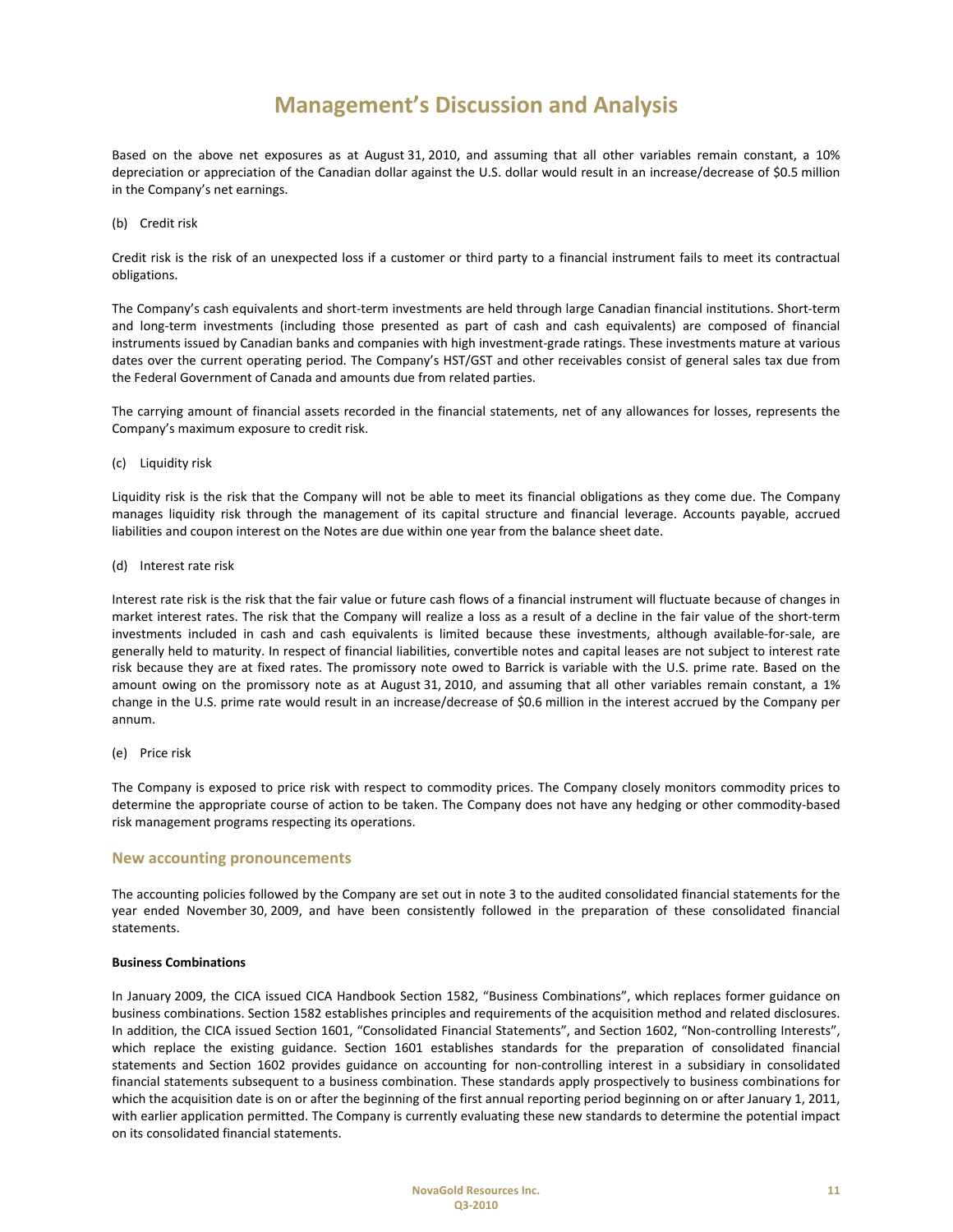## **International Financial Reporting Standards ("IFRS")**

In 2006, the Canadian Accounting Standards Board ("AcSB") published a new strategic plan that will significantly affect financial reporting requirements for Canadian companies. The AcSB strategic plan outlines the convergence of Canadian GAAP with IFRS over an expected five‐year transitional period. In February 2008, the AcSB announced that 2011 is the changeover date for publicly‐listed companies to use IFRS, replacing Canadian GAAP. The changeover date is for interim and annual financial statements relating to fiscal years beginning on or after January 1, 2011. The Company's transition date of December 1, 2011 will require the restatement for comparative purposes of amounts reported by the Company for the fiscal year commencing December 1, 2010.

The Company has commenced the process to transition from current Canadian GAAP to IFRS. The transition process consists of three primary phases: scoping and diagnostic phase; impact analysis, evaluation and design phase; and implementation and review. The Company is currently in the impact analysis, evaluation and design phase.

- Scoping and diagnostic phase A preliminary diagnostic review was completed by an external consultant which included the determination, at a high level, of the financial reporting differences under IFRS and the key areas that may be impacted. The areas with the highest potential impact were identified to include the basis of consolidation, related party transactions, impairment of assets, financial instruments and initial adoption of IFRS under the provisions of IFRS 1.
- Impact analysis, evaluation and design phase In this phase, each area identified from the scoping and diagnostic phase will be addressed in order of descending priority. This phase involves specification of changes required to existing accounting policies, information systems and business processes, together with an analysis of policy alternatives allowed under IFRS and development of draft IFRS financial statement content. The Company anticipates that there will be changes in accounting policies and that these changes may materially impact the financial statements. The full impact on future financial reporting is not reasonably determinable or estimable at this time.
- Implementation and review phase This phase includes execution of any changes to information systems and business processes and completing formal authorization processes to approve recommended accounting policy changes. It will also include the collection of financial information necessary to compile IFRS‐compliant financial statements and audit committee approval of IFRS financial statements.

IFRS 1, "First‐Time Adoption of International Financial Reporting Standards", provides entities adopting IFRS for the first time with a number of optional exemptions and mandatory exceptions, in certain areas, to the general requirement for full retrospective application of IFRS. The various accounting policy choices available are being assessed and those determined to be most appropriate to the Company's circumstances will be implemented.

The International Accounting Standard Board currently has projects underway that are expected to result in new pronouncements and as a result, IFRS as at the transition date is expected to differ from its current form. The final impact of IFRS on the Company's financial statements will only be determined once all applicable standards at the conversion date are known.

## **Critical accounting estimates**

The most critical accounting estimates upon which the Company's financial status depends are those requiring estimates of the recoverability of its capitalized mineral property expenditures and intangible assets, impairment of long‐lived assets and the amount of future reclamation obligations.

### **Mineral properties and development costs**

The Company expenses mineral property exploration expenditures when incurred. When it has been established that a mineral deposit is commercially mineable and an economic analysis has been completed, the costs subsequently incurred to develop a mine on the property prior to the start of mining operations are capitalized and will be amortized against future production following commencement of commercial production, or written off if the property is sold, allowed to lapse or abandoned. The Rock Creek project was impaired during the quarter ended August 31, 2010 and an impairment loss was proportionately allocated to mineral properties and development costs. There can be no assurances that the subsequent decision to sell or reclaim the project would result in a material gain on sale or accrual of closure costs which would be incurred when a decision is made.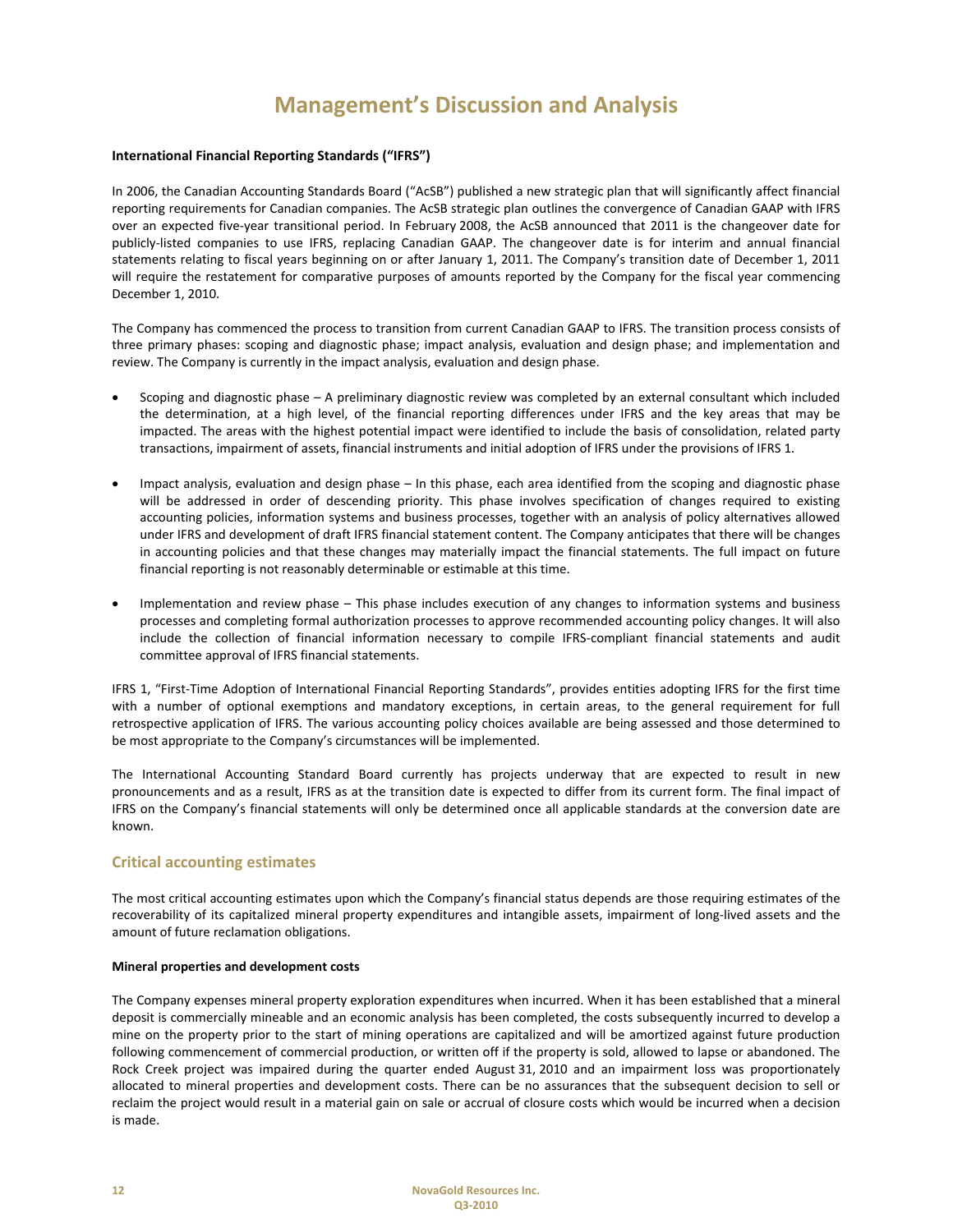The acquisition of title to mineral properties is a complicated and uncertain process. The Company has taken steps, in accordance with industry standards, to verify title to mineral properties in which it has an interest. Although the Company has made efforts to ensure that legal title to its properties is properly recorded in the name of the Company, there can be no assurance that such title will ultimately be secured.

#### **Intangible assets**

The Company reviews and evaluates the carrying value of each intangible asset for impairment when events or changes in circumstances indicate that the carrying amounts of the related asset may not be recoverable. If the total estimated future cash flows on an undiscounted basis are less than the carrying amount of the asset, an impairment loss is recognized and assets are written down to fair value, which is normally determined using the discounted value of future cash flows. Where estimates of future net cash flows are not available and where other conditions suggest impairment, the Company assesses whether carrying value can be recovered by considering alternative methods of determining fair value. When it is determined that an intangible asset is impaired, it is written down to its estimated fair value.

#### **Reclamation costs**

The amounts recorded for reclamation costs are estimates based on independent third party engineering studies and the Company's assessment of the work that is anticipated to remediate old mine workings of the Company's Nome Gold site, exploration and road remediation at the Galore Creek project, and the Rock Creek project. An asset retirement obligation ("ARO") is recognized initially at fair value with a corresponding increase in the related asset. The ARO is accreted to full value over time through periodic charges to operations. The Galore Creek reclamation obligation has not been discounted due to the uncertainty of timing of when the costs will be incurred. Actual costs incurred during reclamation and the timing of when the costs will be incurred could be materially different from these estimates.

#### **Risk factors**

The Company and its future business, operations and financial condition are subject to various risks and uncertainties due to the nature of its business and the present stage of exploration and development of its mineral properties. Certain of these risks and uncertainties are set out under the heading "Risk factors" in NovaGold's Annual Information Form for the year ended November 30, 2009 filed with the Canadian securities regulatory authorities, NovaGold's Annual Report on Form 40‐F filed with the United Stated Securities and Exchange Commission and other information released by NovaGold and filed with the appropriate regulatory agencies.

### Ability to continue its exploration activities and any future development activities, and to continue as a going concern, will depend in part on its ability to commence production and generate material revenues or to obtain suitable financing.

Project development will require substantial funds. The Company intends to fund its plan of operations from working capital, the proceeds of financings and revenue from land and gravel sales. In the future, the Company's ability to continue its exploration and development activities, if any, will depend in part on the Company's ability to obtain suitable financing.

There can be no assurance that the Company will commence production at any of its mineral properties, generate sufficient revenues to meet its obligations as they become due or obtain necessary financing on acceptable terms, if at all. The Company's failure to meet its ongoing obligations on a timely basis could result in the loss or substantial dilution of the Company's interests (as existing or as proposed to be acquired) in its properties. In addition, should the Company incur significant losses in future periods, it may be unable to continue as a going concern, and realization of assets and settlement of liabilities in other than the normal course of business may be at amounts materially different than the Company's estimates.

#### **Exploration and development**

Mineral exploration and development involves a high degree of risk and few properties that are explored are ultimately developed into producing mines. The Company has only defined or delineated reserves at its Rock Creek and Donlin Creek projects and none of its properties are currently under development. The future development of any properties found to be economically feasible will require obtaining permits and financing and completing construction. The Company is subject to all the risks associated with establishing new mining operations. In addition, there is no assurance that the Company's mineral exploration activities will result in any discoveries of new bodies of ore. There is also no assurance that if further mineralization is discovered that the ore body would be economical for commercial production. Discovery of mineral deposits is dependent upon a number of factors and significantly influenced by the technical skill of the exploration personnel involved. The commercial viability of a mineral deposit is also dependent upon a number of factors that are beyond the Company's control.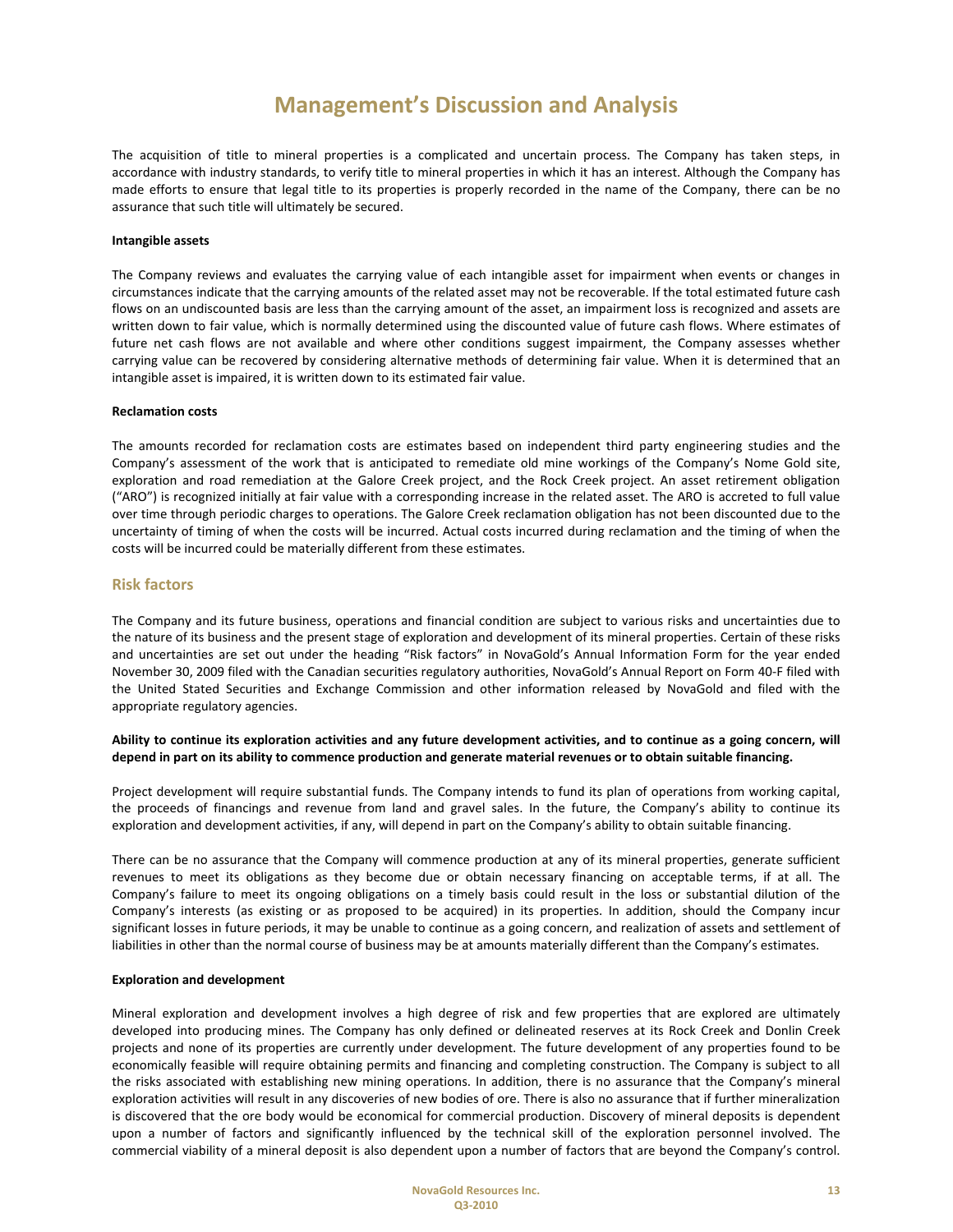Some of these factors are the attributes of the deposit, commodity prices, government policies and regulation and environmental protection.

### **Environmental laws and regulations**

All of the Company's exploration and development activities in Canada, the United States and Argentina are subject to regulation by government agencies under various environmental laws. To the extent that the Company conducts exploration activities or undertakes new mining activities in other foreign countries, the Company will also be subject to environmental laws and regulations in those jurisdictions. These laws address emissions into the air, discharges into water, management of waste, management of hazardous substances, protection of natural resources, antiquities and endangered species, and reclamation of lands disturbed by mining operations. Environmental legislation in many countries is evolving and the trend has been toward stricter standards and enforcement, increased fines and penalties for non-compliance, more stringent environmental assessments of proposed projects and increasing responsibility for companies and their officers, directors and employees. Compliance with environmental laws and regulations may require significant capital outlays on behalf of the Company and may cause material changes or delays in the Company's intended activities. There can be no assurance that future changes in environmental regulations will not adversely affect the Company's business, and it is possible that future changes in these laws or regulations could have a significant adverse impact on some portion of the Company's business, causing the Company to re‐evaluate those activities at that time.

#### **Reserve and resource estimates**

There is a degree of uncertainty attributable to the calculation of reserves and resources and the corresponding grades. Reserve and resource estimates are dependent partially on statistical inferences drawn from drilling, sampling and other data. Reserve and resource figures set forth by the Company are estimates, and there is no certainty that the mineral deposits would yield the production of metals indicated by reserve and resource estimates. Declines in the market price for metals may adversely affect the economics of a deposit and may require the Company to reduce its reserve and resource estimates.

#### **Price volatility – gold, copper and other metals**

The market price for gold, copper and other metals is volatile and cannot be controlled. There is no assurance that if commercial quantities of gold, copper and other metals are discovered, a profitable market may exist or continue to exist for a production decision to be made or for the ultimate sale of the metals. As the Company is currently not in production, no sensitivity analysis for price changes has been provided or carried out.

#### **Legal proceedings**

On September 10, 2010, the Company received final U.S. court approval for the U.S. settlement of a consolidated class action lawsuit filed on December 22, 2008 in the United States District Court for the Southern District of New York consolidating similar complaints of violations of U.S. Securities laws. On October 14, 2009, a similar notice of action was filed in the Ontario Superior Court of Justice in Canada and on October 28, 2009, the same parties were named as defendants in a class action lawsuit in the Supreme Court of British Columbia. All three actions alleged misrepresentations, misstatements and omissions in various public statements and filings concerning NovaGold's Galore Creek property. On February 16, 2010, the Company announced that it entered into a memorandum of understanding to settle outstanding securities class action lawsuits in both the United States and Canada, in which NovaGold and certain of its directors and officers were named as defendants. The \$28.0 million settlement is covered by NovaGold's insurance, and the Company will not pay out any of its own cash under the terms of the settlement. The Supreme Court of British Columbia issued an order on consent certifying the proposed British Columbia proceeding as a class action on April 30, 2010. The Ontario Superior Court of Justice issued an order on consent certifying the proposed Ontario proceeding as a class action on May 5, 2010. On August 4, 2010, the Ontario Court approved the settlement of the Ontario action and on August 6, 2010, the British Columbia Court approved the settlement of the British Columbia action. On May 10, 2010, the U.S. District Court preliminarily approved the settlement and issued final approval on September 10, 2010. As a result of these court approvals of the settlement, these proceedings are complete and the actions are dismissed.

On July 15, 2009, two claims were filed in the United States District Court for the District of Alaska against NovaGold, AGC and other parties arising out of an accident on July 19, 2007, where two employees of a contractor were killed in a constructionrelated accident at the Company's Rock Creek project. The claims are seeking wrongful death damages in excess of US\$2.5 million. The Company and AGC filed an answer to the complaint denying all allegations and asserting certain affirmative defenses. The Company and AGC have disputed these claims and believe they have substantial and meritorious legal and factual defenses, which they intend to pursue vigorously. Indeed, the claims against AGC have now been dismissed by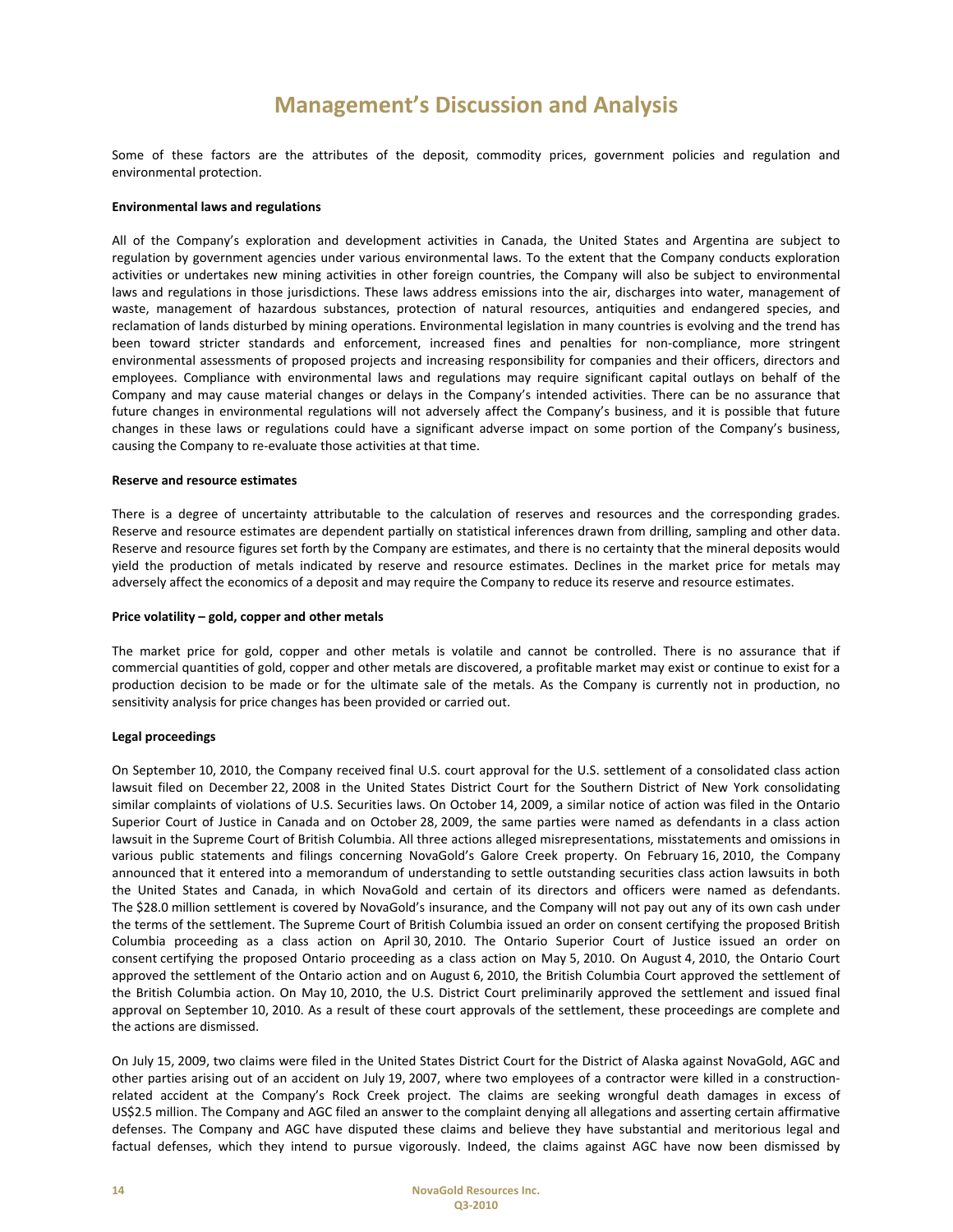agreement without payment of any money. However, there can be no assurance that these proceedings will be resolved in favor of NovaGold.

### **Cautionary notes**

#### **Forward‐looking statements**

*This Management's Discussion and Analysis contains certain forward‐looking statements concerning anticipated developments* in NovaGold's operations in future periods. Forward-looking statements are frequently, but not always, identified by words such *as "expects", "anticipates", "believes", "intends", "estimates", "potential", "possible" and similar expressions, or statements* that events, conditions or results "will", "may", "could" or "should" occur or be achieved. These forward-looking statements are set forth principally under the heading "Outlook" and elsewhere in the Management's Discussion and Analysis and may include statements regarding perceived merit of properties; ability to commence, or in the case of Rock Creek, seek shareholder value *from the property; exploration results and budgets; mineral reserve and resource estimates; work programs; capital* expenditures; timelines; strategic plans; market price of precious and base metals; possible outcome or merits of litigation; or other statements that are not statement of fact. Forward-looking statements are statements about the future and are inherently uncertain, and actual achievements of NovaGold may differ materially from those reflected in the forward-looking statements due to a variety of risks, uncertainties and other factors. NovaGold's forward-looking statements are based on the beliefs, expectations and opinions of management on the date the statements are made, and NovaGold does not assume any obligation to update forward-looking statements if circumstances or management's beliefs, expectations or opinions should change except as required by law. For the reasons set forth above, investors should not place undue reliance on forward-looking *statements. Important factors that could cause actual results to differ materially from NovaGold's expectations include* uncertainties involved in disputes and litigation; fluctuations in gold, copper and other commodity prices and currency exchange rates; uncertainties relating to interpretation of drill results and the geology, continuity and grade of mineral deposits; uncertainty of estimates of capital and operating costs, recovery rates, production estimates and estimated economic return; the need for cooperation of Barrick and Teck to advance the Donlin Creek and Galore Creek projects, respectively; the need for cooperation of government agencies and native groups in the exploration and development of properties and the issuance of required permits; the need to obtain additional financing to develop properties and uncertainty as to the availability and terms of future financing; the possibility of delay in exploration or development programs or in construction projects and uncertainty of meeting anticipated program milestones; uncertainty as to timely availability of permits and other governmental approvals; and other risks and uncertainties disclosed here in under the heading "Risk Factors" and in NovaGold's Annual Information Form for the year ended November 30, 2009, filed with the Canadian securities regulatory authorities, NovaGold's annual report on Form 40-F filed with the United States Securities and Exchange Commission (the "SEC"), and other information released by *NovaGold and filed with the appropriate regulatory agencies.*

#### **Reserve and resource estimates**

This Management's Discussion and Analysis and other information released by NovaGold uses the terms "resources", "measured resources", "indicated resources" and "inferred resources". United States investors are advised that, while such terms are recognized and required by Canadian securities laws, the SEC does not recognize them. Under United States standards, mineralization may not be classified as a "reserve" unless the determination has been made that the mineralization could be economically and legally produced or extracted at the time the reserve determination is made. Mineral resources that are not mineral reserves do not have demonstrated economic viability. United States investors are cautioned not to assume that all or any part of measured or indicated resources will ever be converted into reserves. Inferred resources are in addition to measured and indicated resources. Further, inferred resources have a great amount of uncertainty as to their existence and as to whether they can be mined legally or economically. It cannot be assumed that all or any part of the inferred resources will ever be upgraded to a higher category. Therefore, United States investors are also cautioned not to assume that all or any part of the inferred resources exist, or that they can be mined legally or economically. National Instrument 43-101 Standards of Disclosure for Mineral Projects ("NI 43-101") is a rule developed by the Canadian Securities Administrators, which established standards for all public disclosure an issuer makes of scientific and technical information concerning mineral projects. Unless otherwise indicated, all reserve and resource estimates contained in this Management's Discussion and Analysis and in press releases by the Company in the past and in the future, have been or will be prepared in accordance with NI 43-101 and the Canadian Institute of Mining, Metallurgy and Petroleum Classification System. The requirements of NI 43-101 are not the same as those of the SEC, and reserves reported by NovaGold in compliance with NI 43-101 may not qualify as reserves under the SEC's *standards.*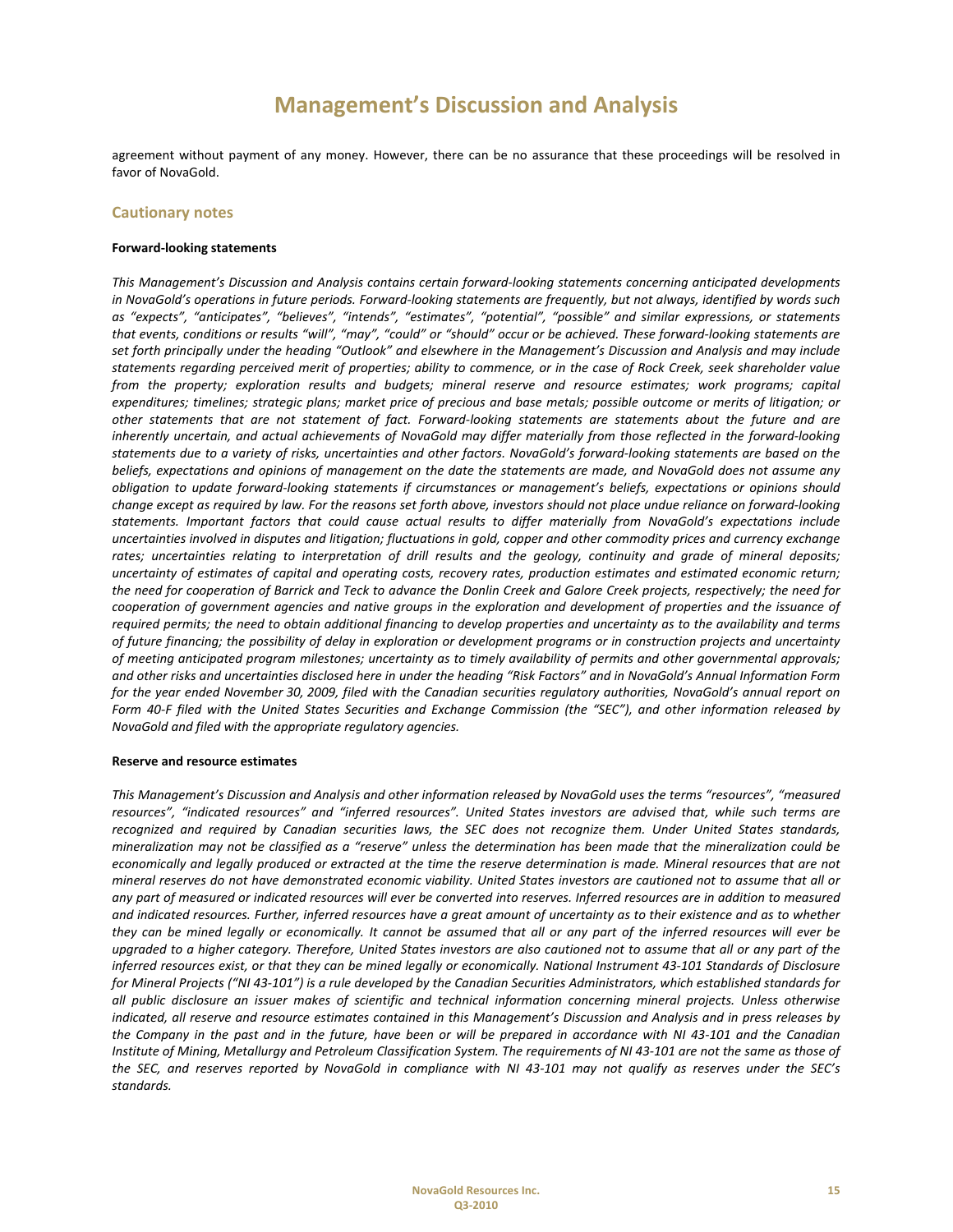| in thousands of Canadian dollars                          |            |            |  |
|-----------------------------------------------------------|------------|------------|--|
| <b>August 31, 2010</b><br>November 30, 2009               |            |            |  |
|                                                           | \$         | Ş.         |  |
| Assets                                                    |            |            |  |
| <b>Current assets</b>                                     |            |            |  |
| Cash and cash equivalents                                 | 172,779    | 38,180     |  |
| <b>Accounts receivable</b>                                | 1,241      | 942        |  |
| Inventories (note 4)                                      | 463        |            |  |
| Deposits and prepaid amounts                              | 1,028      | 2,154      |  |
|                                                           | 175,511    | 41,276     |  |
|                                                           |            |            |  |
| <b>Accounts receivable</b>                                | 229        | 130        |  |
| Land                                                      | 1,876      | 1,892      |  |
| Inventories (note 4)                                      | 7,397      | 15,547     |  |
| Property, plant and equipment (note 5)                    | 347,023    | 454,271    |  |
| Mineral properties, rights and development costs (note 6) | 266,287    | 247,130    |  |
| Investments (note 7)                                      | 7,519      | 4,287      |  |
| <b>Investment tax credits</b>                             | 3,393      | 3,393      |  |
| <b>Reclamation deposits</b>                               | 13,359     | 13,326     |  |
|                                                           | 822,594    | 781,252    |  |
| <b>Liabilities</b>                                        |            |            |  |
| <b>Current liabilities</b>                                |            |            |  |
| Accounts payable and accrued liabilities                  | 11,906     | 13,132     |  |
| Current portion of long-term liabilities (note 6(a))      | 14,098     | 1,565      |  |
|                                                           | 26,004     | 14,697     |  |
| Long-term liabilities                                     |            |            |  |
| Promissory note (note 7(b))                               | 64,643     | 61,532     |  |
| Convertible notes (note 8)                                | 62,959     | 58,553     |  |
| Capital lease obligations                                 | 488        | 1,148      |  |
| Asset retirement obligations                              | 20,973     | 20,730     |  |
| Future income taxes                                       | 7,196      | 8,524      |  |
| Other liabilities (note 6(a))                             | 11,827     | 249        |  |
|                                                           | 194,090    | 165,433    |  |
|                                                           |            |            |  |
| Non-controlling interest (note 3)                         | 295,490    | 293,247    |  |
|                                                           |            |            |  |
| Shareholders' equity                                      |            |            |  |
| Share capital (note 9)                                    | 1,074,795  | 878,086    |  |
| Equity component of convertible notes (note 8)            | 43,352     | 43,352     |  |
| Contributed surplus                                       | 8,629      | 9,994      |  |
| Stock-based compensation (note 9)                         | 31,845     | 31,838     |  |
| Warrants (note 9)                                         | 28,488     | 31,065     |  |
| Deficit                                                   | (854, 326) | (672, 258) |  |
| Accumulated other comprehensive income (loss)             | 231        | 495        |  |
|                                                           | 333,014    | 322,572    |  |
|                                                           | 822,594    | 781,252    |  |
| Nature of operations (note 1)                             |            |            |  |
| Commitments and contingencies (note 12)                   |            |            |  |

# **Consolidated Balance Sheets – Unaudited**

(See accompanying notes to consolidated financial statements)

/S/ RICK VAN NIEUWENHUYSE Director /S/JAMES PHILIP Director

 **Approved by the Board of Directors**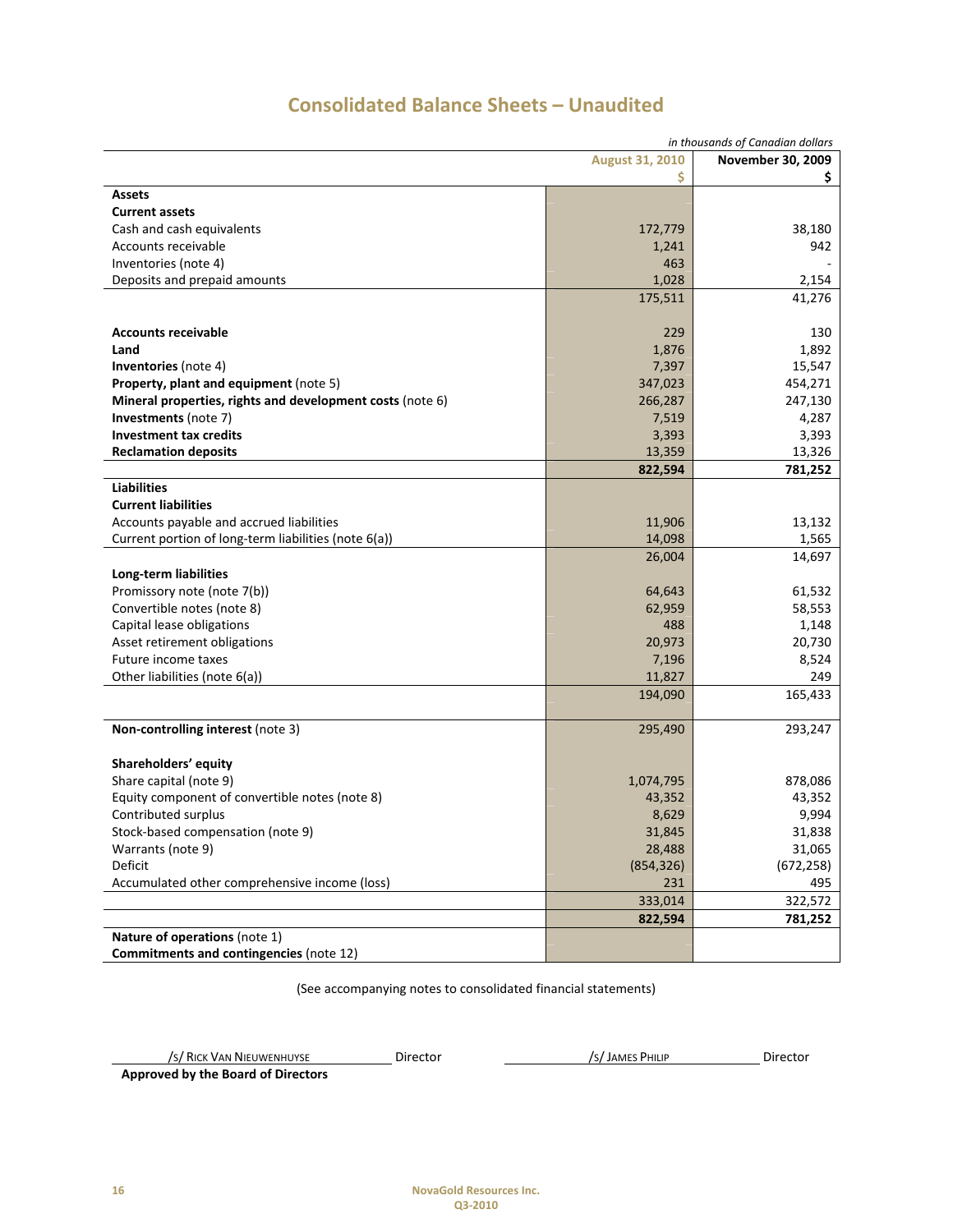# **Consolidated Statements of Operations and Deficit – Unaudited**

|                                         |                        |                 |                        | in thousands of Canadian dollars,<br>except for per share and share amounts |
|-----------------------------------------|------------------------|-----------------|------------------------|-----------------------------------------------------------------------------|
|                                         | <b>Three months</b>    | Three months    | <b>Nine months</b>     | Nine months                                                                 |
|                                         | ended                  | ended           | ended                  | ended                                                                       |
|                                         | <b>August 31, 2010</b> | August 31, 2009 | <b>August 31, 2010</b> | August 31, 2009                                                             |
|                                         |                        | \$              | Ś                      | Ş                                                                           |
| Revenue                                 |                        |                 |                        |                                                                             |
| Land, gravel, gold and other revenue    | 334                    | 331             | 427                    | 905                                                                         |
| Interest income                         | 128                    | 106             | 338                    | 350                                                                         |
|                                         | 462                    | 437             | 765                    | 1,255                                                                       |
| Cost of sales                           | 116                    | 176             | 219                    | 207                                                                         |
|                                         | 346                    | 261             | 546                    | 1,048                                                                       |
| <b>Expenses and other items</b>         |                        |                 |                        |                                                                             |
| Corporate development and               |                        |                 |                        |                                                                             |
| communication                           | 306                    | 534             | 955                    | 1,056                                                                       |
| Exploration                             | 13,674                 | 3,766           | 21,619                 | 14,561                                                                      |
| Foreign exchange loss (gain)            | 134                    | 109             | (3,043)                | (11, 453)                                                                   |
| General and administrative              | 1,086                  | 2,430           | 3,225                  | 4,642                                                                       |
| Interest and accretion                  | 3,912                  | 3,446           | 11,341                 | 15,841                                                                      |
| Professional fees                       | 661                    | 274             | 1,726                  | 2,440                                                                       |
| <b>Salaries</b>                         | 1,282                  | 986             | 5,483                  | 3,146                                                                       |
| Salaries - stock-based compensation     |                        |                 |                        |                                                                             |
| (note 9(c))                             | 688                    | 802             | 3,829                  | 8,222                                                                       |
| Project care and maintenance            | 6,506                  | 8,587           | 19,865                 | 24,064                                                                      |
| Project suspension cost recovery        |                        |                 |                        | (648)                                                                       |
|                                         | 28,249                 | 20,934          | 65,000                 | 61,871                                                                      |
| Gain on disposal of mineral properties  |                        |                 |                        | 1,563                                                                       |
| <b>Asset impairment</b>                 | (116, 231)             |                 | (116, 231)             |                                                                             |
| Inventory write down                    | (7, 537)               |                 | (7, 537)               |                                                                             |
| Loss on disposal of fixed assets        |                        | (532)           |                        | (612)                                                                       |
| Non-controlling interest (note 3)       | 3,277                  | 2,322           | 5,032                  | 5,545                                                                       |
| Loss for the period before income taxes | (148, 394)             | (18, 883)       | (183, 190)             | (54, 327)                                                                   |
| Future income tax recovery              | 796                    | 770             | 1,122                  | 2,963                                                                       |
| Loss for the period after income taxes  | (147, 598)             | (18, 113)       | (182,068)              | (51, 364)                                                                   |
| Deficit - beginning of period           | (706, 728)             | (632, 145)      | (672, 258)             | (598, 894)                                                                  |
| Deficit - end of period                 | (854, 326)             | (650, 258)      | (854, 326)             | (650, 258)                                                                  |
| Loss per share                          |                        |                 |                        |                                                                             |
| <b>Basic and diluted</b>                | (0.66)                 | (0.10)          | (0.87)                 | (0.30)                                                                      |
| Weighted average number of shares       |                        |                 |                        |                                                                             |
| (thousands)                             |                        |                 |                        |                                                                             |
| <b>Basic and diluted</b>                | 223,407                | 189,911         | 209,620                | 168,601                                                                     |

(See accompanying notes to consolidated financial statements)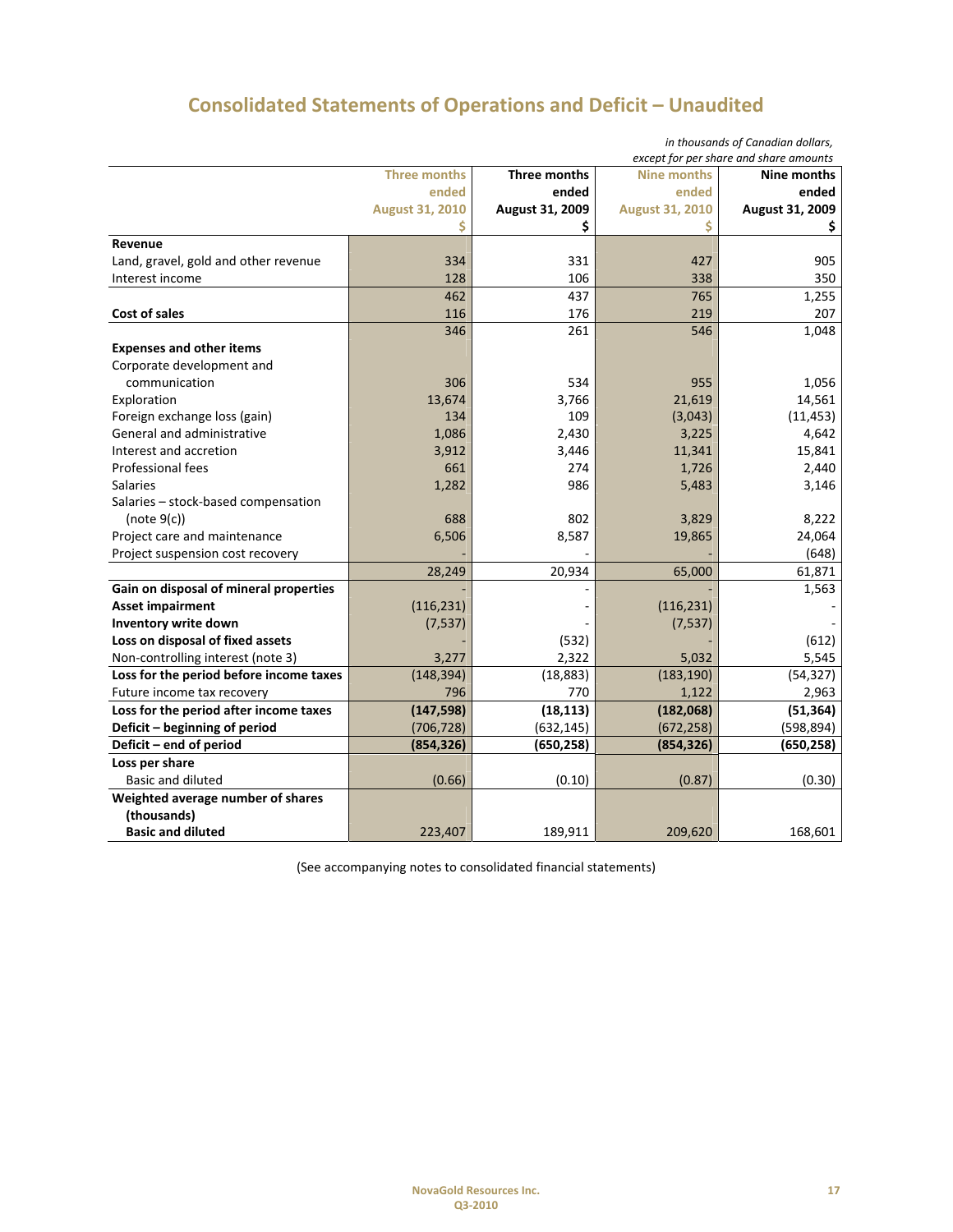# **Consolidated Statements of Comprehensive Income – Unaudited**

| in thousands of Canadian dollars         |                        |                        |                        |                        |
|------------------------------------------|------------------------|------------------------|------------------------|------------------------|
|                                          | Three months           | Three months           | Nine months            | Nine months            |
|                                          | ended                  | ended                  | ended                  | ended                  |
|                                          | <b>August 31, 2010</b> | <b>August 31, 2009</b> | <b>August 31, 2010</b> | <b>August 31, 2009</b> |
|                                          |                        |                        |                        |                        |
| Loss for the period before other         |                        |                        |                        |                        |
| comprehensive income                     | (147, 598)             | (18, 113)              | (182,068)              | (51, 364)              |
| Unrealized gain (loss) on available-for- |                        |                        |                        |                        |
| sale investments                         |                        | (455)                  | (470)                  | 1,460                  |
| Future income tax recovery (expense)     | 23                     | 192                    | 206                    | (384)                  |
| <b>Comprehensive loss</b>                | (147,568)              | (18, 376)              | (182, 332)             | (50, 288)              |

# **Consolidated Statements of Changes in Shareholders' Equity – Unaudited**

| <b>Nine months ended</b><br>Year ended<br><b>August 31, 2010</b><br>November 30, 2009<br>Ś<br>\$.<br>Share capital<br>Balance – beginning of period<br>878,086<br>776,237<br>Issued pursuant to private placement<br>179,000<br>61,480<br>5,167<br>Issued pursuant to property acquisition<br>Issued pursuant to stock options exercised<br>1,558<br>1,567<br>Issued pursuant to warrants exercised<br>9,549<br>14,601<br>Issued pursuant to performance share units<br>1,426<br>Issued pursuant to debt conversion<br>24,210<br>Balance – end of period<br>1,074,795<br>878,086<br>Equity component of convertible notes<br>Balance - beginning of period<br>43,352<br>43,352<br>Balance - end of period<br>43,352<br>43,352<br><b>Contributed surplus</b><br>Balance - beginning of period<br>9,994<br>9,994<br>Excess value over fair value of performance share unit (note 9(d))<br>(1, 365)<br>8,629<br>Balance - end of period<br>9,994<br><b>Stock-based compensation</b><br>Balance – beginning of period<br>31,838<br>22,223<br>Stock option vesting<br>2,618<br>9,117<br>Performance share unit vesting<br>1,265<br>1,334<br>Director share unit grants<br>71<br>Transfer to share capital on exercise of stock options<br>(1, 567)<br>(767)<br>Transfer to share capital on issuance of performance share units<br>(2, 449)<br>Balance - end of period<br>31,845<br>31,838<br><b>Warrants</b><br>Balance - beginning of period<br>31,065<br>1,995<br><b>Issuance of warrants</b><br>34,606<br>Transfer to share capital on exercise of stock warrants<br>(2, 577)<br>(5, 536)<br>Balance – end of period<br>28,488<br>31,065<br><b>Deficit</b><br>(598, 894)<br>Balance - beginning of period<br>(672, 258)<br>Loss for the period<br>(182,068)<br>(73, 364)<br>(672, 258)<br>Balance – end of period<br>(854, 326)<br>Accumulated other comprehensive income<br>Balance - beginning of period<br>495<br>(418)<br>Unrealized gains (losses) on available-for-sale investments<br>(470)<br>1,119<br>206<br>(206)<br>Future income taxes on unrealized losses (gains)<br>Balance - end of period<br>231<br>495 |                            |         | in thousands of Canadian dollars |
|-------------------------------------------------------------------------------------------------------------------------------------------------------------------------------------------------------------------------------------------------------------------------------------------------------------------------------------------------------------------------------------------------------------------------------------------------------------------------------------------------------------------------------------------------------------------------------------------------------------------------------------------------------------------------------------------------------------------------------------------------------------------------------------------------------------------------------------------------------------------------------------------------------------------------------------------------------------------------------------------------------------------------------------------------------------------------------------------------------------------------------------------------------------------------------------------------------------------------------------------------------------------------------------------------------------------------------------------------------------------------------------------------------------------------------------------------------------------------------------------------------------------------------------------------------------------------------------------------------------------------------------------------------------------------------------------------------------------------------------------------------------------------------------------------------------------------------------------------------------------------------------------------------------------------------------------------------------------------------------------------------------------------------------------------------------------------------------------------------------------------|----------------------------|---------|----------------------------------|
|                                                                                                                                                                                                                                                                                                                                                                                                                                                                                                                                                                                                                                                                                                                                                                                                                                                                                                                                                                                                                                                                                                                                                                                                                                                                                                                                                                                                                                                                                                                                                                                                                                                                                                                                                                                                                                                                                                                                                                                                                                                                                                                         |                            |         |                                  |
|                                                                                                                                                                                                                                                                                                                                                                                                                                                                                                                                                                                                                                                                                                                                                                                                                                                                                                                                                                                                                                                                                                                                                                                                                                                                                                                                                                                                                                                                                                                                                                                                                                                                                                                                                                                                                                                                                                                                                                                                                                                                                                                         |                            |         |                                  |
|                                                                                                                                                                                                                                                                                                                                                                                                                                                                                                                                                                                                                                                                                                                                                                                                                                                                                                                                                                                                                                                                                                                                                                                                                                                                                                                                                                                                                                                                                                                                                                                                                                                                                                                                                                                                                                                                                                                                                                                                                                                                                                                         |                            |         |                                  |
|                                                                                                                                                                                                                                                                                                                                                                                                                                                                                                                                                                                                                                                                                                                                                                                                                                                                                                                                                                                                                                                                                                                                                                                                                                                                                                                                                                                                                                                                                                                                                                                                                                                                                                                                                                                                                                                                                                                                                                                                                                                                                                                         |                            |         |                                  |
|                                                                                                                                                                                                                                                                                                                                                                                                                                                                                                                                                                                                                                                                                                                                                                                                                                                                                                                                                                                                                                                                                                                                                                                                                                                                                                                                                                                                                                                                                                                                                                                                                                                                                                                                                                                                                                                                                                                                                                                                                                                                                                                         |                            |         |                                  |
|                                                                                                                                                                                                                                                                                                                                                                                                                                                                                                                                                                                                                                                                                                                                                                                                                                                                                                                                                                                                                                                                                                                                                                                                                                                                                                                                                                                                                                                                                                                                                                                                                                                                                                                                                                                                                                                                                                                                                                                                                                                                                                                         |                            |         |                                  |
|                                                                                                                                                                                                                                                                                                                                                                                                                                                                                                                                                                                                                                                                                                                                                                                                                                                                                                                                                                                                                                                                                                                                                                                                                                                                                                                                                                                                                                                                                                                                                                                                                                                                                                                                                                                                                                                                                                                                                                                                                                                                                                                         |                            |         |                                  |
|                                                                                                                                                                                                                                                                                                                                                                                                                                                                                                                                                                                                                                                                                                                                                                                                                                                                                                                                                                                                                                                                                                                                                                                                                                                                                                                                                                                                                                                                                                                                                                                                                                                                                                                                                                                                                                                                                                                                                                                                                                                                                                                         |                            |         |                                  |
|                                                                                                                                                                                                                                                                                                                                                                                                                                                                                                                                                                                                                                                                                                                                                                                                                                                                                                                                                                                                                                                                                                                                                                                                                                                                                                                                                                                                                                                                                                                                                                                                                                                                                                                                                                                                                                                                                                                                                                                                                                                                                                                         |                            |         |                                  |
|                                                                                                                                                                                                                                                                                                                                                                                                                                                                                                                                                                                                                                                                                                                                                                                                                                                                                                                                                                                                                                                                                                                                                                                                                                                                                                                                                                                                                                                                                                                                                                                                                                                                                                                                                                                                                                                                                                                                                                                                                                                                                                                         |                            |         |                                  |
|                                                                                                                                                                                                                                                                                                                                                                                                                                                                                                                                                                                                                                                                                                                                                                                                                                                                                                                                                                                                                                                                                                                                                                                                                                                                                                                                                                                                                                                                                                                                                                                                                                                                                                                                                                                                                                                                                                                                                                                                                                                                                                                         |                            |         |                                  |
|                                                                                                                                                                                                                                                                                                                                                                                                                                                                                                                                                                                                                                                                                                                                                                                                                                                                                                                                                                                                                                                                                                                                                                                                                                                                                                                                                                                                                                                                                                                                                                                                                                                                                                                                                                                                                                                                                                                                                                                                                                                                                                                         |                            |         |                                  |
|                                                                                                                                                                                                                                                                                                                                                                                                                                                                                                                                                                                                                                                                                                                                                                                                                                                                                                                                                                                                                                                                                                                                                                                                                                                                                                                                                                                                                                                                                                                                                                                                                                                                                                                                                                                                                                                                                                                                                                                                                                                                                                                         |                            |         |                                  |
|                                                                                                                                                                                                                                                                                                                                                                                                                                                                                                                                                                                                                                                                                                                                                                                                                                                                                                                                                                                                                                                                                                                                                                                                                                                                                                                                                                                                                                                                                                                                                                                                                                                                                                                                                                                                                                                                                                                                                                                                                                                                                                                         |                            |         |                                  |
|                                                                                                                                                                                                                                                                                                                                                                                                                                                                                                                                                                                                                                                                                                                                                                                                                                                                                                                                                                                                                                                                                                                                                                                                                                                                                                                                                                                                                                                                                                                                                                                                                                                                                                                                                                                                                                                                                                                                                                                                                                                                                                                         |                            |         |                                  |
|                                                                                                                                                                                                                                                                                                                                                                                                                                                                                                                                                                                                                                                                                                                                                                                                                                                                                                                                                                                                                                                                                                                                                                                                                                                                                                                                                                                                                                                                                                                                                                                                                                                                                                                                                                                                                                                                                                                                                                                                                                                                                                                         |                            |         |                                  |
|                                                                                                                                                                                                                                                                                                                                                                                                                                                                                                                                                                                                                                                                                                                                                                                                                                                                                                                                                                                                                                                                                                                                                                                                                                                                                                                                                                                                                                                                                                                                                                                                                                                                                                                                                                                                                                                                                                                                                                                                                                                                                                                         |                            |         |                                  |
|                                                                                                                                                                                                                                                                                                                                                                                                                                                                                                                                                                                                                                                                                                                                                                                                                                                                                                                                                                                                                                                                                                                                                                                                                                                                                                                                                                                                                                                                                                                                                                                                                                                                                                                                                                                                                                                                                                                                                                                                                                                                                                                         |                            |         |                                  |
|                                                                                                                                                                                                                                                                                                                                                                                                                                                                                                                                                                                                                                                                                                                                                                                                                                                                                                                                                                                                                                                                                                                                                                                                                                                                                                                                                                                                                                                                                                                                                                                                                                                                                                                                                                                                                                                                                                                                                                                                                                                                                                                         |                            |         |                                  |
|                                                                                                                                                                                                                                                                                                                                                                                                                                                                                                                                                                                                                                                                                                                                                                                                                                                                                                                                                                                                                                                                                                                                                                                                                                                                                                                                                                                                                                                                                                                                                                                                                                                                                                                                                                                                                                                                                                                                                                                                                                                                                                                         |                            |         |                                  |
|                                                                                                                                                                                                                                                                                                                                                                                                                                                                                                                                                                                                                                                                                                                                                                                                                                                                                                                                                                                                                                                                                                                                                                                                                                                                                                                                                                                                                                                                                                                                                                                                                                                                                                                                                                                                                                                                                                                                                                                                                                                                                                                         |                            |         |                                  |
|                                                                                                                                                                                                                                                                                                                                                                                                                                                                                                                                                                                                                                                                                                                                                                                                                                                                                                                                                                                                                                                                                                                                                                                                                                                                                                                                                                                                                                                                                                                                                                                                                                                                                                                                                                                                                                                                                                                                                                                                                                                                                                                         |                            |         |                                  |
|                                                                                                                                                                                                                                                                                                                                                                                                                                                                                                                                                                                                                                                                                                                                                                                                                                                                                                                                                                                                                                                                                                                                                                                                                                                                                                                                                                                                                                                                                                                                                                                                                                                                                                                                                                                                                                                                                                                                                                                                                                                                                                                         |                            |         |                                  |
|                                                                                                                                                                                                                                                                                                                                                                                                                                                                                                                                                                                                                                                                                                                                                                                                                                                                                                                                                                                                                                                                                                                                                                                                                                                                                                                                                                                                                                                                                                                                                                                                                                                                                                                                                                                                                                                                                                                                                                                                                                                                                                                         |                            |         |                                  |
|                                                                                                                                                                                                                                                                                                                                                                                                                                                                                                                                                                                                                                                                                                                                                                                                                                                                                                                                                                                                                                                                                                                                                                                                                                                                                                                                                                                                                                                                                                                                                                                                                                                                                                                                                                                                                                                                                                                                                                                                                                                                                                                         |                            |         |                                  |
|                                                                                                                                                                                                                                                                                                                                                                                                                                                                                                                                                                                                                                                                                                                                                                                                                                                                                                                                                                                                                                                                                                                                                                                                                                                                                                                                                                                                                                                                                                                                                                                                                                                                                                                                                                                                                                                                                                                                                                                                                                                                                                                         |                            |         |                                  |
|                                                                                                                                                                                                                                                                                                                                                                                                                                                                                                                                                                                                                                                                                                                                                                                                                                                                                                                                                                                                                                                                                                                                                                                                                                                                                                                                                                                                                                                                                                                                                                                                                                                                                                                                                                                                                                                                                                                                                                                                                                                                                                                         |                            |         |                                  |
|                                                                                                                                                                                                                                                                                                                                                                                                                                                                                                                                                                                                                                                                                                                                                                                                                                                                                                                                                                                                                                                                                                                                                                                                                                                                                                                                                                                                                                                                                                                                                                                                                                                                                                                                                                                                                                                                                                                                                                                                                                                                                                                         |                            |         |                                  |
|                                                                                                                                                                                                                                                                                                                                                                                                                                                                                                                                                                                                                                                                                                                                                                                                                                                                                                                                                                                                                                                                                                                                                                                                                                                                                                                                                                                                                                                                                                                                                                                                                                                                                                                                                                                                                                                                                                                                                                                                                                                                                                                         |                            |         |                                  |
|                                                                                                                                                                                                                                                                                                                                                                                                                                                                                                                                                                                                                                                                                                                                                                                                                                                                                                                                                                                                                                                                                                                                                                                                                                                                                                                                                                                                                                                                                                                                                                                                                                                                                                                                                                                                                                                                                                                                                                                                                                                                                                                         |                            |         |                                  |
|                                                                                                                                                                                                                                                                                                                                                                                                                                                                                                                                                                                                                                                                                                                                                                                                                                                                                                                                                                                                                                                                                                                                                                                                                                                                                                                                                                                                                                                                                                                                                                                                                                                                                                                                                                                                                                                                                                                                                                                                                                                                                                                         |                            |         |                                  |
|                                                                                                                                                                                                                                                                                                                                                                                                                                                                                                                                                                                                                                                                                                                                                                                                                                                                                                                                                                                                                                                                                                                                                                                                                                                                                                                                                                                                                                                                                                                                                                                                                                                                                                                                                                                                                                                                                                                                                                                                                                                                                                                         |                            |         |                                  |
|                                                                                                                                                                                                                                                                                                                                                                                                                                                                                                                                                                                                                                                                                                                                                                                                                                                                                                                                                                                                                                                                                                                                                                                                                                                                                                                                                                                                                                                                                                                                                                                                                                                                                                                                                                                                                                                                                                                                                                                                                                                                                                                         |                            |         |                                  |
|                                                                                                                                                                                                                                                                                                                                                                                                                                                                                                                                                                                                                                                                                                                                                                                                                                                                                                                                                                                                                                                                                                                                                                                                                                                                                                                                                                                                                                                                                                                                                                                                                                                                                                                                                                                                                                                                                                                                                                                                                                                                                                                         |                            |         |                                  |
|                                                                                                                                                                                                                                                                                                                                                                                                                                                                                                                                                                                                                                                                                                                                                                                                                                                                                                                                                                                                                                                                                                                                                                                                                                                                                                                                                                                                                                                                                                                                                                                                                                                                                                                                                                                                                                                                                                                                                                                                                                                                                                                         |                            |         |                                  |
|                                                                                                                                                                                                                                                                                                                                                                                                                                                                                                                                                                                                                                                                                                                                                                                                                                                                                                                                                                                                                                                                                                                                                                                                                                                                                                                                                                                                                                                                                                                                                                                                                                                                                                                                                                                                                                                                                                                                                                                                                                                                                                                         |                            |         |                                  |
|                                                                                                                                                                                                                                                                                                                                                                                                                                                                                                                                                                                                                                                                                                                                                                                                                                                                                                                                                                                                                                                                                                                                                                                                                                                                                                                                                                                                                                                                                                                                                                                                                                                                                                                                                                                                                                                                                                                                                                                                                                                                                                                         |                            |         |                                  |
|                                                                                                                                                                                                                                                                                                                                                                                                                                                                                                                                                                                                                                                                                                                                                                                                                                                                                                                                                                                                                                                                                                                                                                                                                                                                                                                                                                                                                                                                                                                                                                                                                                                                                                                                                                                                                                                                                                                                                                                                                                                                                                                         |                            |         |                                  |
|                                                                                                                                                                                                                                                                                                                                                                                                                                                                                                                                                                                                                                                                                                                                                                                                                                                                                                                                                                                                                                                                                                                                                                                                                                                                                                                                                                                                                                                                                                                                                                                                                                                                                                                                                                                                                                                                                                                                                                                                                                                                                                                         |                            |         |                                  |
|                                                                                                                                                                                                                                                                                                                                                                                                                                                                                                                                                                                                                                                                                                                                                                                                                                                                                                                                                                                                                                                                                                                                                                                                                                                                                                                                                                                                                                                                                                                                                                                                                                                                                                                                                                                                                                                                                                                                                                                                                                                                                                                         |                            |         |                                  |
|                                                                                                                                                                                                                                                                                                                                                                                                                                                                                                                                                                                                                                                                                                                                                                                                                                                                                                                                                                                                                                                                                                                                                                                                                                                                                                                                                                                                                                                                                                                                                                                                                                                                                                                                                                                                                                                                                                                                                                                                                                                                                                                         |                            |         |                                  |
|                                                                                                                                                                                                                                                                                                                                                                                                                                                                                                                                                                                                                                                                                                                                                                                                                                                                                                                                                                                                                                                                                                                                                                                                                                                                                                                                                                                                                                                                                                                                                                                                                                                                                                                                                                                                                                                                                                                                                                                                                                                                                                                         | Total shareholders' equity | 333,014 | 322,572                          |

(See accompanying notes to consolidated financial statements)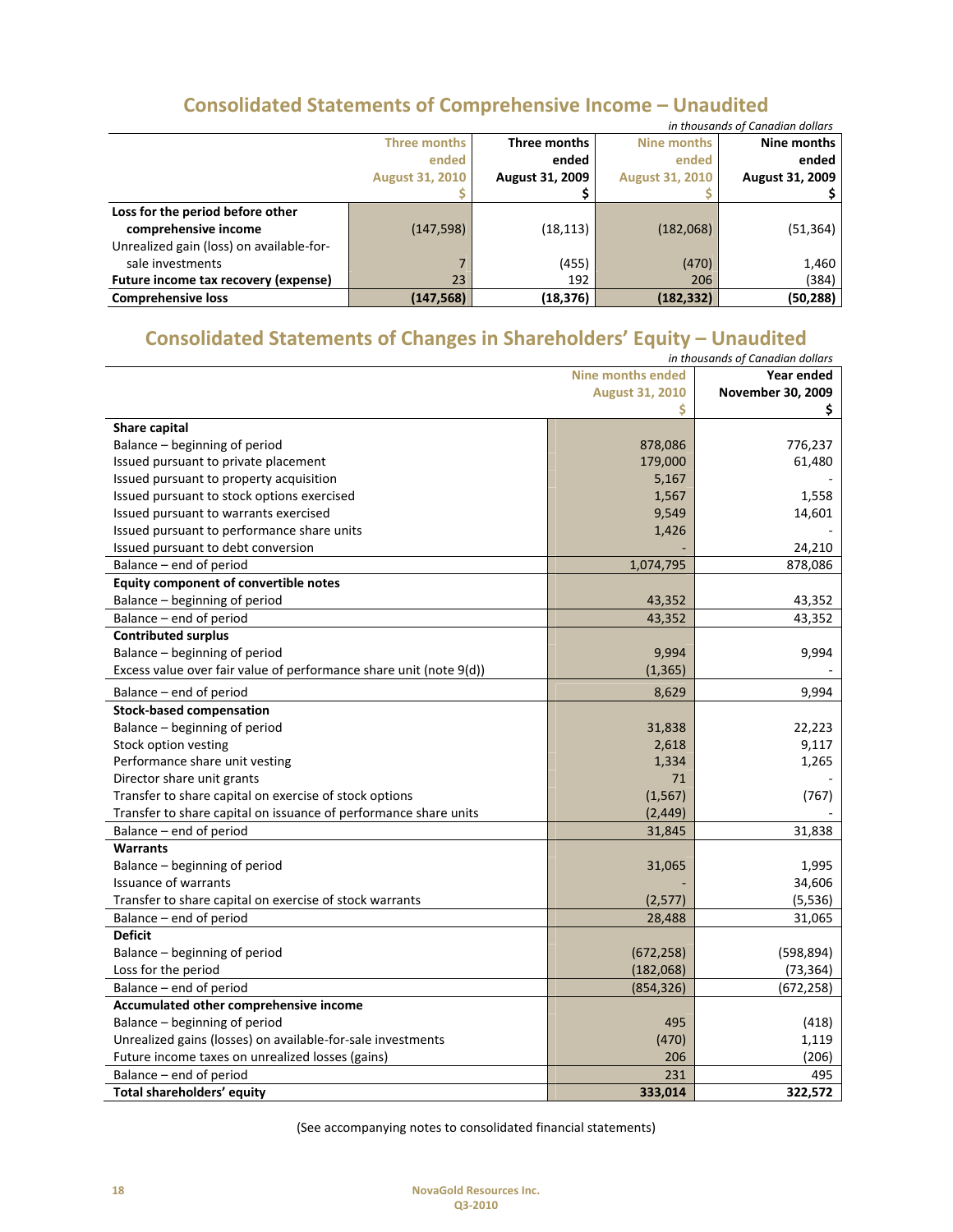|                                                                                      |                        |                      |                    | in thousands of Canadian dollars |
|--------------------------------------------------------------------------------------|------------------------|----------------------|--------------------|----------------------------------|
|                                                                                      | <b>Three months</b>    | Three months         | <b>Nine months</b> | Nine months                      |
|                                                                                      | ended                  | ended                | ended              | ended                            |
|                                                                                      | <b>August 31, 2010</b> | August 31, 2009<br>Ś | August 31, 2010    | August 31, 2009                  |
| Cash flows used in operating activities                                              |                        |                      |                    |                                  |
| Loss for the period                                                                  | (147, 598)             | (18, 113)            | (182,068)          | (51, 364)                        |
| Items not affecting cash                                                             |                        |                      |                    |                                  |
| Exploration                                                                          | 8,122                  | 3,567                | 15,436             | 12,123                           |
| Amortization                                                                         | 166                    | 39                   | 474                | 202                              |
| Interest and accretion                                                               | 1,656                  | 3,403                | 9,084              | 11,931                           |
| Future income tax recovery                                                           | (842)                  | (770)                | (1,534)            | (2,963)                          |
|                                                                                      | 4,769                  | 441                  | 2,271              | (12, 311)                        |
| Foreign exchange loss (gain)                                                         | 688                    | 803                  |                    |                                  |
| Stock-based compensation                                                             |                        |                      | 3,829<br>116,231   | 8,371                            |
| Asset impairment                                                                     | 116,231                |                      |                    |                                  |
| Inventory write down                                                                 | 7,537                  |                      | 7,537              |                                  |
| Gain on disposal of mineral properties                                               |                        |                      |                    | (1, 563)                         |
| Loss on disposal of fixed assets                                                     |                        | 530                  |                    | 612                              |
| Project suspension recovery                                                          |                        |                      |                    | (648)                            |
| Non-controlling interest                                                             | (3, 277)               | (2, 322)             | (5,032)            | (5, 546)                         |
| Net change in non-cash working capital                                               |                        |                      |                    |                                  |
| Decrease in GST and other receivables,                                               |                        |                      |                    |                                  |
| deposits and prepaid amounts                                                         | 220                    | 324                  | 827                | 2,818                            |
| Decrease (increase) in inventories                                                   | 56                     | (108)                | 150                | (202)                            |
| Increase (decrease) in accounts payable                                              |                        |                      |                    |                                  |
| and accrued liabilities<br>Decrease in suspension costs - long term                  | 4,627                  | 1,434                | (3,043)            | (2,988)                          |
|                                                                                      |                        |                      |                    | (453)                            |
|                                                                                      | (7,645)                | (10, 771)            | (35, 838)          | (41, 981)                        |
| Cash flows from financing activities                                                 |                        |                      |                    |                                  |
| Proceeds from issuance of common                                                     |                        |                      |                    |                                  |
| shares $-$ net                                                                       |                        | 253                  | 179,000            | 93,854                           |
| Proceeds from non-controlling interest                                               | 7,275                  | 4,086                | 7,275              | 12,160                           |
| Proceeds from warrant exercise                                                       | 6,723                  | 2,611                | 6,971              | 5,082                            |
| Payroll and withholding tax on issuance of<br>performance share units                |                        |                      | (2, 387)           |                                  |
|                                                                                      |                        | 6,950                |                    | 111,096                          |
|                                                                                      | 13,998                 |                      | 190,859            |                                  |
| Cash flows used in investing activities                                              |                        |                      |                    | (26, 889)                        |
| Acquisition of property, plant and equipment<br>(Expenditures) recoveries on mineral | (347)                  | (1,699)              | (817)              |                                  |
| properties and related deferred costs                                                | (337)                  | 50                   | (819)              | (1, 571)                         |
| Decrease (increase) in reclamation deposits                                          | 64                     | 23                   | 64                 | (87)                             |
| Decrease (increase) in accounts receivable                                           | 4                      | 25                   | (99)               | 261                              |
| Proceeds on sale of investments                                                      |                        |                      |                    | 3,769                            |
| Investment in Donlin Creek                                                           | (8, 468)               | (4,277)              | (18, 751)          | (10, 433)                        |
|                                                                                      | (9,084)                | (5,878)              | (20, 422)          | (34,950)                         |
| Increase (decrease) in cash and cash                                                 |                        |                      |                    |                                  |
| equivalents during the period                                                        | (2,731)                | (9,699)              | 134,599            | 34,165                           |
| Cash and cash equivalents - beginning of                                             |                        |                      |                    |                                  |
| period                                                                               | 175,510                | 56,088               | 38,180             | 12,224                           |
| Cash and cash equivalents - end of period                                            | 172,779                | 46,389               | 172,779            | 46,389                           |
| Supplemental disclosure                                                              |                        |                      |                    |                                  |
| Increase (decrease) in accounts payable and                                          |                        |                      |                    |                                  |
| accrued liabilities and other liabilities                                            |                        |                      |                    |                                  |
| related to mineral properties and                                                    |                        |                      |                    |                                  |
| property, plant and equipment                                                        | 6                      | (2, 143)             | (9)                | (28,007)                         |
| Bridge loan converted into shares                                                    |                        |                      |                    | 25,178                           |
| Interest received                                                                    | 124                    | 106                  | 327                | 350                              |
| Interest paid                                                                        | (3)                    | (3, 227)             | (2,649)            | (3, 227)                         |
|                                                                                      |                        |                      |                    |                                  |

# **Consolidated Statements of Cash Flows – Unaudited**

(See accompanying notes to consolidated financial statements)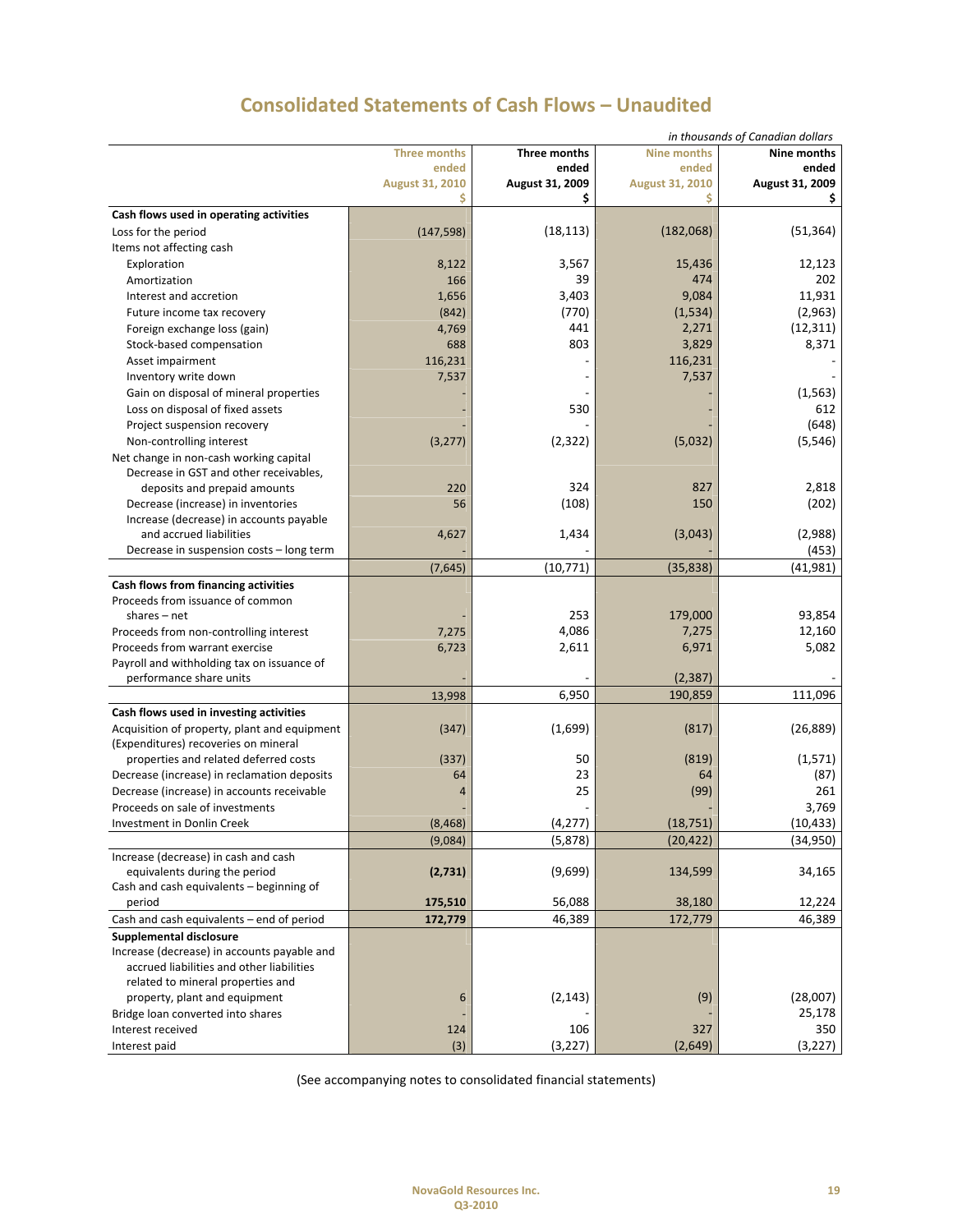## **1 Nature of operations**

NovaGold Resources Inc. ("NovaGold" or "the Company") is a precious metals company engaged in the exploration and development of mineral properties in North America. The Company has a portfolio of mineral properties located in Alaska, U.S.A. and British Columbia, Canada.

The Donlin Creek project is held by a limited liability company owned equally by NovaGold and Barrick Gold U.S. Inc. ("Barrick"). The Galore Creek project is held by a partnership owned equally by NovaGold and Teck Resources Limited ("Teck").

## **2 Accounting policies**

#### **Basis of presentation**

These consolidated financial statements have been prepared using accounting principles generally accepted in Canada ("Canadian GAAP") and include the accounts of NovaGold Resources Inc. and its material wholly‐owned subsidiaries, NovaGold Canada Inc., Alaska Gold Company and NovaGold Resources Alaska, Inc. All significant intercompany transactions are eliminated on consolidation. In addition, the Company consolidates variable interest entities for which it is determined to be the primary beneficiary.

As these unaudited interim consolidated financial statements do not contain all of the disclosures required by Canadian GAAP for complete financial statements, they should be read in conjunction with the notes to the Company's audited consolidated financial statements for the year ended November 30, 2009.

The accounting policies followed by the Company are set out in note 3 to the audited consolidated financial statements for the year ended November 30, 2009, and have been consistently followed in the preparation of these consolidated financial statements.

#### **Business Combinations**

In January 2009, the CICA issued CICA Handbook Section 1582, "Business Combinations", which replaces former guidance on business combinations. Section 1582 establishes principles and requirements of the acquisition method and related disclosures. In addition, the CICA issued Section 1601, "Consolidated Financial Statements", and Section 1602, "Non-controlling Interests", which replace the existing guidance. Section 1601 establishes standards for the preparation of consolidated financial statements and Section 1602 provides guidance on accounting for non-controlling interest in a subsidiary in consolidated financial statements subsequent to a business combination. These standards apply prospectively to business combinations for which the acquisition date is on or after the beginning of the first annual reporting period beginning on or after January 1, 2011, with earlier application permitted. The Company is evaluating these new standards to determine the potential impact on its consolidated financial statements.

## **3 Galore Creek Partnership**

The Company determined that the Galore Creek Partnership ("Partnership") is a variable interest entity and consequently uses the principles of AcG‐15 Consolidation of Variable Interest Entities to determine the accounting for its ownership interest. Management concluded that the Company is the primary beneficiary and consolidates the activities of the Partnership.

On November 26, 2007, the Company and Teck announced that construction activities would be suspended at the Galore Creek project in order to undertake a comprehensive review of the overall design plan when it was recognized that industry wide cost increases and an extension of the anticipated project schedule would likely result in significantly higher capital costs for the project. At that time, the terms of Teck's initial contribution into the Partnership were amended. Under the amended arrangements, in addition to Teck's funding from August 1, 2007 to the year ended November 30, 2007 of \$264.0 million, Teck's total committed investment in the Partnership would be \$403.0 million, including \$72.0 million to be invested in the Partnership over the next five years principally to reassess and evaluate the project's alternative development strategies. Excluding costs covered by Teck's \$72.0 million noted above, the Company and Teck agreed to share the next \$100.0 million of project costs 33% and 67% respectively, and share project costs on a 50/50 basis thereafter.

In February 2009, the Company and Teck renegotiated the Partnership agreement to reduce the \$72.0 million to \$60.0 million, and from November 1, 2008 onwards Teck agreed to fund all project costs until the \$60.0 million is fully spent.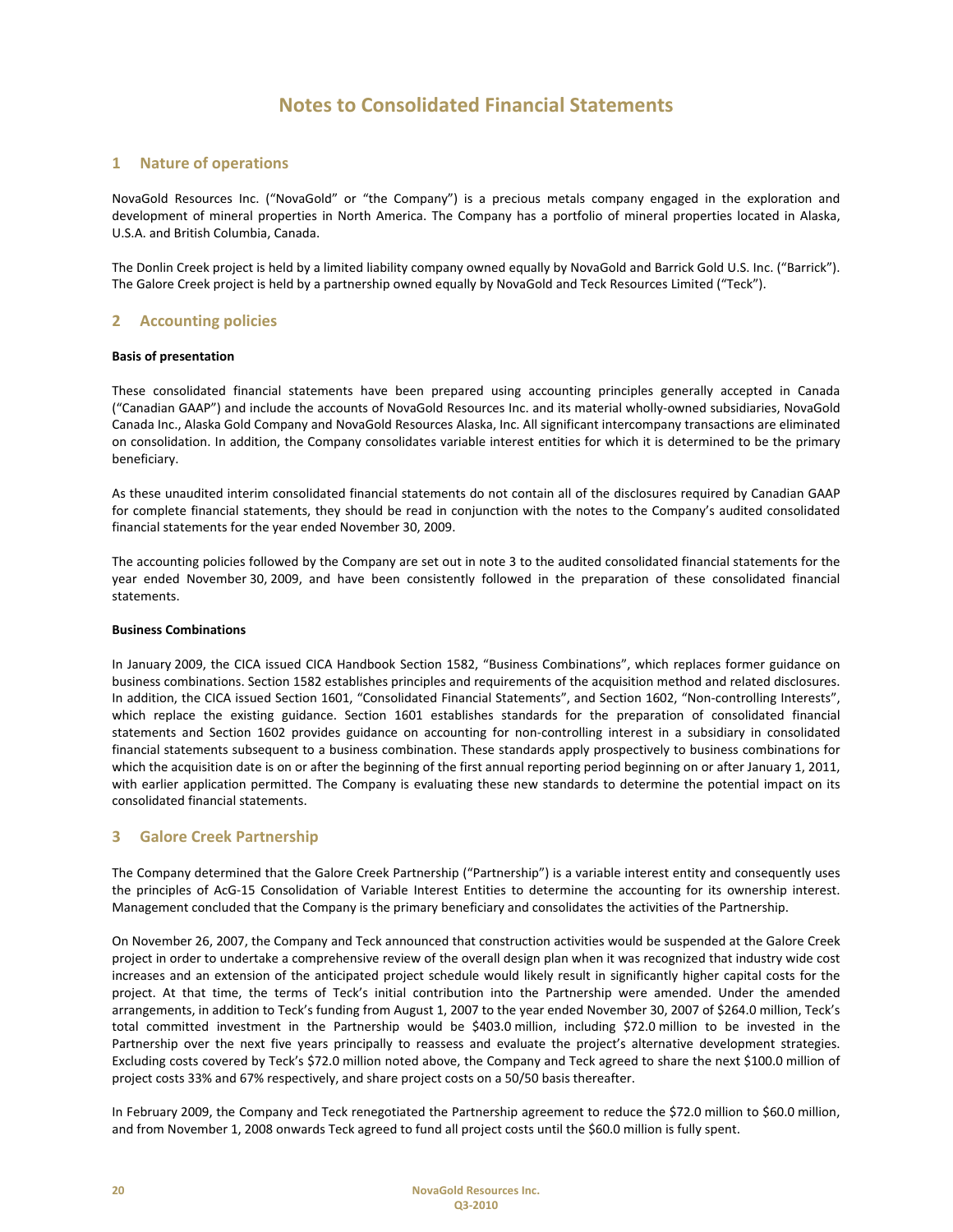At August 31, 2010, the Galore Creek Partnership had cash of \$3.8 million. Certain road construction equipment and facilities were recovered and sold during the year. The proceeds from the sales directly fund the project's activities and did not reduce Teck's required contributions. Total cash contributions to date by Teck at August 31, 2010 were \$355.0 million and \$18.0 million remained to be contributed by Teck to earn its 50% interest.

Teck's contributions to date have been recorded as non‐controlling interest as follows.

| in thousands of Canadian dollars                 |                        |                          |  |
|--------------------------------------------------|------------------------|--------------------------|--|
|                                                  | <b>August 31, 2010</b> | <b>November 30, 2009</b> |  |
|                                                  |                        |                          |  |
| Balance – beginning of period                    | 293,247                | 291,231                  |  |
| Contributions by Teck                            | 7,275                  | 14,407                   |  |
| Teck's share of suspension recoveries            |                        | 324                      |  |
| Teck's share of care and maintenance costs       | (5,032)                | (7, 863)                 |  |
| Teck's share of loss on disposal of fixed assets |                        | (4,852)                  |  |
| Balance – end of period                          | 295.490                | 293,247                  |  |

## **4 Inventories**

|                   | in thousands of Canadian dollars |        |  |  |  |  |  |
|-------------------|----------------------------------|--------|--|--|--|--|--|
|                   | <b>August 31, 2010</b>           |        |  |  |  |  |  |
|                   |                                  |        |  |  |  |  |  |
| Supplies (a)      | 6,648                            | 13,609 |  |  |  |  |  |
| Stockpiled ore    | 749                              | 1,499  |  |  |  |  |  |
| Gold              | 463                              | 439    |  |  |  |  |  |
| Total inventories | 7,860                            | 15,547 |  |  |  |  |  |
| Current portion   | 463                              |        |  |  |  |  |  |
| Long-term portion | 7,397                            | 15,547 |  |  |  |  |  |

(a) Management reviewed the valuation of the inventory to the lower of cost and net realizable value ("NRV") and recorded a \$7.5 million write down to reflect the decrease of the NRV.

# **5 Property, plant and equipment**

| -<br>in thousands of Canadian dollars              |             |              |            |            |  |  |  |  |  |  |
|----------------------------------------------------|-------------|--------------|------------|------------|--|--|--|--|--|--|
| <b>August 31, 2010</b>                             |             |              |            |            |  |  |  |  |  |  |
|                                                    | Accumulated |              |            |            |  |  |  |  |  |  |
|                                                    | Cost        | amortization | Impairment | <b>Net</b> |  |  |  |  |  |  |
|                                                    |             |              |            |            |  |  |  |  |  |  |
| Alaska, USA                                        |             |              |            |            |  |  |  |  |  |  |
| Construction costs – Rock Creek (a)(b)             | 90,519      |              | (90, 519)  |            |  |  |  |  |  |  |
| Mining and milling equipment $-$ Rock Creek (a)(b) | 15,342      |              | (15, 342)  |            |  |  |  |  |  |  |
| Heavy machinery and equipment – Rock Creek (b)     | 1,680       | (573)        | (1, 107)   |            |  |  |  |  |  |  |
| <b>Building</b>                                    | 372         | (156)        |            | 216        |  |  |  |  |  |  |
| <b>British Columbia, Canada</b>                    |             |              |            |            |  |  |  |  |  |  |
| Construction costs – Galore Creek (a)              | 318,877     |              |            | 318,877    |  |  |  |  |  |  |
| Mobile equipment – Galore Creek (a)                | 26,651      |              |            | 26,651     |  |  |  |  |  |  |
| Office furniture and equipment                     | 2,460       | (1, 444)     |            | 1,016      |  |  |  |  |  |  |
| Leasehold improvements                             | 575         | (312)        |            | 263        |  |  |  |  |  |  |
|                                                    | 456,476     | (2,485)      | (106, 968) | 347,023    |  |  |  |  |  |  |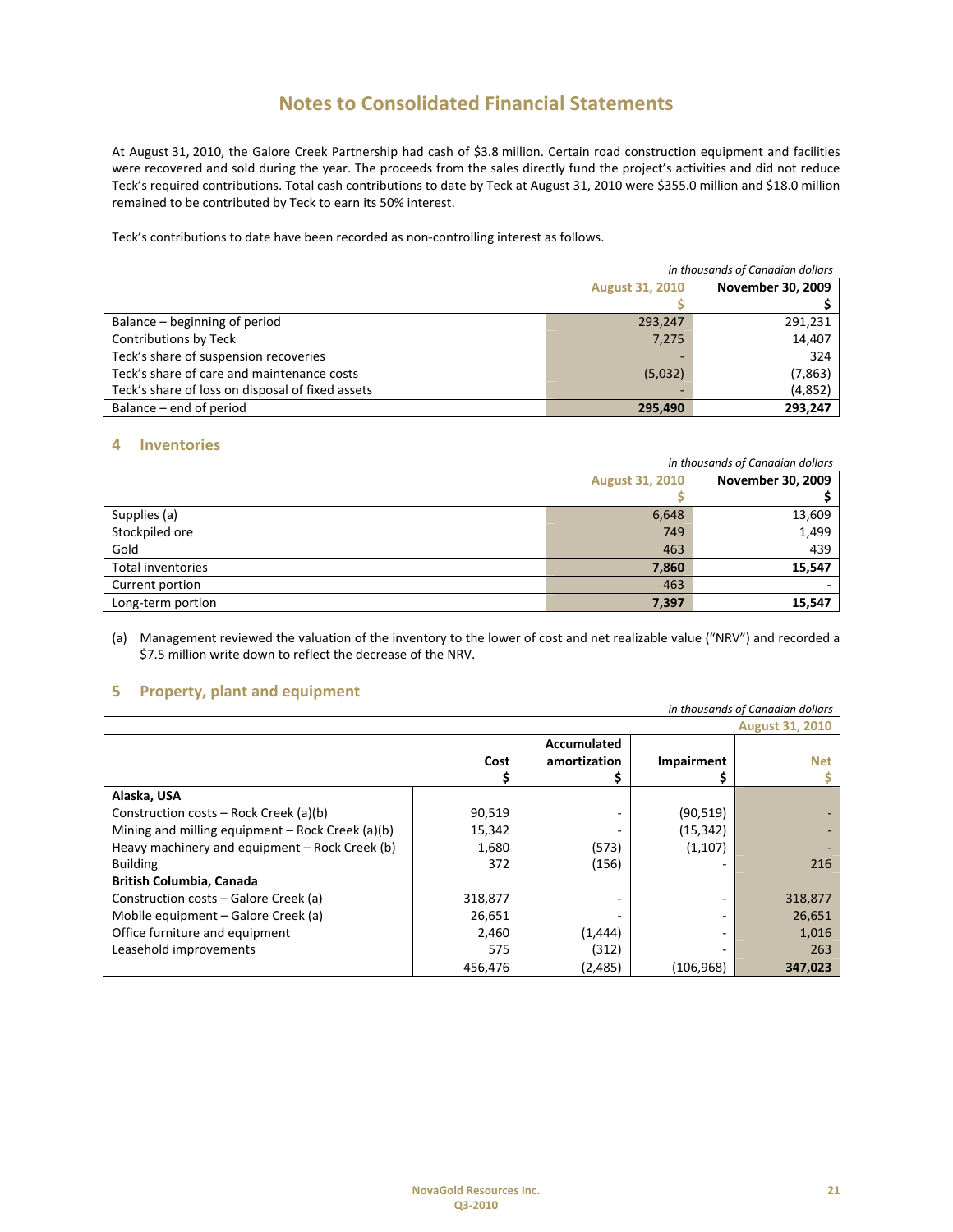| in thousands of Canadian dollars              |         |                          |         |  |  |  |  |  |  |  |
|-----------------------------------------------|---------|--------------------------|---------|--|--|--|--|--|--|--|
|                                               |         | <b>November 30, 2009</b> |         |  |  |  |  |  |  |  |
|                                               |         | Accumulated              |         |  |  |  |  |  |  |  |
|                                               | Cost    | amortization             | Net     |  |  |  |  |  |  |  |
|                                               |         |                          |         |  |  |  |  |  |  |  |
| Alaska, USA                                   |         |                          |         |  |  |  |  |  |  |  |
| Construction costs – Rock Creek (a)           | 90,519  |                          | 90,519  |  |  |  |  |  |  |  |
| Mining and milling equipment – Rock Creek (a) | 15,342  |                          | 15,342  |  |  |  |  |  |  |  |
| Heavy machinery and equipment - Rock Creek    | 1,298   | (272)                    | 1,026   |  |  |  |  |  |  |  |
| <b>Building</b>                               | 372     | (140)                    | 232     |  |  |  |  |  |  |  |
| <b>British Columbia, Canada</b>               |         |                          |         |  |  |  |  |  |  |  |
| Construction costs – Galore Creek (a)         | 318,980 |                          | 318,980 |  |  |  |  |  |  |  |
| Mobile equipment – Galore Creek (a)           | 26,651  |                          | 26,651  |  |  |  |  |  |  |  |
| Office furniture and equipment                | 2,459   | (1,243)                  | 1,216   |  |  |  |  |  |  |  |
| Leasehold improvements                        | 575     | (270)                    | 305     |  |  |  |  |  |  |  |
|                                               | 456,196 | (1, 925)                 | 454.271 |  |  |  |  |  |  |  |

(a) Construction costs, mining and milling equipment, and mobile equipment had not yet been placed in productive activity, and accordingly were not depreciated.

#### (b) Asset impairment

The Rock Creek project located in Nome, Alaska, was substantially constructed by the summer of 2008 and the start‐up process began in September 2008, upon receipt of operating permits. During start‐up, the mine experienced unanticipated mechanical problems in the mill and Arctic weather conditions caused problems with the crushing circuit. On November 24, 2008, the Company suspended the start‐up, system testing and commissioning activities and the project was placed on care and maintenance. The Company had previously assessed the estimated recoverability of the Rock Creek project in the year ended 2008 and recorded an asset impairment of \$161.2 million. Due to management's decision to not restart operations at the project, the Company reassessed the estimated recoverability of the project in the third quarter ended August 31, 2010 and recorded an impairment charge of \$116.2 million (property, plant and equipment: \$107.0 million; and mineral properties: \$9.3 million) and a remaining value of nil for accounting purposes.

The impairment adjustment was calculated using the probability weighted approach considering various sales and closure scenarios where the sales scenarios were evaluated based upon the present value of the estimated future cash flows in accordance with CICA Handbook Section 3063, "Impairment of Long‐lived Assets". The impairment loss was allocated proportionately to construction in progress, mining and milling equipment, and mineral properties and development costs. There can be no assurance that a subsequent decision to sell or reclaim the project would result in a material gain on sale or accrual of closure costs which would incur when a decision is made.

## **6 Mineral properties, rights and development costs**

|                                 | in thousands of Canadian dollars |                     |            |                        |  |  |  |  |  |  |  |  |
|---------------------------------|----------------------------------|---------------------|------------|------------------------|--|--|--|--|--|--|--|--|
|                                 |                                  | Acquisition/        |            |                        |  |  |  |  |  |  |  |  |
|                                 | November 30, 2009                | <b>Expenditures</b> | Impairment | <b>August 31, 2010</b> |  |  |  |  |  |  |  |  |
|                                 |                                  | Ş                   |            |                        |  |  |  |  |  |  |  |  |
| Alaska, USA                     |                                  |                     |            |                        |  |  |  |  |  |  |  |  |
| Ambler (a)                      |                                  | 27,437              |            | 27,437                 |  |  |  |  |  |  |  |  |
| Rock Creek (note 5(b))          | 8,395                            | 868                 | (9, 263)   |                        |  |  |  |  |  |  |  |  |
| <b>British Columbia, Canada</b> |                                  |                     |            |                        |  |  |  |  |  |  |  |  |
| <b>Galore Creek</b>             | 184,400                          | 999                 |            | 185,399                |  |  |  |  |  |  |  |  |
| Power transmission rights       | 54,335                           | (999)               |            | 53,336                 |  |  |  |  |  |  |  |  |
| Argentina                       |                                  |                     |            |                        |  |  |  |  |  |  |  |  |
| San Roque (b)                   |                                  | 115                 | -          | 115                    |  |  |  |  |  |  |  |  |
|                                 | 247,130                          | 28,420              | (9, 263)   | 266,287                |  |  |  |  |  |  |  |  |

(a) On January 11, 2010, the Company purchased 100% of the Ambler property in northern Alaska, which hosts the high‐grade copper‐zinc‐gold‐silver Arctic deposit. As consideration, the Company issued 931,098 shares with a fair value of US\$5.0 million (Canadian equivalent: \$5.2 million) and agreed to make cash payments to the vendor of US\$12.0 million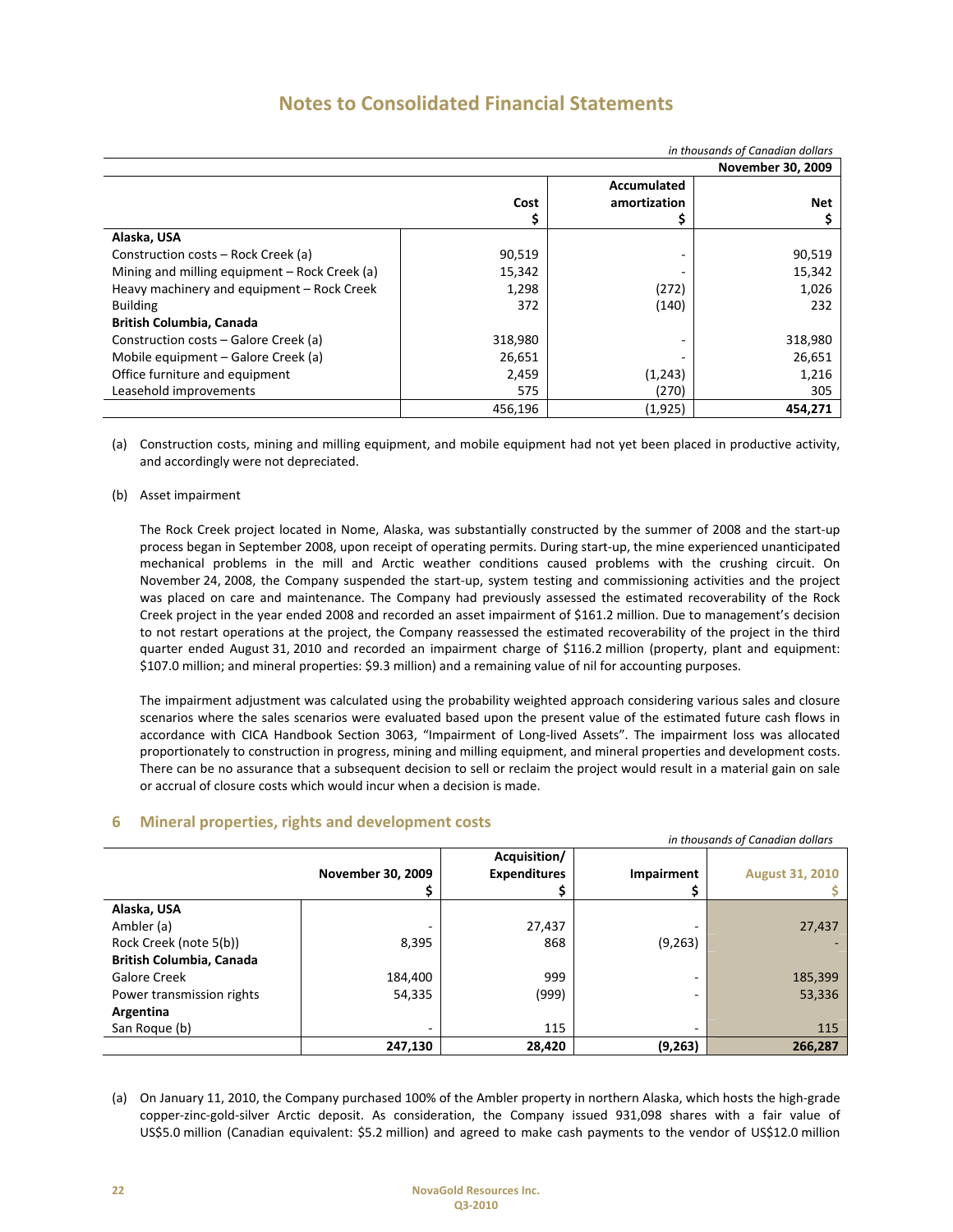each in January 2011 and January 2012, respectively. The vendor retained a 1% net smelter return royalty that the Company can purchase at any time for a one‐time payment of US\$10.0 million.

The Company used a weighted average cost of capital at 7.76% to discount the above cash payments in 2011 and 2012. As of August 31, 2010, the Company recorded \$12.5 million in the current portion of long-term liabilities and \$11.6 million in long‐term other liabilities.

(b) On June 22, 2010, the Company entered into an option agreement for the San Roque property in Argentina with Marifil Mines Inc ("Marifil"). The Company has the option to acquire a 49% interest in the property by making a \$0.4 million payment and spending \$2.6 million prior to the second anniversary of the effective date of the agreement and paying Marifil \$0.1 million per year. After the Company earns its 49%, it also has the option to increase its interest to 70% by spending an additional \$6.0 million prior to the fifth anniversary of the effective date of the agreement and paying Marifil \$0.1 million per year.

## **7 Investments**

|                                                   | in thousands of Canadian dollars |       |  |  |  |  |  |  |
|---------------------------------------------------|----------------------------------|-------|--|--|--|--|--|--|
|                                                   | <b>August 31, 2010</b>           |       |  |  |  |  |  |  |
|                                                   |                                  |       |  |  |  |  |  |  |
| Available-for-sale investments (a)                | 2,967                            | 3,438 |  |  |  |  |  |  |
| Investments accounted for under the equity method |                                  |       |  |  |  |  |  |  |
| Donlin Creek LLC (b)                              | 4,552                            | 849   |  |  |  |  |  |  |
| <b>Total investments</b>                          | 7,519                            | 4,287 |  |  |  |  |  |  |

- (a) Investments classified as available‐for‐sale are reported at fair value (or marked‐to‐market) based on quoted market prices, with unrealized gains or losses excluded from earnings and reported as other comprehensive income or loss. The total cost as at August 31, 2010 was \$2.8 million (November 30, 2009: \$2.8 million) and total unrealized holding loss for the nine months ended August 31, 2010 was \$0.5 million (November 30, 2009: \$0.5 million). The balance includes 126,625 shares in Etruscan Resources Inc. (cost: \$5,000; fair value at August 31, 2010: \$57,614), a company having two directors in common with the Company; 3,125,000 shares in TintinaGold Resources Inc. (cost: \$1,281,250; fair value at August 31, 2010: \$1,093,750), a company having one director and a major shareholder in common with the Company; and 3,125,000 shares in AsiaBaseMetals Inc. (cost: \$500,000; fair value at August 31, 2010: \$578,125), a company having one director and a major shareholder in common with the Company.
- (b) On December 1, 2007, together with Barrick, the Company formed a limited liability company ("Donlin Creek LLC") to advance the Donlin Creek project. The Donlin Creek LLC has a board of four directors, with two nominees selected by each company. All significant decisions related to Donlin Creek require the approval of both companies. As part of the Donlin Creek LLC agreement, the Company agreed to reimburse Barrick over time approximately US\$64.3 million, representing 50% of Barrick's approximately US\$128.6 million in expenditures at the Donlin Creek project from April 1, 2006 to November 30, 2007. Reimbursement had been partially made by the Company paying US\$12.7 million of Barrick's share of project development costs during 2008. A promissory note for the remaining US\$51.6 million plus interest at a rate of U.S. prime plus 2% will be paid out of future mine production cash flow. Both parties are currently sharing development costs on a 50/50 basis. Interest on this long-term debt is expensed.

The Company determined that the Donlin Creek LLC is a variable interest entity and consequently used the principles of AcG‐15 Consolidation of Variable Interest Entities to determine the accounting for its 50% ownership interest. Management concluded that the Company is not the primary beneficiary and has accounted for its investment in the Donlin Creek LLC using the equity method of accounting. The equity method is a basis of accounting for investments whereby the investment is initially recorded at cost and the carrying value, adjusted thereafter to include the investor's pro rata share of post‐acquisition earnings of the investee, is computed by the consolidation method. Profit distributions received or receivable from an investee reduce the carrying value of the investment.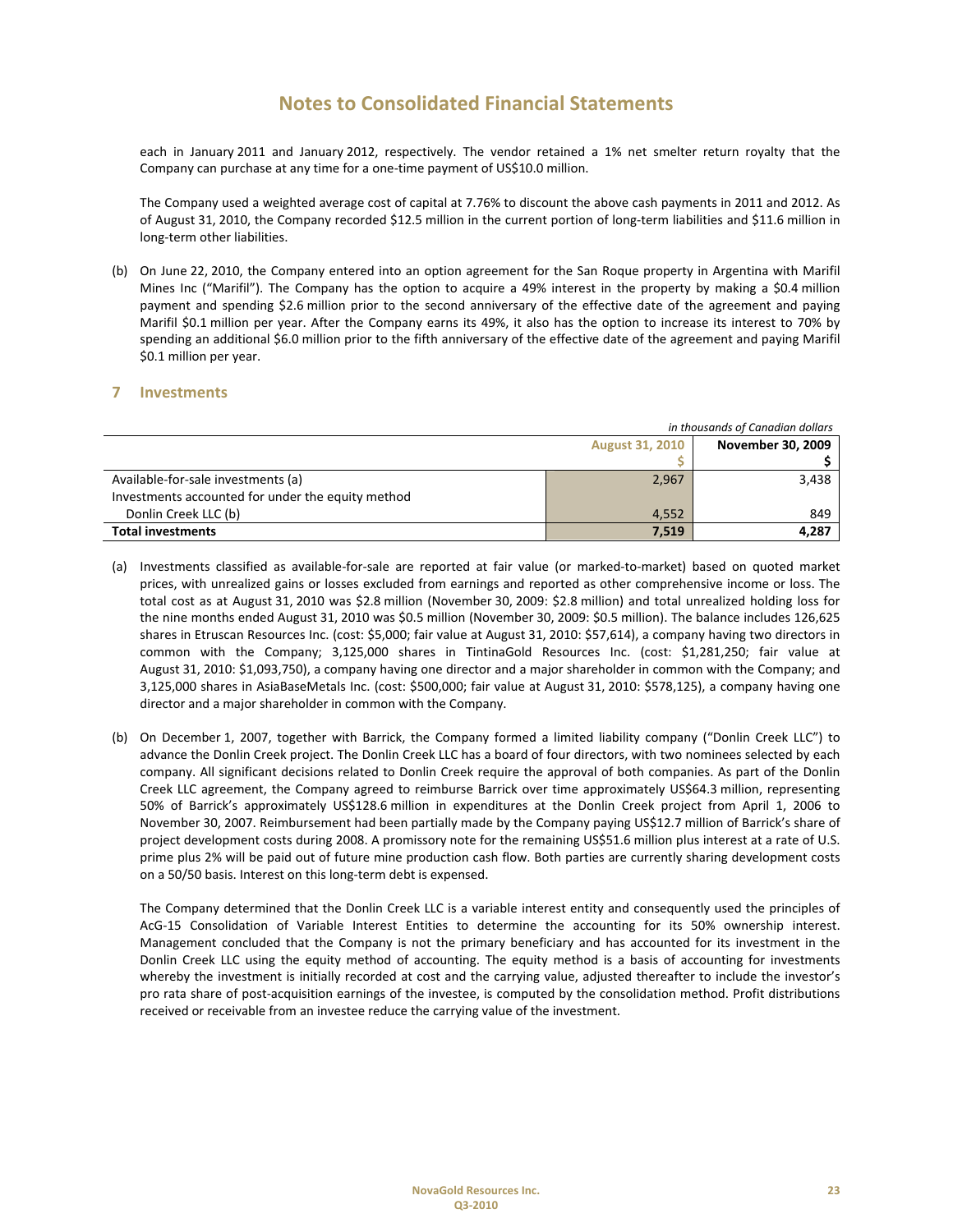## **8 Convertible notes**

On March 26, 2008, the Company issued US\$95.0 million (Canadian equivalent: \$96.7 million) in 5.5% unsecured senior convertible notes ("Notes") maturing on May 1, 2015, and incurred a 3% underwriter's fee and other expenses aggregating \$3.5 million, for net proceeds of \$93.2 million. Interest is payable semi-annually in arrears on May 1 and November 1 of each year, beginning November 1, 2008. The Notes are convertible into the Company's common shares at a fixed conversion rate of US\$10.61 per common share. A total of 8,952,971 common shares are issuable upon conversion and additional shares may become issuable following the occurrence of certain corporate acts or events. On conversion, at the Company's election, holders of the Notes will receive cash, if applicable, or a combination of cash and shares. Holders of the Notes have the right to require the Company to repurchase all or part of their Notes on May 1, 2013, or upon certain fundamental corporate changes, at a price equal to 100% of the principal amount of such Notes plus any accrued and unpaid interest.

The Notes are classified as a liability. The fair value of the conversion feature on the date of issue (\$43.4 million) is classified as a component of shareholders' equity and was deducted from the initial amount of the liability recorded. As a result, the recorded liability to repay the Notes was initially lower than its face value. Using the effective interest rate method and the 17.78% rate implicit in the calculation, the difference of \$43.4 million, characterized as the note discount, is being charged to interest expense and added to the liability over the term of the Notes.

| in thousands of Canadian dollars              |                        |                   |  |  |  |  |  |  |  |
|-----------------------------------------------|------------------------|-------------------|--|--|--|--|--|--|--|
|                                               | <b>August 31, 2010</b> | November 30, 2009 |  |  |  |  |  |  |  |
|                                               |                        |                   |  |  |  |  |  |  |  |
| Beginning balance                             | 58,553                 | 63,573            |  |  |  |  |  |  |  |
| Accretion of debt discount for the period     | 3,703                  | 4,692             |  |  |  |  |  |  |  |
| Foreign exchange revaluation                  | 703                    | (9, 712)          |  |  |  |  |  |  |  |
| Convertible notes                             | 62,959                 | 58,553            |  |  |  |  |  |  |  |
| Conversion right                              | 44,992                 | 44,992            |  |  |  |  |  |  |  |
| Financing costs allocated to equity component | (1,640)                | (1,640)           |  |  |  |  |  |  |  |
| Equity component of convertible notes         | 43,352                 | 43,352            |  |  |  |  |  |  |  |

## **9 Share capital**

Authorized

1,000,000,000 common shares, no par value 10,000,000 preferred shares issuable in one or more series

| in thousands of Canadian dollars                                     |                       |           |  |  |  |  |  |  |
|----------------------------------------------------------------------|-----------------------|-----------|--|--|--|--|--|--|
|                                                                      | <b>Ascribed value</b> |           |  |  |  |  |  |  |
|                                                                      |                       |           |  |  |  |  |  |  |
| Balance at November 30, 2009                                         | 187,133               | 878,086   |  |  |  |  |  |  |
| Issued in quarter                                                    |                       |           |  |  |  |  |  |  |
| Pursuant to property acquisition                                     | 931                   | 5,167     |  |  |  |  |  |  |
| For cash and fair value pursuant to warrants exercise                | 157                   | 339       |  |  |  |  |  |  |
| For cash and fair value pursuant to stock options exercise           | 110                   | 377       |  |  |  |  |  |  |
| Balance at February 28, 2010                                         | 188,331               | 883,969   |  |  |  |  |  |  |
| Issued in quarter                                                    |                       |           |  |  |  |  |  |  |
| For cash pursuant to private placement                               | 31,818                | 179,000   |  |  |  |  |  |  |
| For fair value pursuant to performance share units exercise          | 365                   | 1,426     |  |  |  |  |  |  |
| For cash and fair value pursuant to stock options exercise           | 508                   | 1,085     |  |  |  |  |  |  |
| Balance at May 31, 2010                                              | 221,022               | 1,065,480 |  |  |  |  |  |  |
| Issued in quarter                                                    |                       |           |  |  |  |  |  |  |
| For cash and fair value pursuant to stock options exercise           | 21                    | 105       |  |  |  |  |  |  |
| For cash and fair value pursuant to warrants exercise                | 4,308                 | 9,210     |  |  |  |  |  |  |
| Balance at August 31, 2010                                           | 225,351               | 1,074,795 |  |  |  |  |  |  |
| Shares held by a wholly-owned subsidiary eliminated on consolidation | 9                     |           |  |  |  |  |  |  |
| <b>Total issued and outstanding</b>                                  | 225,360               | 1,074,795 |  |  |  |  |  |  |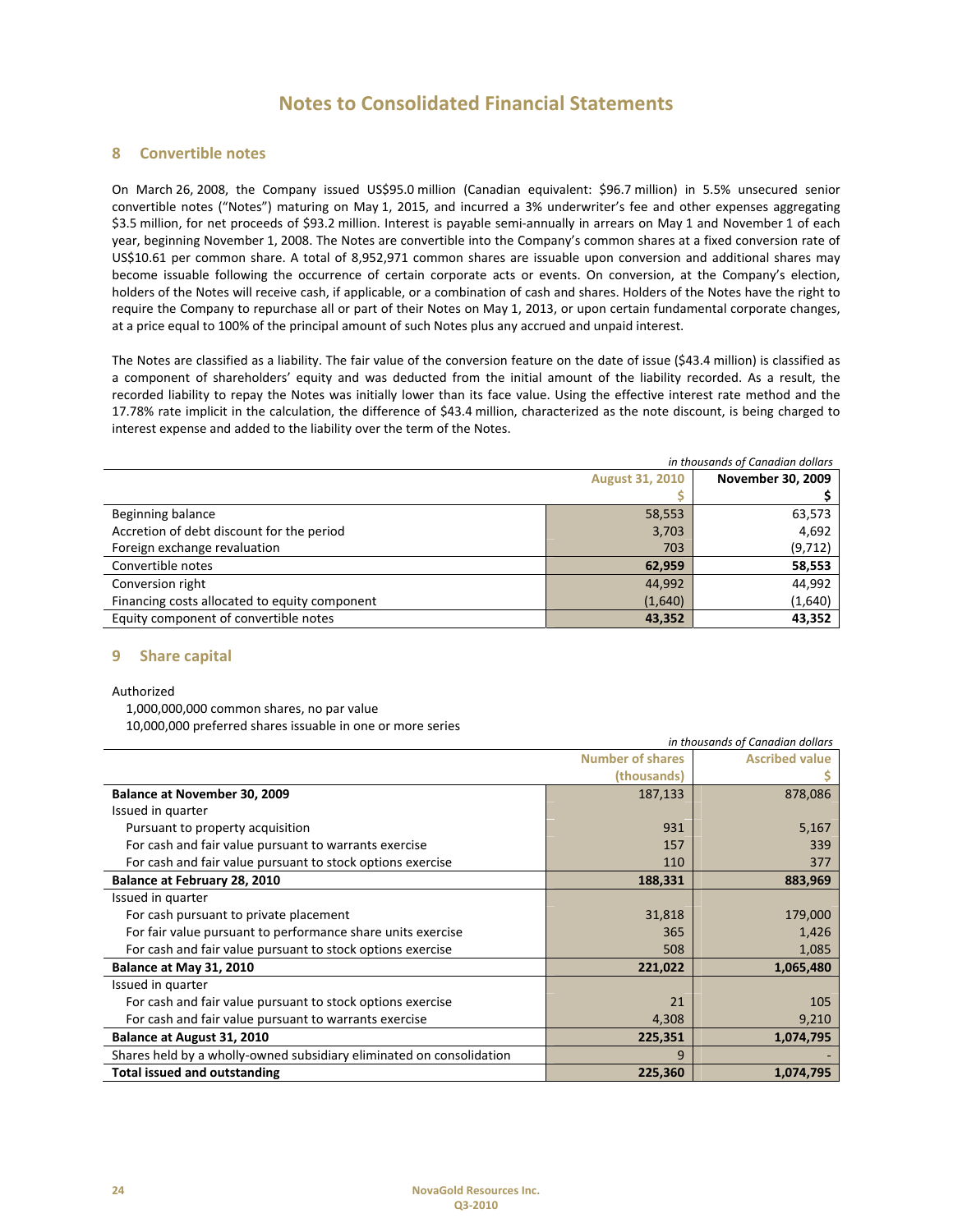#### (a) Issuance of common shares

In January 2010, the Company issued 931,098 shares with a fair value of US\$5.0 million as consideration for the Ambler mineral property acquisition.

In March 2010, the Company issued by way of private placement 31,818,182 shares at US\$5.50 per common share for gross proceeds of US\$175.0 million to several investment funds managed by Paulson & Co. Inc and to Quantum Partners Ltd, a private investment fund managed by Soros Fund Management LLC.

(b) Warrants

In December 2009, 156,880 share purchase warrants were exercised for total proceeds of \$0.2 million.

In July 2010, 4,307,691 share purchase warrants were exercised for total proceeds of \$6.7 million.

(c) Stock options

The Company has a stock option plan providing for the issuance of options at a rolling maximum number that shall not be greater than 10% of the issued and outstanding common shares of the Company at any given time. The Company may grant options to its directors, officers, employees and service providers. The exercise price of each option cannot be lower than the market price of the shares at the date of the option grant. The number of shares optioned to any single optionee may not exceed 5% of the issued and outstanding shares at the date of grant. The options are exercisable for a maximum of five years from the date of grant, and may be subject to vesting provisions. The Company recognizes compensation cost on a straight‐line basis over the respective vesting period for the stock options.

During the three months ended February 28, 2010, the Company granted 1,237,100 stock options (three months ended February 28, 2009: 2,973,000). For the three months ended February 28, 2010, the Company recognized a stock‐based compensation charge against income of \$1.5 million for options granted to directors, employees and consultants in accordance with CICA 3870, net of forfeitures.

During the three months ended May 31, 2010, the Company granted 40,000 stock options (three months ended May 31, 2009: 4,543,750). For the three months ended May 31, 2010, the Company recognized a stock‐based compensation charge against income of \$0.4 million for options granted to directors, employees and consultants in accordance with CICA 3870, net of forfeitures.

During the three months ended August 31, 2010, the Company granted 100,000 stock options (three months ended August 31, 2009: 110,000). For the three months ended August 31, 2010, the Company recognized a stock‐based compensation charge against income of \$0.5 million for options granted to directors, employees and consultants in accordance with CICA 3870, net of forfeitures. As of August 31, 2010, there were 2,275,553 non‐vested options outstanding with a weighted average exercise price of \$5.27.

The fair value of the stock options recognized in the consolidated statements of operations and deficit has been estimated using an option pricing model. Assumptions used in the pricing model for each year are provided below.

|                                 | <b>Vested during</b>   | <b>Granted during</b>  |
|---------------------------------|------------------------|------------------------|
|                                 | nine months ended      | nine months ended      |
|                                 | <b>August 31, 2010</b> | <b>August 31, 2010</b> |
| Average risk-free interest rate | $0.50\% - 1.76\%$      | $1.22\% - 1.76\%$      |
| <b>Expected life</b>            | $1.00 - 4.27$ years    | $1.00$ year            |
| <b>Expected volatility</b>      | $57\% - 97\%$          | $57\% - 87\%$          |
| <b>Expected dividends</b>       | Nil                    | <b>Nil</b>             |

The Black‐Scholes and other option pricing models require the input of highly subjective assumptions. The expected life of the options considered such factors as the average length of time similar option grants in the past have remained outstanding prior to exercise and the vesting period of the grants. Volatility was estimated based upon historical price observations over the expected term. Changes in the subjective input can materially affect the fair value estimate and therefore do not necessarily provide a reliable measure of the fair value of the Company's stock options.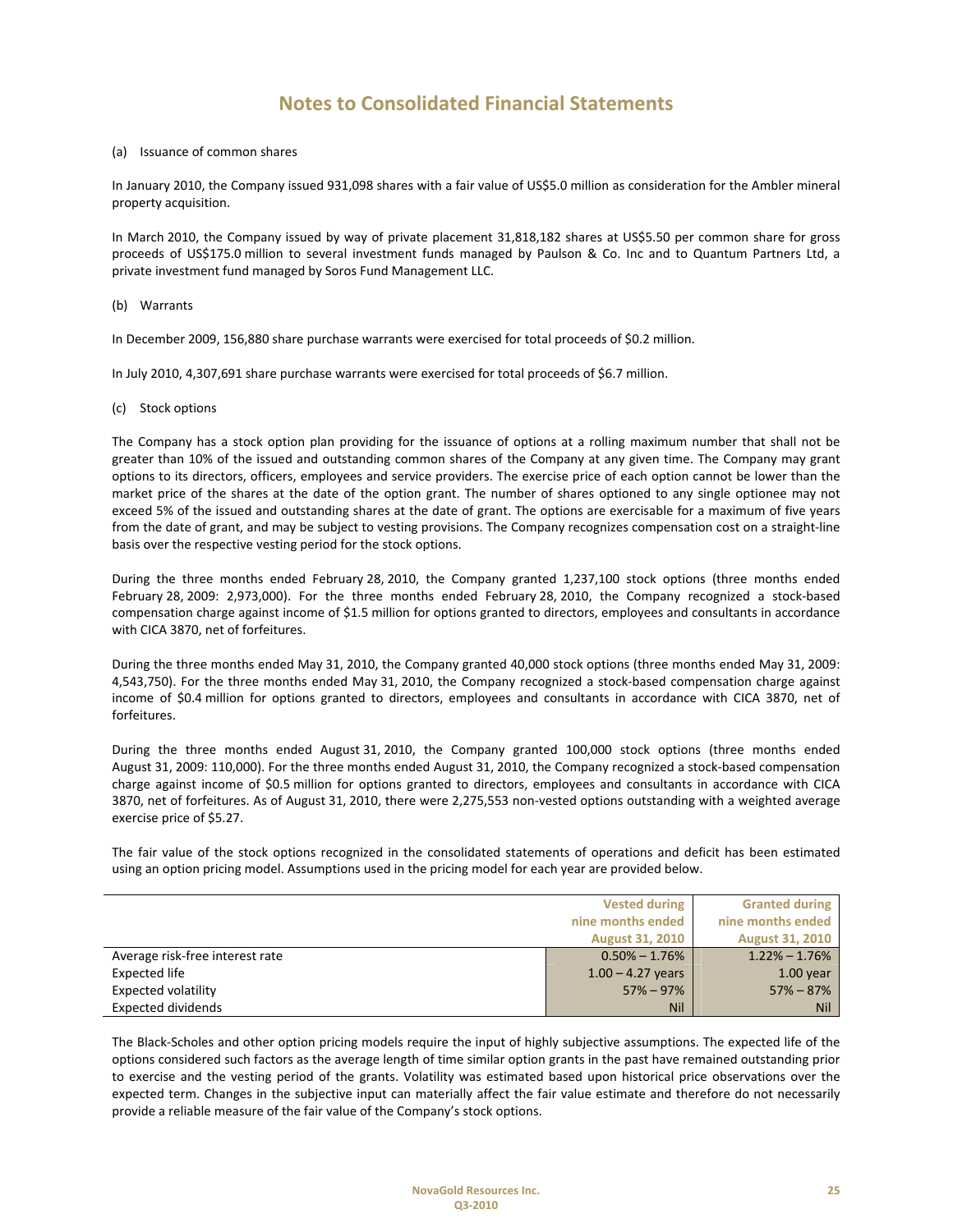### (d) Performance share units

The Company has a performance share unit ("PSU") plan that provides for the issuance of PSUs in amounts as approved by the Company's Compensation Committee. Each PSU entitles the participant to receive that number of common shares of the Company at the end of a specified period set by the Compensation Committee to be determined by the achievement of certain performance and vesting criteria. The performance and vesting criteria are based on the Company's performance relative to a representative group of other mining companies and the Toronto Stock Exchange index. The actual performance against each of these criteria generates a multiplier that varies from 0% to 150%. Thus, the shares that may be issued vary between 0% and 150% of the number of PSUs granted, as reduced by the amounts for recipients no longer at the Company on vesting date.

For the 501,050 PSUs granted in May 2009, a multiplier of 125% was determined based upon the Company's actual performance in January and December 2009, resulting in 626,308 common shares vested during the period ending May 31, 2010. The Company issued 364,863 common shares in May 2010 and withheld and cancelled the remaining vested PSU for tax remittance purposes and, consequently, the Company paid the cash equivalent amount of \$2.4 million to the corresponding tax authorities. The value of the vested PSU cancellation was in excess of the original PSU fair value and as a result the excess of \$1.4 million was charged against contributed surplus.

For the three months and nine months ended August 31, 2010, the Company recognized a stock-based compensation charge against income of \$0.1 million and \$1.3 million, respectively, for PSUs vested to employees in accordance with CICA 3870, net of forfeitures.

### (e) Deferred share units

The Company has a deferred share unit ("DSU") plan that provides for the issuance of DSUs in amounts of 50% of directors' annual retainers. Each DSU entitles the directors to receive one common share when they retire from the Company.

For the three months and nine months ended August 31, 2010, the Company recognized a stock-based compensation charge against income of \$0.03 million and \$0.07 million, respectively, for DSUs granted to directors.

## **10 Related party transactions**

The Company has arms‐length market‐based agreements to provide certain services to TintinaGold Resources Inc. ("TintinaGold") and Alexco Resource Corp ("Alexco"). Under the agreements the services provided were \$0.1 million for the nine months ended August 31, 2010 (2009: nil) to TintinaGold, a related party having one director and a major shareholder in common with the Company; and \$0.03 million for the nine months ended August 31, 2010 (2009: \$0.1 million) to Alexco, a related party having two directors in common with the Company. The Company also provided exploration and management services totaling US\$0.7 million for the nine months ended August 31, 2010 (2009: US\$0.6 million) to the Donlin Creek LLC. These transactions were in the normal course of business and are measured at the exchange amount, which is the amount agreed to by the parties. At August 31, 2010, the Company had \$0.2 million (November 30, 2009: \$0.3 million) receivable from related parties.

## **11 Segmented information**

The Company's revenues and cost of sales from external customers are generated from one reportable operating segment: sales from land and gravel and gold royalties from its operations located in Nome, Alaska. The majority of the Company's property, plant and equipment and exploration assets are located in the United States and Canada and the geographical breakdown is shown in notes 5 and 6.

#### **12 Commitments and contingencies**

#### (a) Lease commitments

As at August 31, 2010, the Company's aggregate commitments for operating leases totaled \$4.8 million. These include the Company's leased head office location and certain office equipment with leases ranging from one to seven years.

(b) Legal actions

On September 10, 2010, the Company received U.S. final court approval for the U.S. settlement of a consolidated class action lawsuit filed on December 22, 2008 in the United States District Court for the Southern District of New York consolidating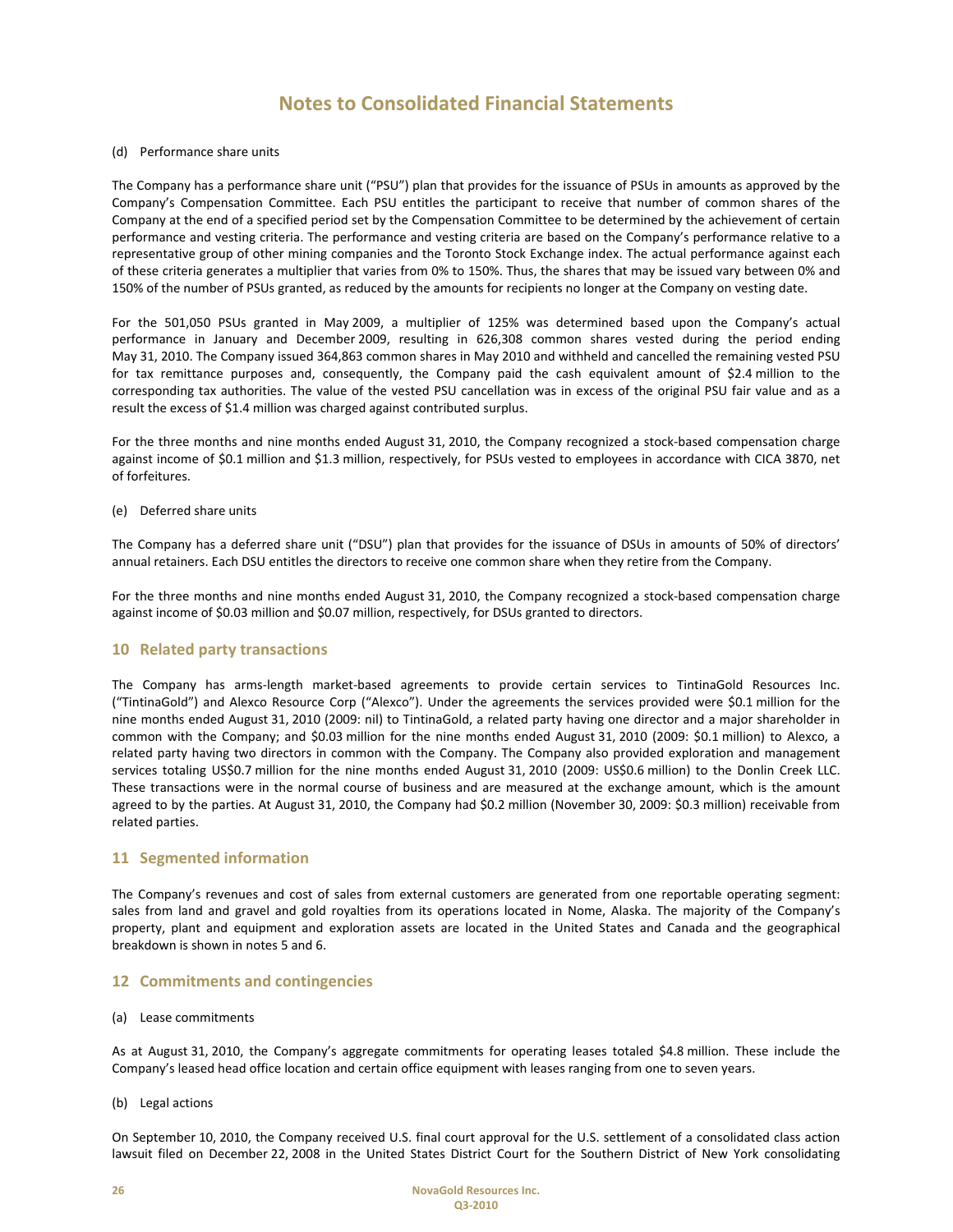similar complaints of violations of U.S. Securities laws. On October 14, 2009, a similar notice of action was filed in the Ontario Superior Court of Justice in Canada and on October 28, 2009, the same parties were named as defendants in a class action lawsuit in the Supreme Court of British Columbia. All three actions alleged misrepresentations, misstatements and omissions in various public statements and filings concerning NovaGold's Galore Creek property. On February 16, 2010, the Company announced that it entered into a memorandum of understanding to settle outstanding securities class action lawsuits in both the United States and Canada, in which NovaGold and certain of its directors and officers were named as defendants. The \$28.0 million settlement is covered by NovaGold's insurance, and the Company will not pay out any of its own cash under the terms of the settlement. The Supreme Court of British Columbia issued an order on consent certifying the proposed British Columbia proceeding as a class action on April 30, 2010. The Ontario Superior Court of Justice issued an order on consent certifying the proposed Ontario proceeding as a class action on May 5, 2010. On August 4, 2010, the Ontario Court approved the settlement of the Ontario action and on August 6, 2010, the British Columbia Court approved the settlement of the British Columbia action. On May 10, 2010, the U.S. District Court preliminarily approved the settlement and issued final approval on September 10, 2010. As a result of these court approvals of the settlement, these proceedings are complete and the actions are dismissed.

On July 15, 2009, two claims were filed in the United States District Court for the District of Alaska against NovaGold, Alaska Gold Company ("AGC") and other parties arising out of an accident on July 19, 2007, where two employees of a contractor were killed in a construction-related accident at the Company's Rock Creek project. The claims are seeking wrongful death damages in excess of US\$2.5 million. The Company and AGC filed an answer to the complaint denying all allegations and asserting certain affirmative defenses. The Company and AGC have disputed these claims and believe they have substantial and meritorious legal and factual defenses, which they intend to pursue vigorously. Indeed, the claims against AGC have now been dismissed by agreement without payment of any money. However, there can be no assurance that these proceedings will be resolved in favor of NovaGold.

## **13 Subsequent events**

On September 30, 2010, the Company sold its remaining 50% participating interest in the Shotgun property to TNR Gold Corp ("TNR") for an aggregate of 6 million common shares and 3 million share purchase warrants of TNR. The Company also retained a 2% net smelter return royalty from mineral products produced from the property which can be purchased for US\$5.0 million any time prior to a production decision having been made.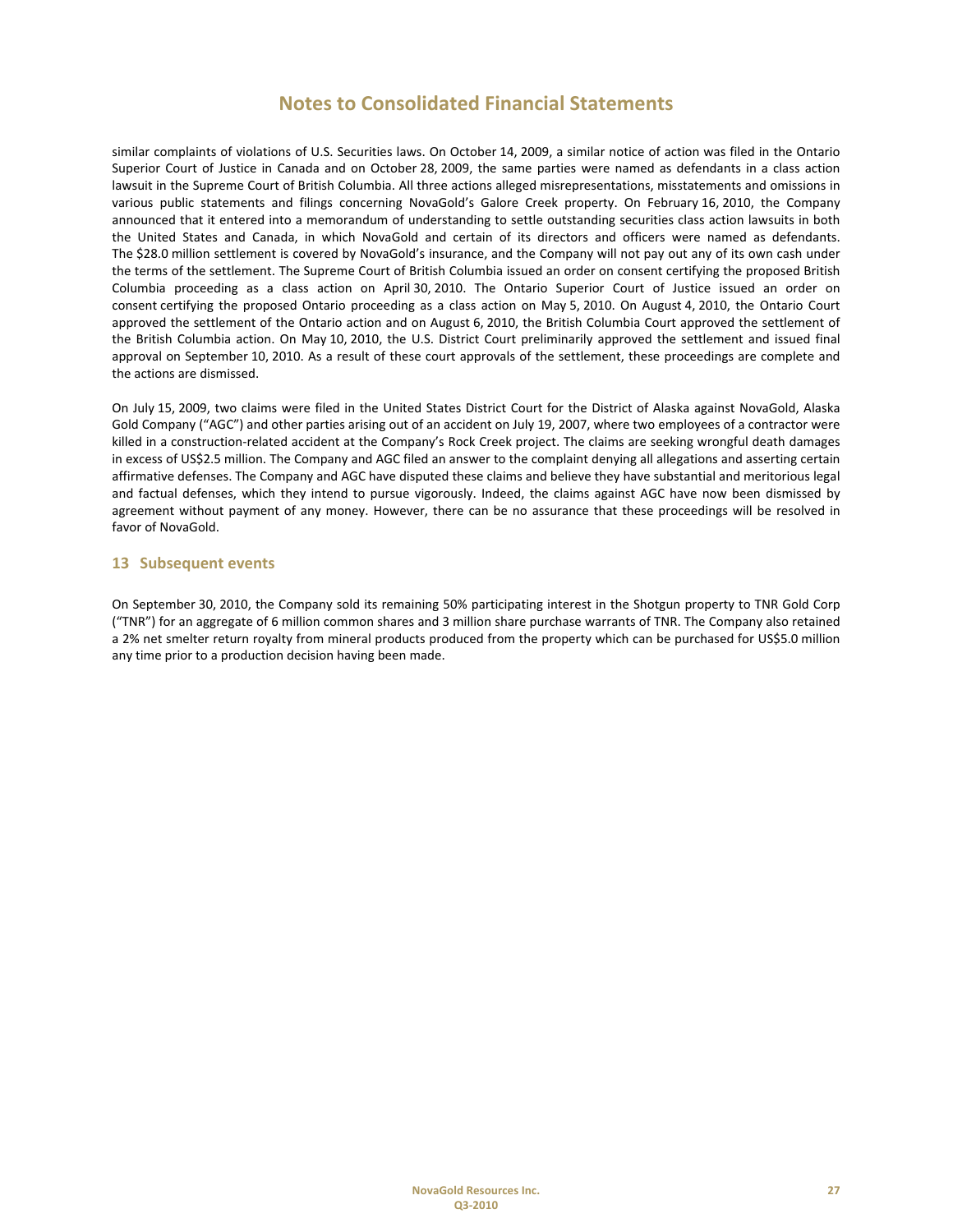# **Appendix – Reserve & Resource Table**

#### **NovaGold Resources Inc.**

**Proven and Probable Reserves, Measured, Indicated and Inferred Resources for Gold (Au), Silver (Ag), Copper (Cu), Zinc (Zn) and Lead (Pb) As at June 1, 2010**

#### **Reserves**

| Reserve              | Tonnes   |      |                          |                               | <b>Total Contained Metal</b> |                |          |        |  |       |                   |       |                         |                                                                     |
|----------------------|----------|------|--------------------------|-------------------------------|------------------------------|----------------|----------|--------|--|-------|-------------------|-------|-------------------------|---------------------------------------------------------------------|
| Category             | Millions |      |                          |                               |                              |                | Mlbs Cu  |        |  |       |                   |       |                         |                                                                     |
|                      |          |      |                          |                               |                              |                |          |        |  |       |                   |       |                         |                                                                     |
| Proven               | 7.0      | 2.46 |                          |                               | 0.55                         |                |          |        |  | 0.28  |                   | 0.28  |                         |                                                                     |
| Probable             | 460.7    | 2.23 |                          |                               | 33.04                        |                |          |        |  | 16.52 |                   | 16.52 |                         |                                                                     |
| <b>Total P&amp;P</b> | 467.7    | 2.23 |                          |                               | 33.59                        |                |          |        |  | 16.80 |                   | 16.80 |                         |                                                                     |
|                      |          |      |                          |                               |                              |                |          |        |  |       |                   |       |                         |                                                                     |
| Proven               |          |      |                          |                               |                              |                |          |        |  |       |                   |       |                         |                                                                     |
| Probable             |          | 1.30 |                          |                               | 0.32                         |                |          |        |  | 0.32  |                   | 0.32  |                         |                                                                     |
|                      |          |      |                          |                               |                              |                |          |        |  |       |                   |       |                         |                                                                     |
| Proven               |          |      |                          |                               |                              |                |          |        |  |       |                   |       |                         |                                                                     |
| Probable             |          | 4.82 |                          |                               | 0.19                         |                |          |        |  | 0.19  |                   | 0.19  |                         |                                                                     |
|                      |          |      |                          |                               |                              |                |          |        |  |       |                   |       |                         |                                                                     |
|                      | 7.0      | 2.46 |                          |                               | 0.55                         |                |          |        |  | 0.28  |                   | 0.28  |                         |                                                                     |
|                      | 469.7    |      |                          |                               |                              |                |          |        |  | 17.03 |                   | 17.03 |                         |                                                                     |
|                      | 476.7    |      |                          |                               |                              |                |          |        |  | 17.31 |                   | 17.31 |                         |                                                                     |
|                      |          |      | Au a/t l<br>2.22<br>2.23 | In Situ Grade<br>Agg/t $Cu %$ | Zn% Pb%                      | 33.55<br>34.10 | Moz Au l | Moz Aa |  |       | Mibs Zn   Mibs Pb |       | Moz Au Moz Ag Moz Au Eg | <b>NovaGold Share Net After Earn-Ins</b><br>Mibs Cu Mibs Zn Mibs Pb |

#### **Resources (exclusive of Reserves)**

| Property                                                           | Resource              | <b>Tonnes</b>   | In Situ Grade |        |      |                |      |              | <b>NovaGold Share Net After Earn-Ins</b> |                                         |         |                |               |       |                        |                |         |                |
|--------------------------------------------------------------------|-----------------------|-----------------|---------------|--------|------|----------------|------|--------------|------------------------------------------|-----------------------------------------|---------|----------------|---------------|-------|------------------------|----------------|---------|----------------|
| % Ownership                                                        | Category              | <b>Millions</b> | Au $a/t$      | Ag g/t |      | $Cu\%$ Zn% Pb% |      | Moz Au       | Moz Ag                                   | <b>Total Contained Metal</b><br>Mlbs Cu | Mibs Zn | <b>MIbs Pb</b> | <b>Moz Au</b> |       | <b>Moz Ag Moz AuEg</b> | <b>MIbs Cu</b> | Mlbs Zn | <b>MIbs Pb</b> |
|                                                                    |                       |                 |               |        |      |                |      |              |                                          |                                         |         |                |               |       |                        |                |         |                |
| Donlin Creek (3)(4) approximately 0.74 g/t Au Cutoff Measured      |                       | 0.2             | 6.61          |        |      |                |      | 0.04         |                                          |                                         |         |                | 0.02          |       | 0.02                   |                |         |                |
| 50% Ownership - 50% Owned by Barrick Gold U.S. Inc.                | Indicated             | 39.6            | 3.34          |        |      |                |      | 4.25         |                                          |                                         |         |                | 2.13          |       | 2.13                   |                |         |                |
|                                                                    | <b>Total M&amp;I</b>  | 39.8            | 3.36          |        |      |                |      | 4.29         |                                          |                                         |         |                | 2.15          |       | 2.15                   |                |         |                |
|                                                                    |                       |                 |               |        |      |                |      |              |                                          |                                         |         |                |               |       |                        |                |         |                |
|                                                                    | Inferred              | 58.4            | 2.35          |        |      |                |      | 4.41         |                                          |                                         |         |                | 2.21          |       | 2.21                   |                |         |                |
|                                                                    |                       |                 |               |        |      |                |      |              |                                          |                                         |         |                |               |       |                        |                |         |                |
| Galore Creek (3)(5) 0.21% CuEq Cutoff                              | Measured              | 4.7             | 0.37          | 4.41   | 0.52 |                |      | 0.06         | 0.67                                     | 54.1                                    |         |                | 0.03          | 0.34  | 0.04                   | 27.0           |         |                |
| 50% Ownership - 50% Owned by Teck Resources Limited                | Indicated             | 781.0           | 0.29          | 4.88   | 0.52 |                |      | 7.21         | 122.42                                   | 8,872.3                                 |         |                | 3.61          | 61.21 | 4.83                   | 4,436.1        |         |                |
|                                                                    | <b>Total M&amp;I</b>  | 785.7           | 0.29          | 4.87   | 0.52 |                |      | 7.27         | 123.09                                   | 8,926.3                                 |         |                | 3.64          | 61.55 | 4.87                   | 4,463.2        |         |                |
|                                                                    | Inferred              | 357.7           | 0.18          | 3.69   | 0.36 |                |      | 2.06         | 42.49                                    | 2,858.3                                 |         |                | 1.03          | 21.24 | 1.45                   | 1,429.1        |         |                |
|                                                                    |                       |                 |               |        |      |                |      |              |                                          |                                         |         |                |               |       |                        |                |         |                |
| Copper Canyon (3)(6) 0.6% CuEq Cutoff                              | Inferred              | 53.7            | 0.73          | 10.60  | 0.50 |                |      | 1.26         | 18.36                                    | 592.0                                   |         |                | 0.76          | 11.02 | 0.98                   | 355.2          |         |                |
| 60% Ownership - NovaGold interest held in trust for                |                       |                 |               |        |      |                |      |              |                                          |                                         |         |                |               |       |                        |                |         |                |
| the Galore Creek Partnership                                       | <b>Total Inferred</b> | 411.4           | 0.25          | 4.60   | 0.38 |                |      | 3.32         | 60.85                                    | 3.450.3                                 |         |                | 1.78          | 32.26 | 2.43                   | 1.784.3        |         |                |
|                                                                    |                       |                 |               |        |      |                |      |              |                                          |                                         |         |                |               |       |                        |                |         |                |
| Rock Creek (3)(7) 0.6 g/t Au Cutoff                                | Measured              |                 |               |        |      |                |      |              |                                          |                                         |         |                |               |       |                        |                |         |                |
| 100% Ownership                                                     | Indicated             | 7.7             | 1.21          |        |      |                |      | 0.29         |                                          |                                         |         |                | 0.29          |       | 0.29                   |                |         |                |
|                                                                    | <b>Total M&amp;I</b>  | 7.7             | 1.21          |        |      |                |      | 0.29         |                                          |                                         |         |                | 0.29          |       | 0.29                   |                |         |                |
|                                                                    | Inferred              | 0.6             | 1.09          |        |      |                |      | 0.02         |                                          |                                         |         |                | 0.02          |       | 0.02                   |                |         |                |
|                                                                    |                       |                 |               |        |      |                |      |              |                                          |                                         |         |                |               |       |                        |                |         |                |
| Big Hurrah (3)(8) 1.0 g/t Au Cutoff                                | Measured              |                 |               |        |      |                |      |              |                                          |                                         |         |                |               |       |                        |                |         |                |
| 100% Ownership                                                     | Indicated             | 0.9             | 2.68          |        |      |                |      | 0.08         |                                          |                                         |         |                | 0.08          |       | 0.08                   |                |         |                |
|                                                                    | <b>Total M&amp;I</b>  | 0.9             | 2.68          |        |      |                |      | 0.08         |                                          |                                         |         |                | 0.08          |       | 0.08                   |                |         |                |
|                                                                    |                       |                 |               |        |      |                |      |              |                                          |                                         |         |                |               |       |                        |                |         |                |
|                                                                    | Inferred              | 0.2             | 2.97          |        |      |                |      | 0.02         |                                          |                                         |         |                | 0.02          |       | 0.02                   |                |         |                |
| Ambler (3)(9) \$100 Gross Metal Value / Tonne Cutoff               | Measured              |                 |               |        |      |                |      |              |                                          |                                         |         |                |               |       |                        |                |         |                |
| 100% Ownership                                                     | Indicated             | 16.8            | 0.83          | 59.63  | 4.14 | 6.03           | 0.94 | 0.45         | 32.29                                    | 1.538.2                                 | 2.237.1 | 350.3          | 0.45          | 32.29 | 1.10                   | 1.538.2        | 2.237.  | 350.3          |
|                                                                    | <b>Total M&amp;I</b>  | 16.8            | 0.83          | 59.63  | 4.14 | 6.03           | 0.94 | 0.45         | 32.29                                    | 1,538.2                                 | 2,237.1 | 350.3          | 0.45          | 32.29 | 1.10                   | 1,538.2        | 2,237.1 | 350.3          |
|                                                                    |                       |                 |               |        |      |                |      |              |                                          |                                         |         |                |               |       |                        |                |         |                |
|                                                                    | Inferred              | 11.9            | 0.67          | 48.37  | 3.56 | 4.99           | 0.80 | 0.26         | 18.57                                    | 936.9                                   | 1.313.1 | 210.0          | 0.26          | 18.57 | 0.63                   | 936.9          | 1.313.1 | 210.0          |
|                                                                    |                       |                 |               |        |      |                |      |              |                                          |                                         |         |                |               |       |                        |                |         |                |
|                                                                    |                       | m3              |               |        |      |                |      |              |                                          |                                         |         |                |               |       |                        |                |         |                |
|                                                                    |                       | <b>Millions</b> | g/m3          |        |      |                |      |              |                                          |                                         |         |                |               |       |                        |                |         |                |
| Nome Gold (3)(10) 0.20 g/m3 Au Cutoff<br>100% Ownership            | Measured              | 79.<br>83.8     | 0.32<br>0.28  |        |      |                |      | 0.80<br>0.76 |                                          |                                         |         |                | 0.80<br>0.76  |       | 0.80<br>0.76           |                |         |                |
|                                                                    | Indicated             |                 | 0.30          |        |      |                |      |              |                                          |                                         |         |                |               |       |                        |                |         |                |
|                                                                    | <b>Total M&amp;I</b>  | 162.9           |               |        |      |                |      | 1.56         |                                          |                                         |         |                | 1.56          |       | 1.56                   |                |         |                |
|                                                                    | Inferred              | 30.6            | 0.27          |        |      |                |      | 0.25         |                                          |                                         |         |                | 0.25          |       | 0.25                   |                |         |                |
|                                                                    |                       |                 |               |        |      |                |      |              |                                          |                                         |         |                |               |       |                        |                |         |                |
| Total Proven & Probable Reserves Contained Metal                   |                       |                 |               |        |      |                |      | 34.10        |                                          |                                         |         |                | 17.31         |       | 17.31                  |                |         |                |
| Total Measured & Indicated Contained Metal (exclusive of Reserves) |                       |                 |               |        |      |                |      | 13.94        | 155.38                                   | 10,464.6                                | 2,237.1 | 350.3          | 8.16          | 93.83 | 10.05                  | 6,001.4        | 2,237.1 | 350.3          |
| <b>Total Inferred Contained Metal</b>                              |                       |                 |               |        |      |                |      | 8.28         | 79.42                                    | 4,387.2                                 | 1,313.1 | 210.0          | 4.54          | 50.84 | 5.56                   | 2.721.3        | 1,313.1 | 210.0          |